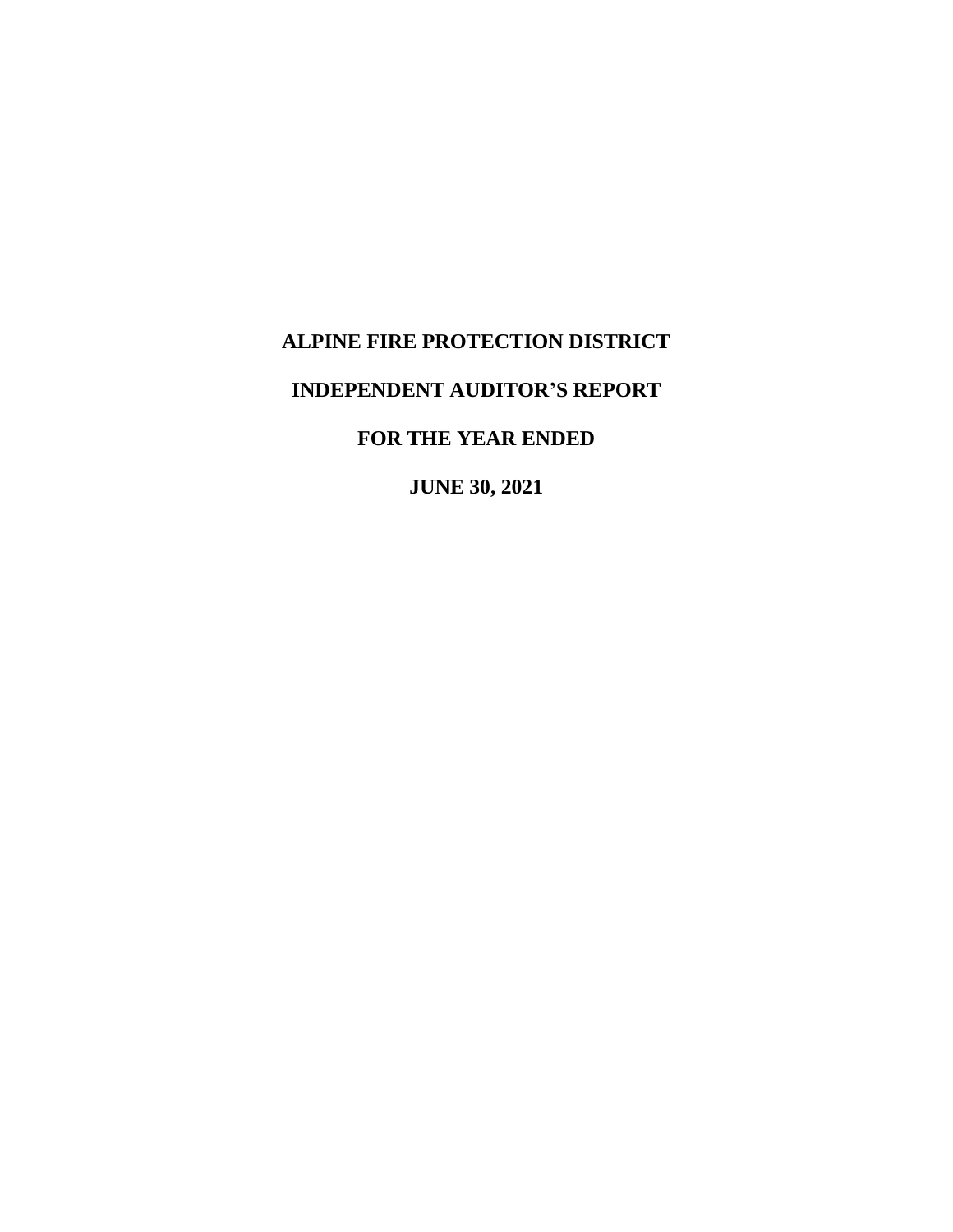# **ALPINE FIRE PROTECTION DISTRICT**

**INTRODUCTORY SECTION**

**JUNE 30, 2021**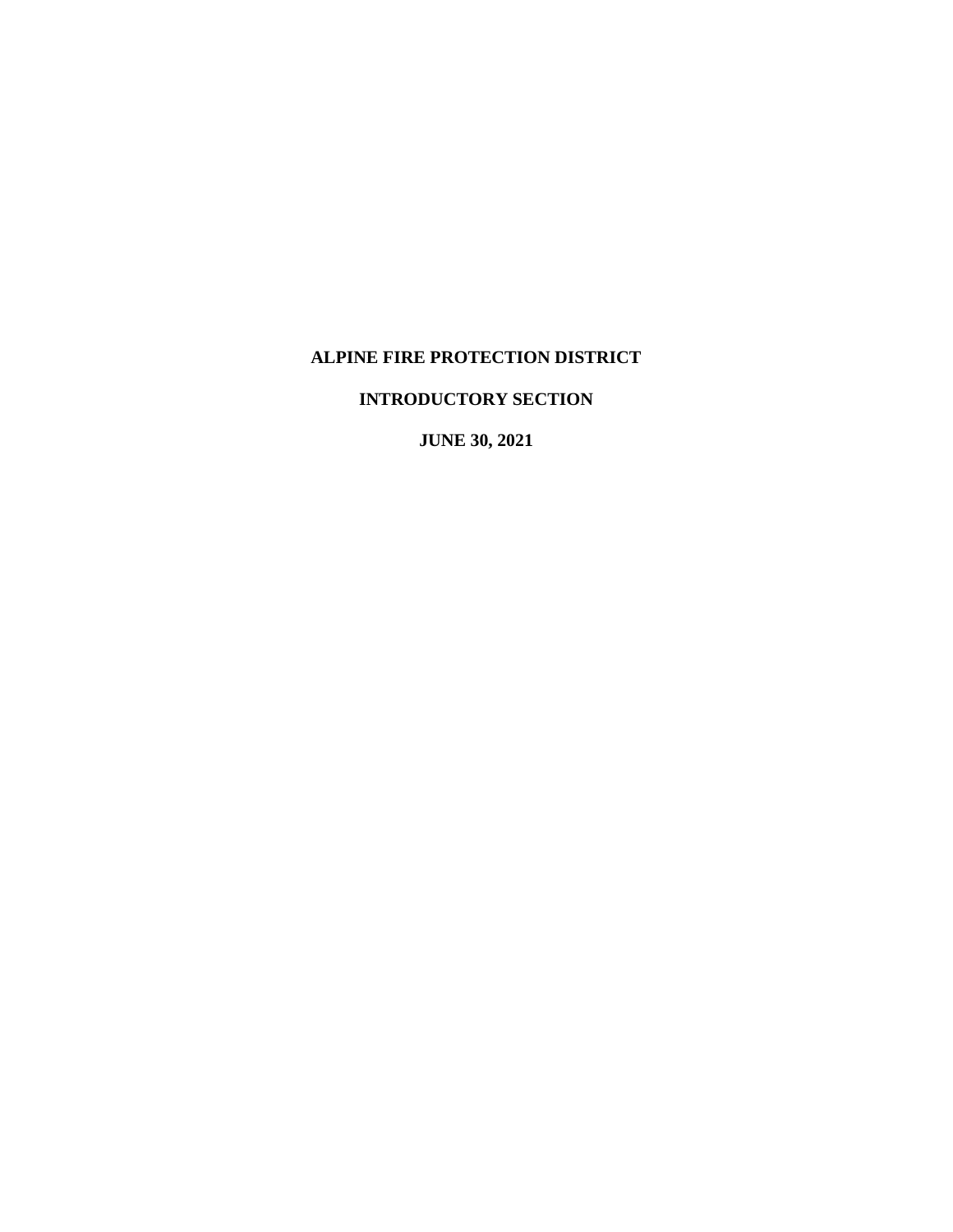# **ALPINE FIRE PROTECTION DISTRICT TABLE OF CONTENTS JUNE 30, 2021**

| <b>INTRODUCTORY SECTION</b>                                    | Page |
|----------------------------------------------------------------|------|
|                                                                |      |
| <b>FINANCIAL SECTION</b>                                       |      |
|                                                                |      |
|                                                                |      |
| <b>Basic Financial Statements:</b>                             |      |
| Government-Wide Financial Statements:                          |      |
|                                                                |      |
|                                                                |      |
| <b>Fund Financial Statements:</b>                              |      |
|                                                                |      |
| Reconciliation of the Governmental Funds Balance Sheet to the  |      |
| Statement of Revenues, Expenditures, and Changes in Fund       |      |
| Reconciliation of the Statement of Revenues, Expenditures, and |      |
|                                                                |      |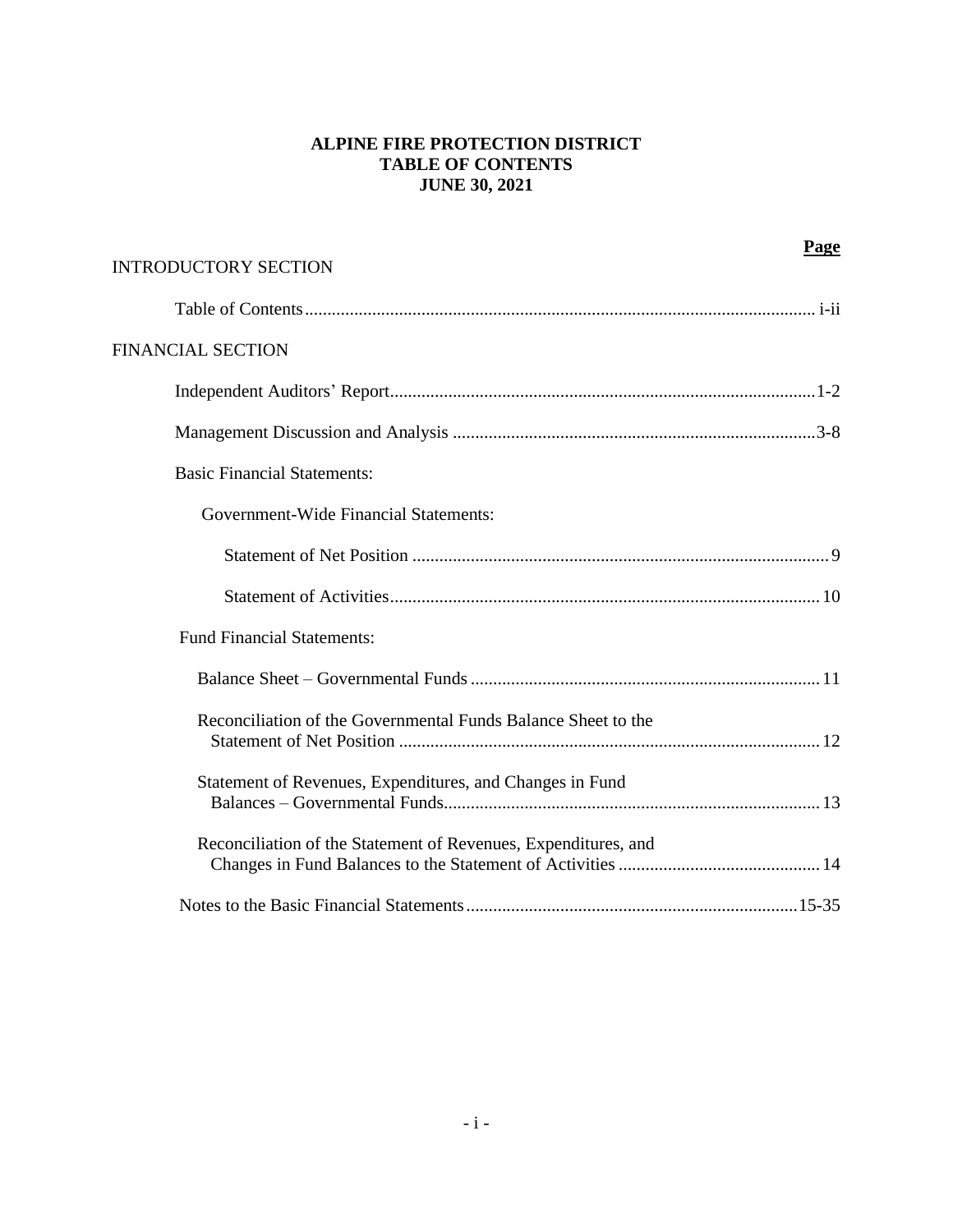# **ALPINE FIRE PROTECTION DISTRICT TABLE OF CONTENTS (CONTINUED) JUNE 30, 2021**

**Page**

# REQUIRED SUPPLEMENTARY INFORMATION Statement of Revenues, Expenditures, and Changes in Fund Balance – Budget and Actual (GAAP) General Fund .....................................................36 Required Supplementary Information – Pension Plan.......................................................... 37 Notes to the Required Supplementary Information .............................................................. 38 SUPPLEMENTARY INFORMATION SECTION Organization......................................................................................................................................... 39 Assessed Valuation .............................................................................................................................. 40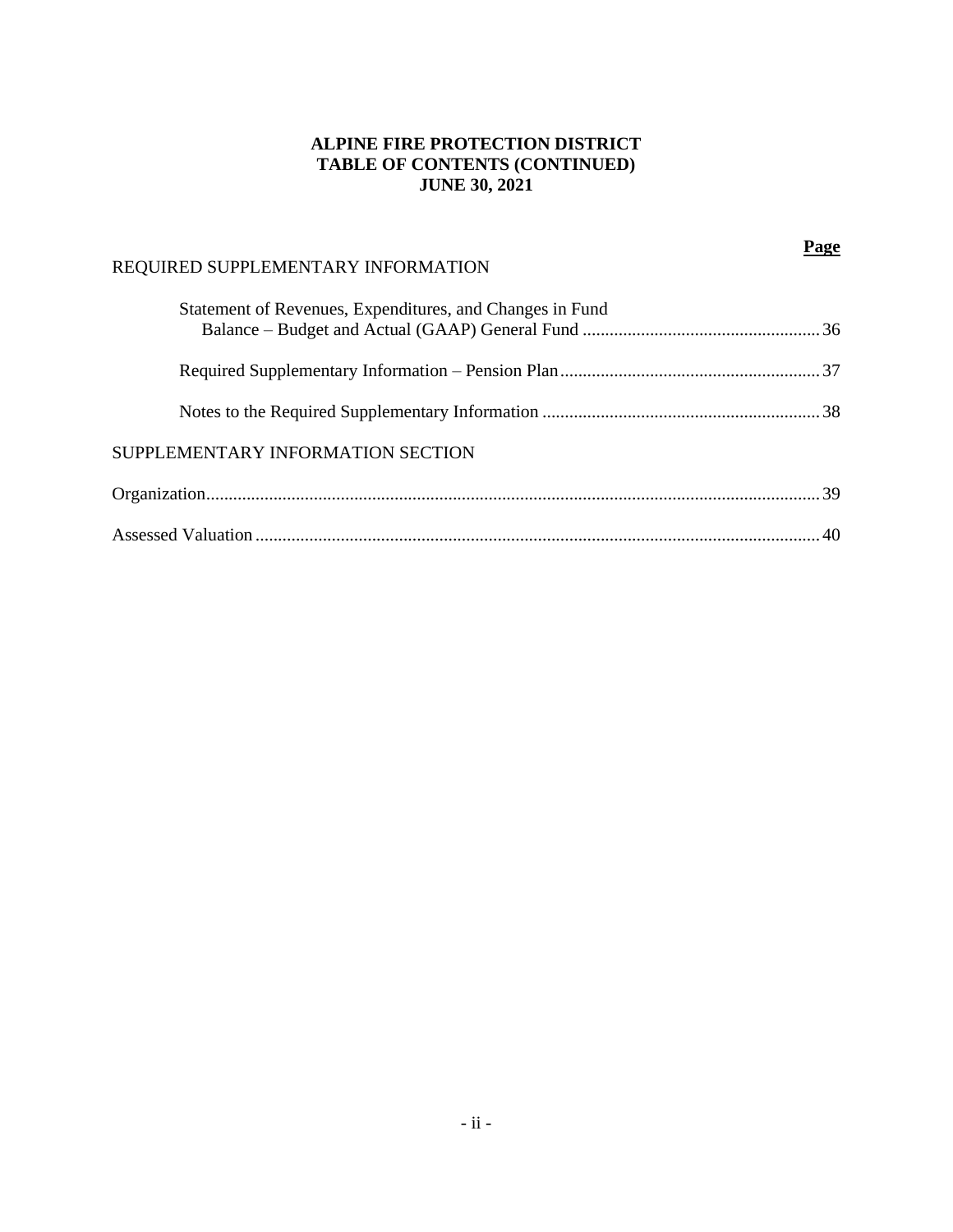# **ALPINE FIRE PROTECTION DISTRICT**

# **FINANCIAL SECTION**

**JUNE 30, 2021**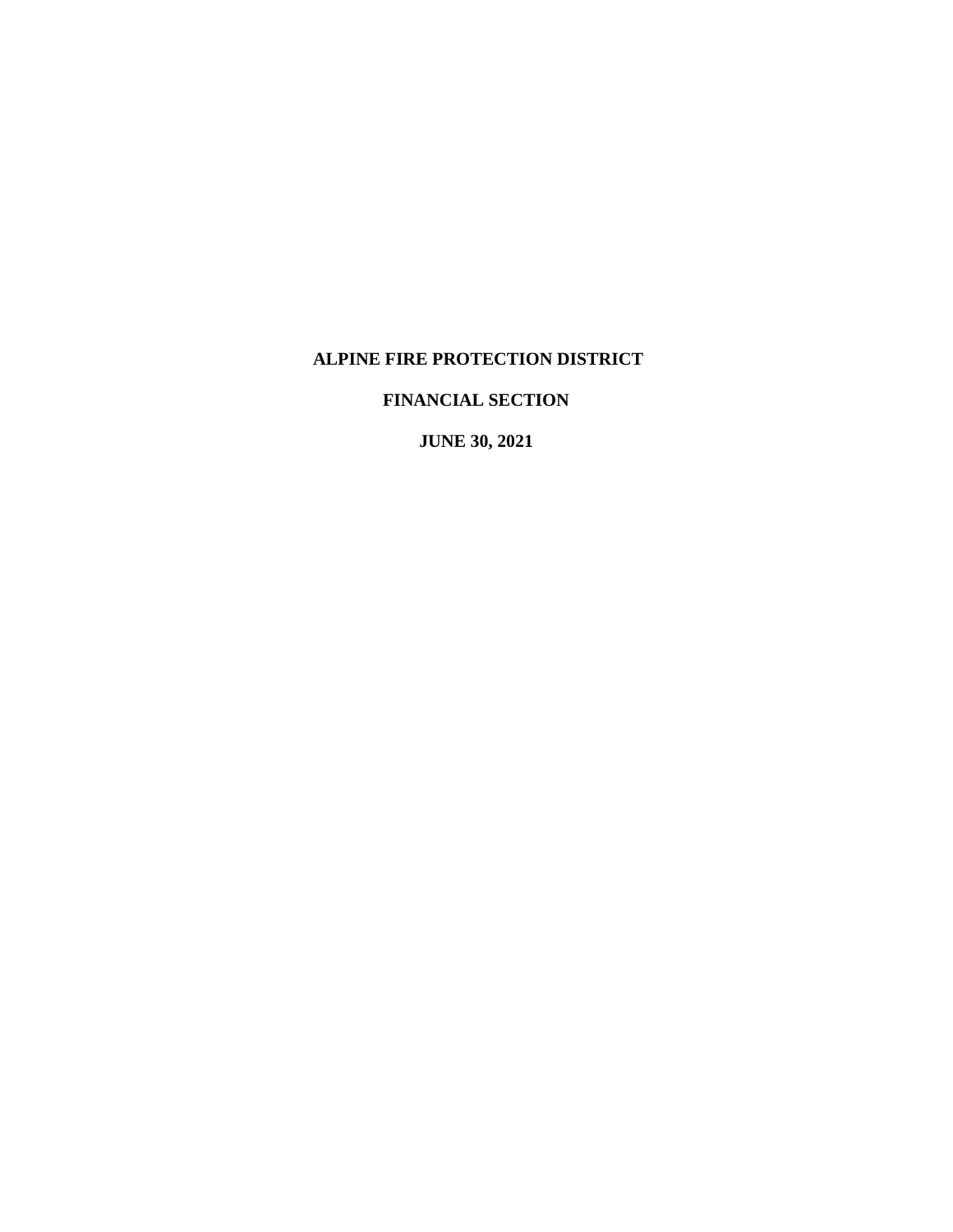

# **INDEPENDENT AUDITOR'S REPORT**

Board of Directors Alpine Fire Protection District Alpine, California

We have audited the accompanying financial statements of the governmental activities of each major fund of the Alpine Fire Protection District as of and for the year ended June 30, 2021, and the related notes to the financial statements, which collectively comprise the District's basic financial statements as listed in the table of contents.

# **Management's Responsibility for the Financial Statements**

Management is responsible for the preparation and fair presentation of these financial statements in accordance with accounting principles generally accepted in the United States of America; this includes the design, implementation, and maintenance of internal control relevant to the preparation and fair presentation of financial statements that are free from material misstatement, whether due to fraud or error.

# **Auditor's Responsibility**

Our responsibility is to express opinions on these financial statements based on our audit. We conducted our audit in accordance with auditing standards generally accepted in the United States of America. Those standards require that we plan and perform the audit to obtain reasonable assurance about whether the financial statements are free from material misstatement.

An audit involves performing procedures to obtain audit evidence about the amounts and disclosures in the financial statements. The procedures selected depend on the auditor's judgment, including the assessment of the risks of material misstatement of the financial statements, whether due to fraud or error. In making those risk assessments, the auditor considers internal control relevant to the entity's preparation and fair presentation of the financial statements in order to design audit procedures that are appropriate in the circumstances, but not for the purpose of expressing an opinion on the effectiveness of the entity's internal control. Accordingly, we express no such opinion. An audit also includes evaluating the appropriateness of accounting policies used and the reasonableness of significant accounting estimates made by management, as well as evaluating the overall presentation of the financial statements. We believe that the audit evidence we have obtained is sufficient and appropriate to provide a basis for our audit opinions.

# **Opinions**

In our opinion, the financial statements referred to above present fairly, in all material respects, the respective financial position of the governmental activities and each major fund of the Alpine Fire Protection District as of June 30, 2021, and the respective changes in financial position for the year then ended in accordance with accounting principles generally accepted in the United States of America.

3445 American River Drive Suite A | Sacramento, CA 95864 | ph 916-333-5360 | fax 916-333-5370 www.fechtercpa.com Member of the American Institute of Certified Public Accountants Tax Section and California Society of CPAs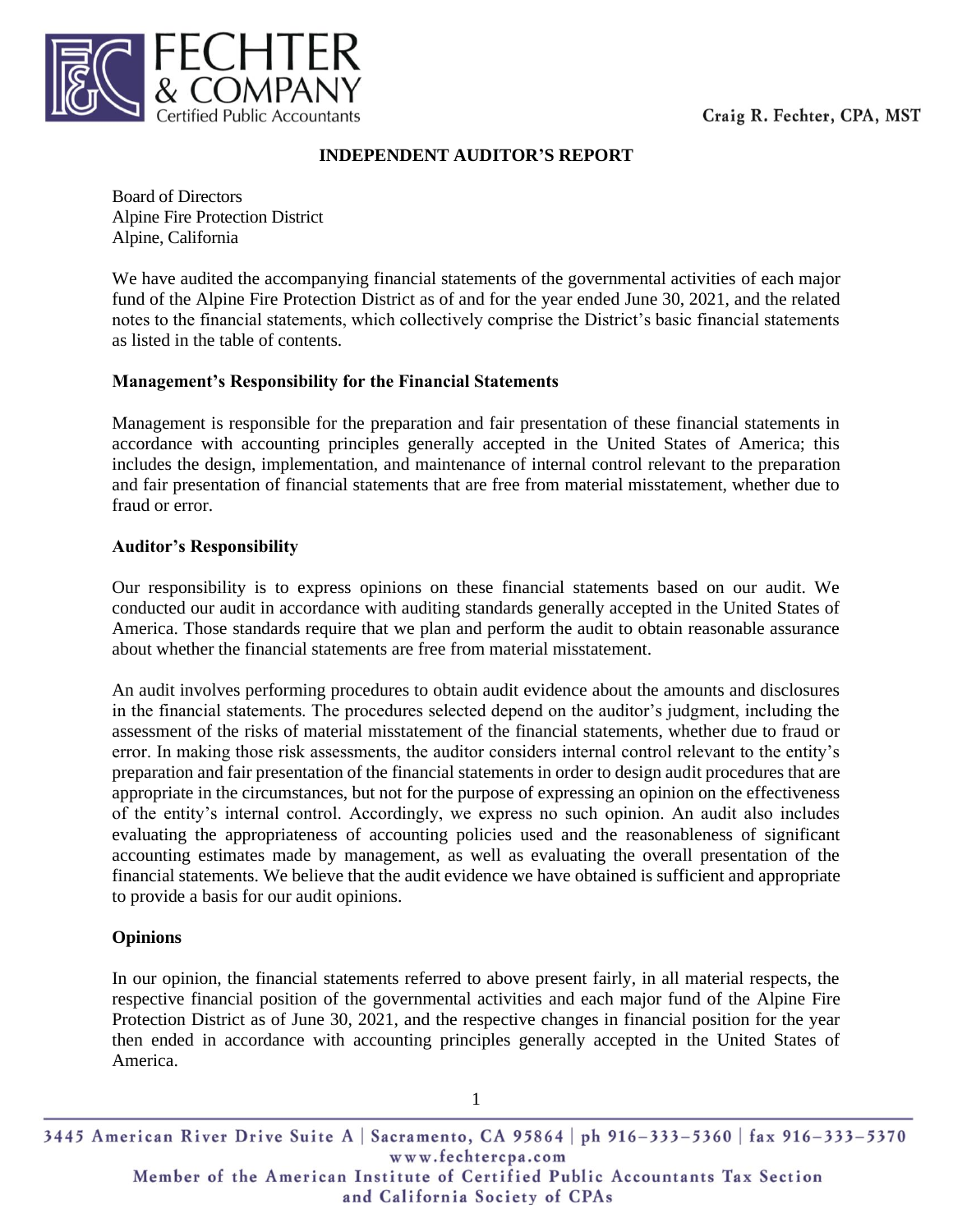Board of Directors Alpine Fire Protection District Alpine, California

#### **Other Matters**

### *Required Supplementary Information*

Accounting principles generally accepted in the United States of America require that the management's discussion and analysis, budgetary comparison information, and pension information on pages 3-8 and 36-37 respectively, be presented to supplement the basic financial statements. Such information, although not a part of the basic financial statements, is required by the Governmental Accounting Standards Board, who considers it to be an essential part of financial reporting for placing the basic financial statements in an appropriate operational, economic, or historical context. We have applied certain limited procedures to the required supplementary information in accordance with auditing standards generally accepted in the United States of America, which consisted of inquiries of management about the methods of preparing the information and comparing the information for consistency with management's responses to our inquiries, the basic financial statements, and other knowledge we obtained during our audit of the basic financial statements. We do not express an opinion or provide any assurance on the information because the limited procedures do not provide us with sufficient evidence to express an opinion or provide any assurance.

#### *Other Information*

Our audit was conducted for the purpose of forming opinions on the financial statements that collectively comprise the Alpine Fire Protection District's basic financial statements. The accompanying financial and statistical information on pages 39-40 as listed in the table of contents, is presented for purposes of additional analysis and is not a required part of the financial statement of Alpine Fire Protection District. Such information has not been subjected to the auditing procedures applied in the audit of the general-purpose financial statements, and accordingly, we do not express an opinion or provide any assurance on them.

Fechter & Company, Certified Public Accountants

selet & Compruy, CR13

Sacramento, California September 15, 2021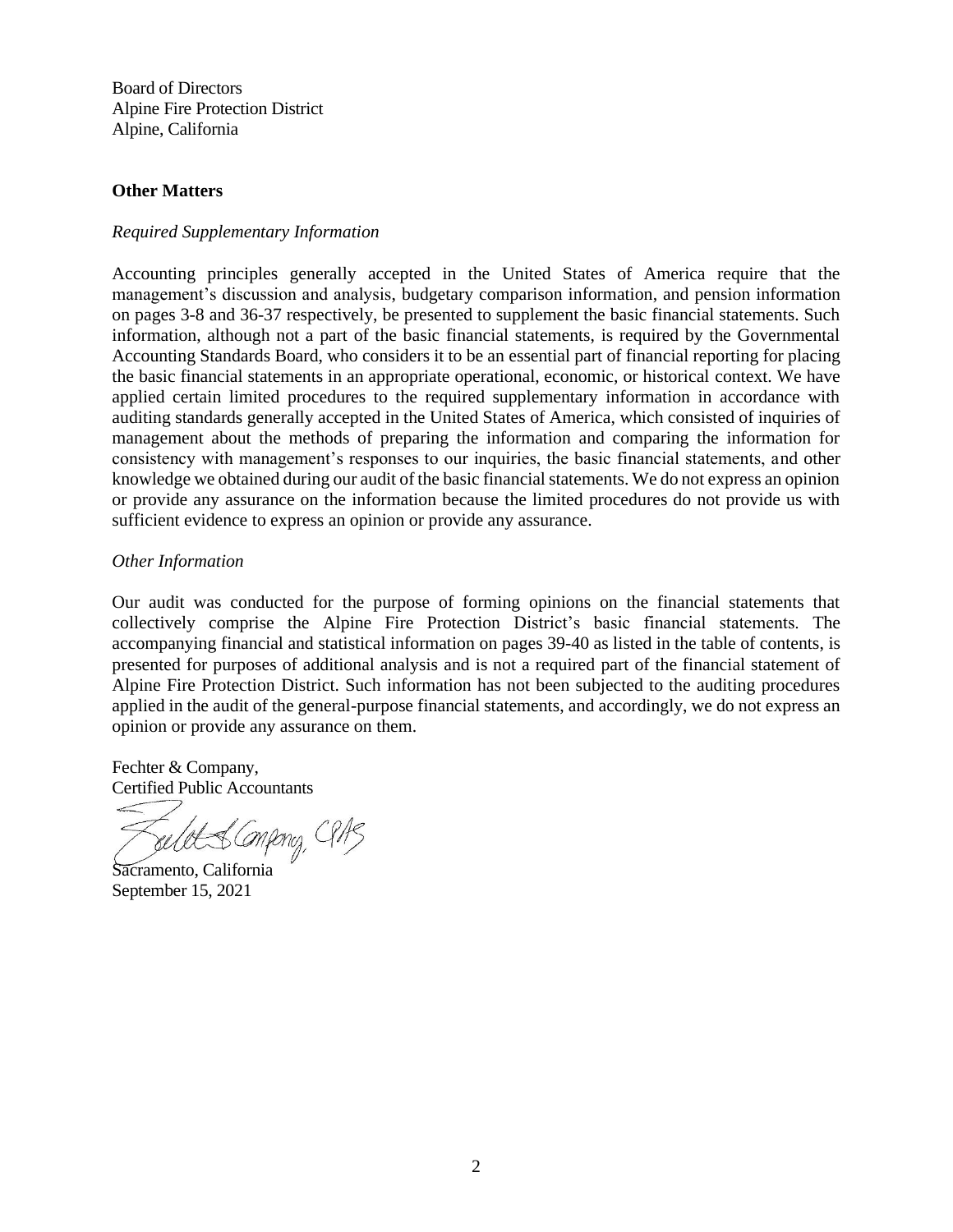As management of the Alpine Fire Protection District (District), we offer readers of the District's financial statements this narrative overview and analysis of the financial activities of the District for the fiscal year ended June 30, 2021. We encourage readers to consider the information presented here in conjunction with the District's basic financial statements, which begin immediately following this analysis. This annual financial report consists of two main parts (1) Management's Discussion and Analysis and, (2) Basic Financial Statements.

In June 1999, the Governmental Accounting Standards Board (GASB) issued Statement No. 34, *Basic Financial Statements – and Management's Discussion and Analysis – for State and Local Governments*. GASB No. 34 established financial reporting standards for state and local governments, including cities, villages and special purpose governments.

# **FINANCIAL HIGHLIGHTS**

- The District's ending Total Net Position balance was \$5,528,432.
- The Change in Net Position for the year was \$452,656.
- The District had revenue in excess of expenditures in the General Fund in the amount of \$1,020,858 in the current year compared to \$222,667 in the previous year.
- The District's General Fund Final Budget for this year showed Excess Revenue over Expenditures of \$(283,920) compared to the actual amount of \$1,020,858.

# **OVERVIEW OF FINANCIAL STATEMENTS**

This discussion and analysis is intended to serve as an introduction to the District's basic financial statements. The District's audit report is comprised of four components: (1) financial statements and notes, (2) supplementary information, (3) reports on compliance and internal control, and (4) findings and recommendations.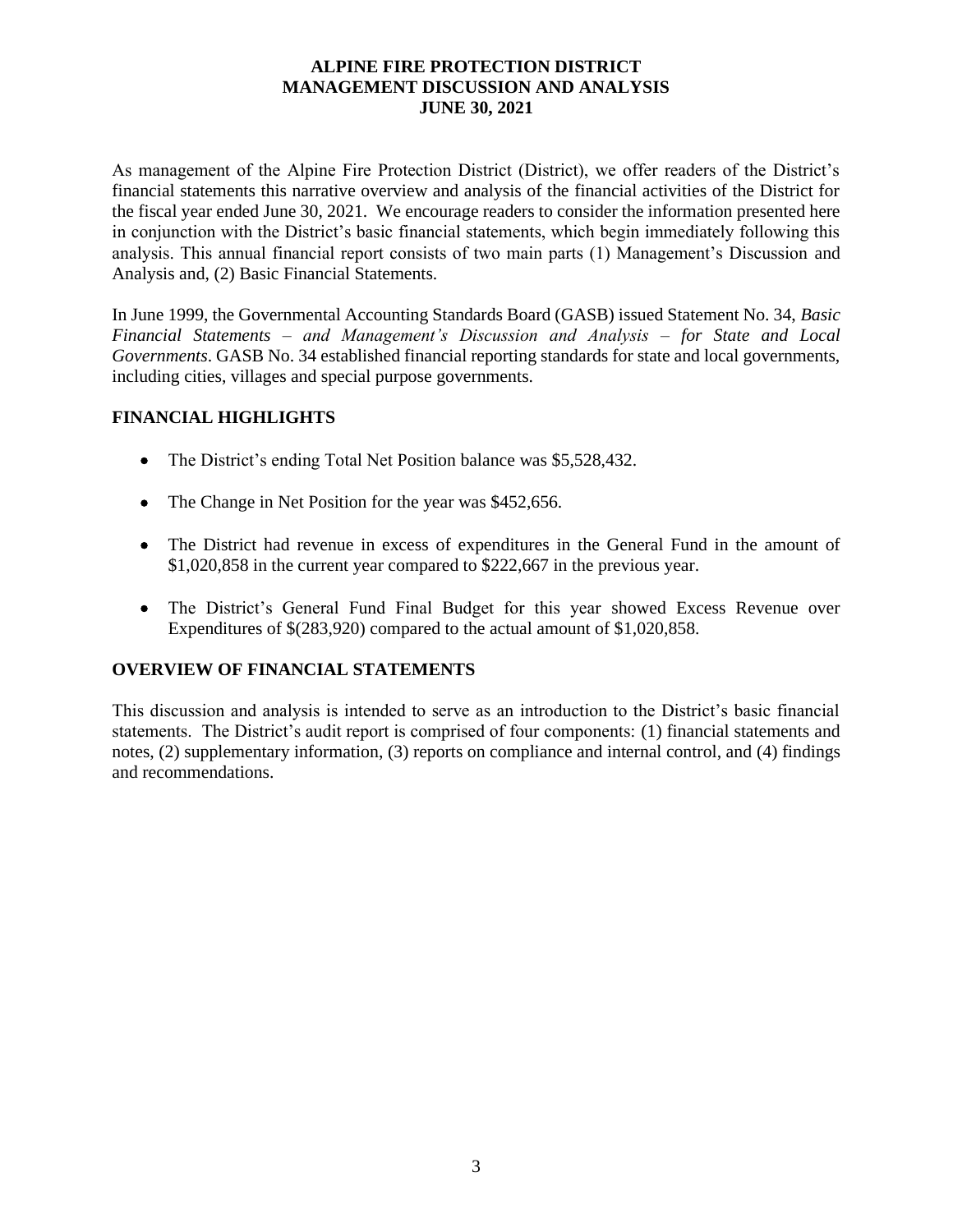### **Basic Financial Statements**

The basic financial statements include government-wide financial statements and fund statements. The two sets of statements are tied together by Reconciliations showing why they differ.

The District as a whole is reported in the government-wide statements and uses accounting methods similar to those used by companies in the private sector.

More detailed information about the District's most significant funds – not the District as a whole, is provided in the fund financial statements. Funds are accounting devices the District uses to keep track of specific sources of funding and spending on particular programs.

The *Statement of Net Position*, a government-wide statement, presents information on all of the District's assets and liabilities, with the difference between the two reported as net position. Over time, increases or decreases in net position may serve as a useful indicator of whether the financial position of the District is improving or deteriorating.

The *Statement of Activities*, a government-wide statement, presents information showing how the District's net position changed during the most recent fiscal year. All changes in net position are reported as soon as the underlying event giving rise to the change occurs, regardless of the timing of related cash flows. Thus, revenues and expenses are reported in this statement for some items that will only result in cash flows in future fiscal periods.

The *Balance Sheet* for governmental funds presents financial information by fund types showing money left at year-end available for spending.

The *Statement of Revenues, Expenditures, and Changes in Fund Balances* for all governmental fund types focuses on how money flows into and out of the various funds.

The *Notes to the Basic Financial Statements* are included to provide more detailed data and explain some of the information in the statements.

The *Supplementary Information* gives an overview of the operations of the District and the governing body and outlines assessed property valuation.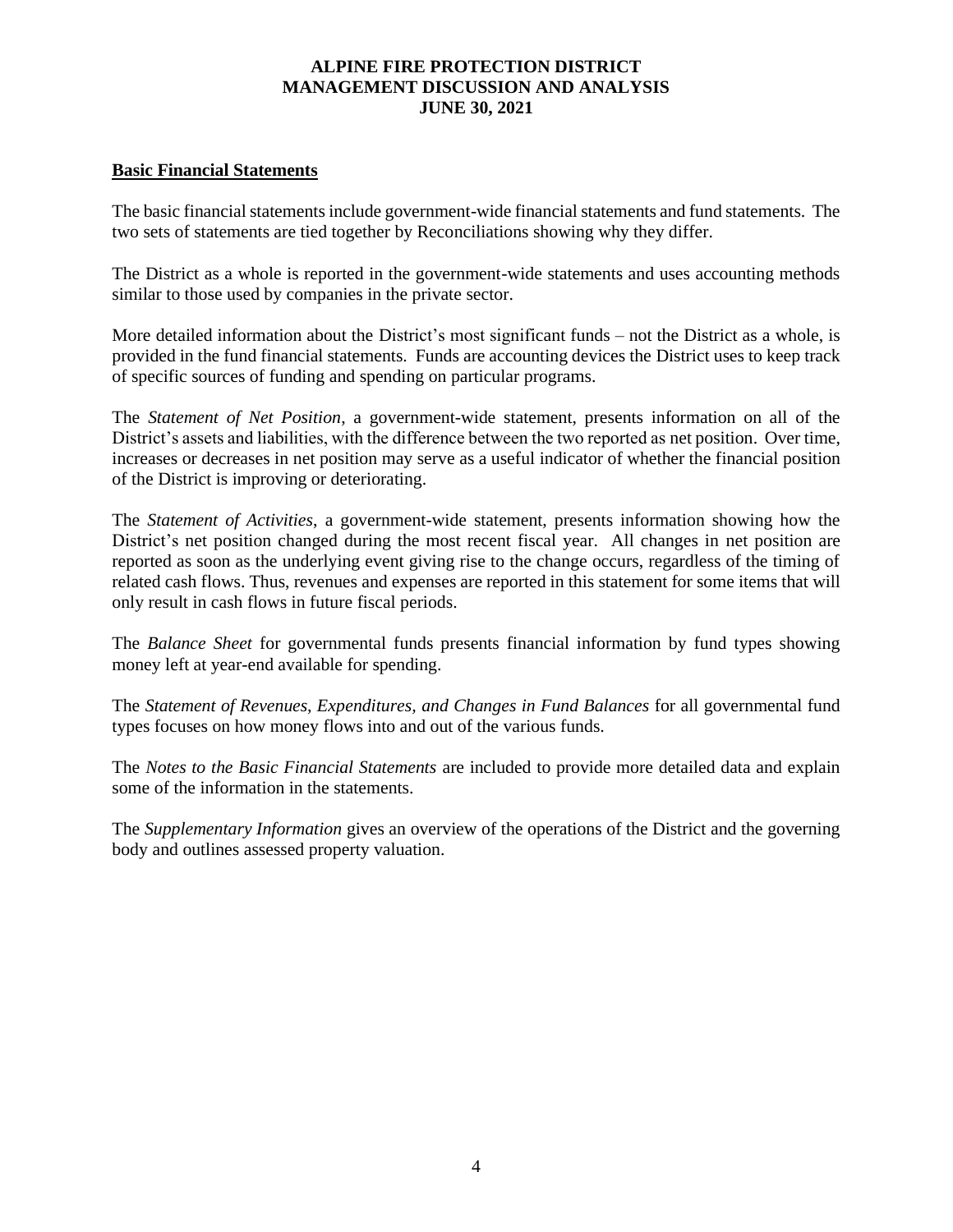# **GOVERNMENT-WIDE FINANCIAL ANALYSIS**

Fiscal year 2020/2021 showed a \$452,656 increase in total net position to \$5,528,432, of this \$4,522,239 was invested in capital assets and the balance to restricted and unrestricted funds.

#### **Statement of Net Position**

To begin our analysis, a summary of the District's Statement of Net Position is presented in Table 1 below for the current year and the prior year.

Net position may serve, over time, as a useful indicator of a government's financial position. In the case of the District, assets exceeded liabilities by \$5,528,432 as of June 30, 2021.

The largest portion of the District's net position reflects its investment in capital assets (e.g., land and improvements, buildings and improvements, vehicles, furniture and equipment, and construction in progress); less any related debt used to acquire those assets that are still outstanding. The District uses these capital assets to provide services to its constituents; consequently, these assets are not available for future spending.

The District's financial position is the product of several financial transactions including the net results of activities, the acquisition and disposal of capital assets, and the depreciation of capital assets.

#### **TABLE 1**

#### Condensed Statement of Net Position

Summary of Assets, Liabilities, and Net Position

|                                           | 2020/21 |            |    | 2019/20    |  |  |
|-------------------------------------------|---------|------------|----|------------|--|--|
| Assets:                                   |         |            |    |            |  |  |
| Current other assets                      | \$      | 9,384,112  | \$ | 8,089,091  |  |  |
| Capital assets, net                       |         | 4,522,239  |    | 4,591,044  |  |  |
| <b>Total Assets and Deferred Outflows</b> |         | 13,906,351 |    | 12,680,135 |  |  |
| Liabilities:                              |         |            |    |            |  |  |
| Current and other liabilities             | \$      | 1,471,589  | \$ | 1,213,191  |  |  |
| Long-term debt                            |         | 6,906,330  |    | 6,391,168  |  |  |
| <b>Total Liabilities</b>                  | S       | 8,377,919  | \$ | 7,604,359  |  |  |
| <b>Net Position:</b>                      |         |            |    |            |  |  |
| Invested in capital assets                |         | 4,522,239  |    | 4,591,044  |  |  |
| Unrestricted net position                 |         | 1,006,193  |    | 484,732    |  |  |
| <b>Total Net Position</b>                 |         | 5,528,432  |    | 5,075,776  |  |  |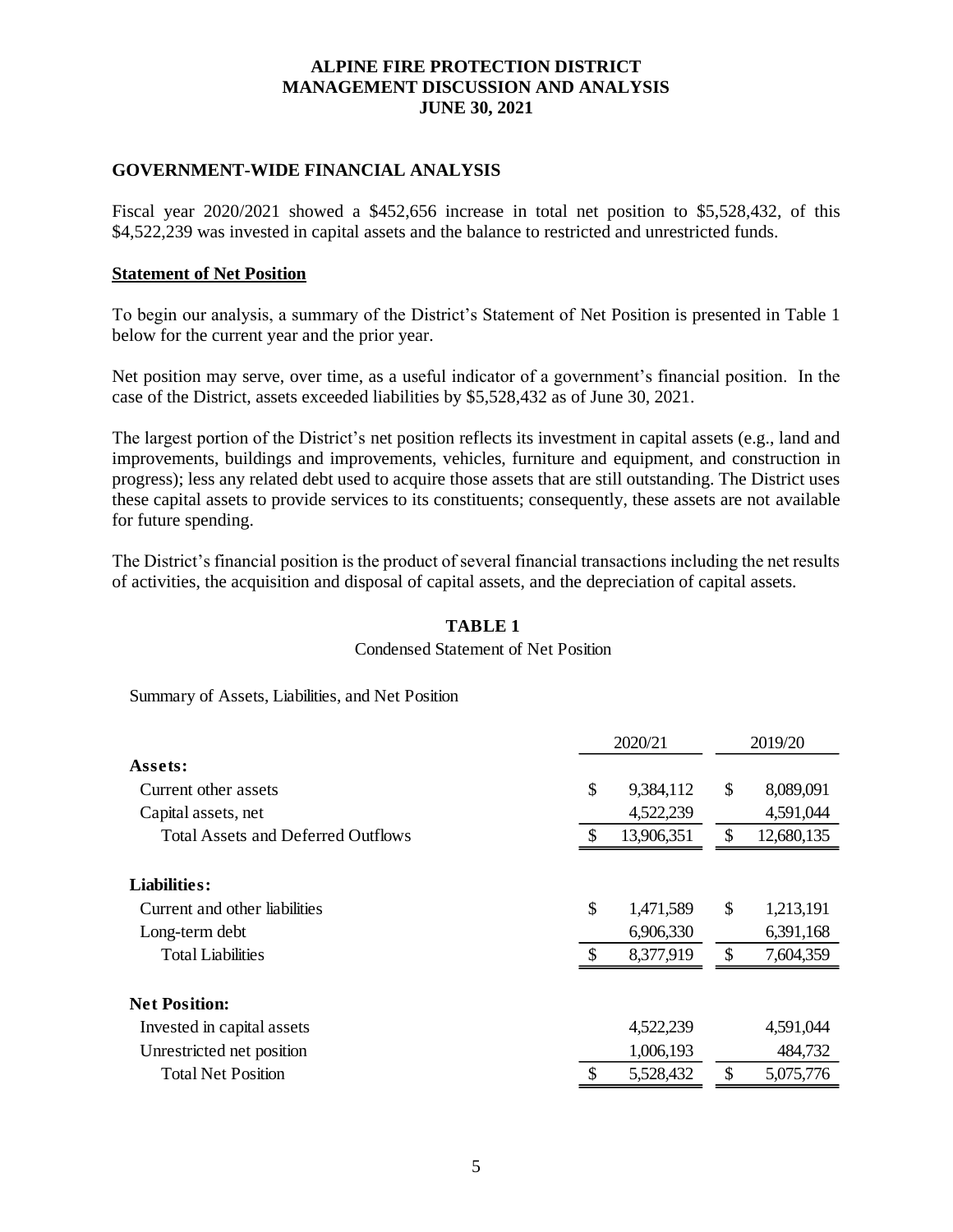#### **Statement of Activities**

- The District's total revenues for the fiscal year ending June 30, 2021 were \$4,836,925, an increase of \$404,257 over the prior fiscal year. This was due primarily to increases in property tax revenue and strike team income.
- The District's total expenses for the fiscal year ending June 30, 2021 were \$4,384,269.
- The excess of revenues over expenditures was \$452,656.

The following table presents a summary of the Statement of Activities for the fiscal year ended June 30, 2021:

#### **TABLE 2**

#### Condensed Statement of Activities

|                                     | 2020/21         |    |           |
|-------------------------------------|-----------------|----|-----------|
| <b>General Revenues:</b>            |                 |    |           |
| Property taxes                      | \$<br>3,616,814 | \$ | 3,438,870 |
| Assessments                         | 529,436         |    | 496,806   |
| Use of money and property           | 7,885           |    | 100,881   |
| Mitigation fees                     | 30,221          |    | 52,301    |
| Inter-governmental                  | 50,468          |    | 1,519     |
| Miscellaneous                       | 602,101         |    | 342,292   |
| <b>Total Revenues</b>               | 4,836,925       |    | 4,432,669 |
| Operating expenses                  | 4,133,179       |    | 4,178,154 |
| Depreciation                        | 251,090         |    | 227,168   |
| <b>Total Expenditures</b>           | 4,384,269       |    | 4,405,322 |
| Increase (Decrease) in Net Position | 452,656         | \$ | 27,347    |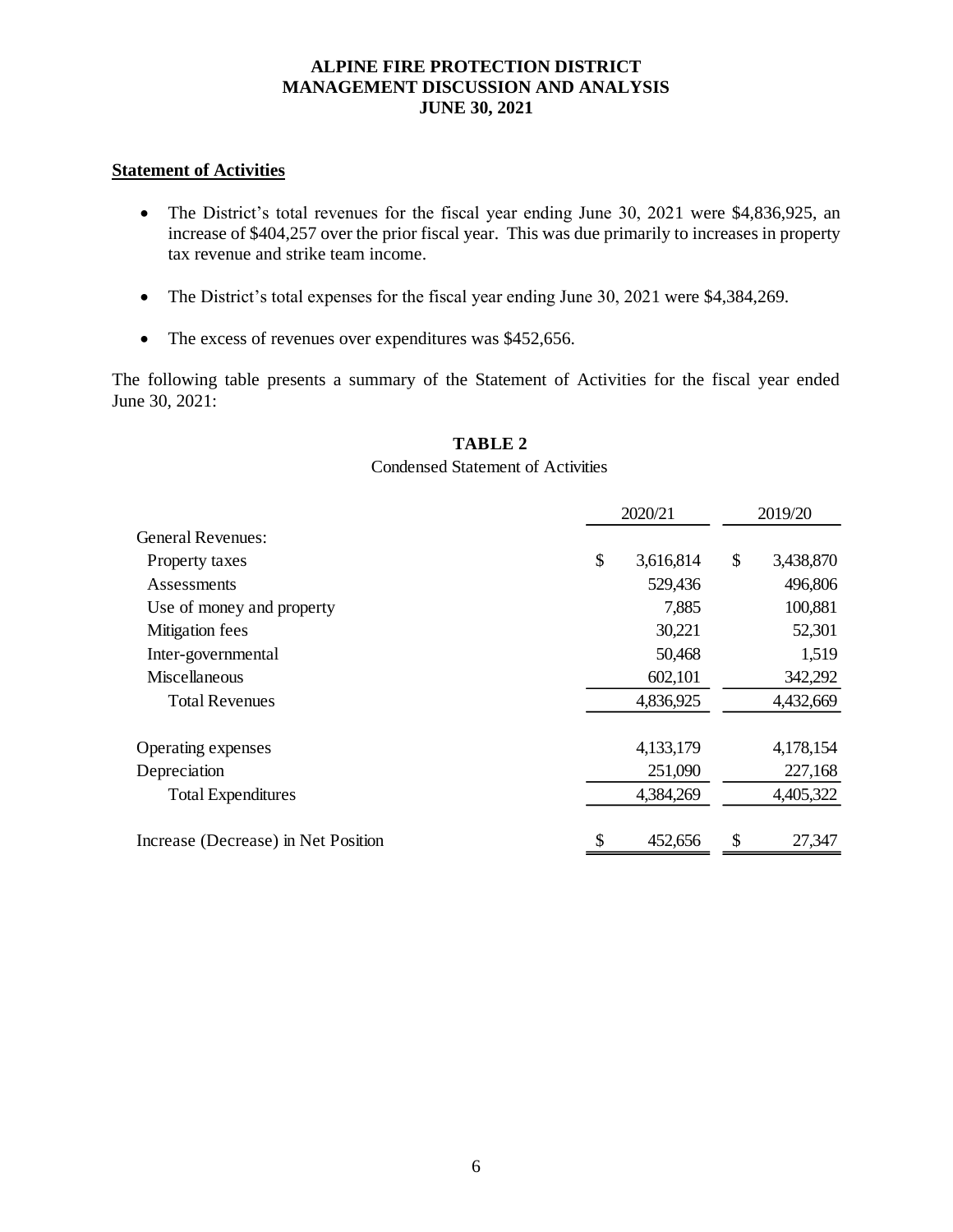# **General Fund Budgetary Highlights**

The General Fund had the following Excess of Expenditures over Appropriations (instances where actual amounts exceeded budgeted amounts) in individual categories:

The District's General Fund Final Budget for this year showed Excess Revenue over Expenditures of \$(364,529) compared to the actual amount of \$899,832. The difference is primarily due to planned budgetary management.

This does not reflect transfers from accrual funds to cover restricted expenses and liabilities.

|                         | June 30, 2021 |           |  |               |  |           |
|-------------------------|---------------|-----------|--|---------------|--|-----------|
|                         | Actual        |           |  | <b>Budget</b> |  | Variance  |
|                         |               |           |  |               |  |           |
| Revenues                |               | 4,836,925 |  | 4,356,660     |  | 480,265   |
| Expenses                |               | 3,816,067 |  | 4,640,580     |  | 824,513   |
| Net Increase (Decrease) |               | 1,020,858 |  | (283,920)     |  | 1,304,778 |

# **CAPITAL ASSET AND DEBT ADMINISTRATION**

#### **Capital Assets**

The District's major holdings in capital assets and capital investment are land and structures. Station 17 was completed in March 2006. Equipment includes apparatus and command vehicles (2002 Type I pumper, 2002 Type III Brush Rig, 2007 Ford Ranger, 2 x 2012 Dodge Power Wagons, 2015 Type 1 engine, 2020 Type III Brush Rig, 2018 Ford F250, 2020 Ford Explorer, and a 2021 Chevrolet Silverado). Replacement for apparatus and vehicles is based on a 10-year usable life schedule. The decrease in capital assets over prior period was principally due to depreciation.

#### **Long-Term Debt**

The District has not undertaken any new debt.

#### **Governmental Accounting Standards Board Statement 68**

Governmental Accounting Standards Board Statement 68 (GASB 68) was issued by GASB in June 2012, requiring public employers to comply with new accounting and financial reporting standards. GASB Statement 68 outlines a different approach to the recognition and calculation of pension obligations. Under the new GASB standards, employers that participate in a defined benefit pension plan administered as a trust or equivalent arrangement are required to record the net pension liability, pension expense, and deferred outflows/deferred inflows of resources related to pensions in their financial statements as part of their financial position.

Net pension liability is the plan's total pension liability based on entry age normal actuarial cost method less the plan's fiduciary net position. This may be a negative liability (net pension asset).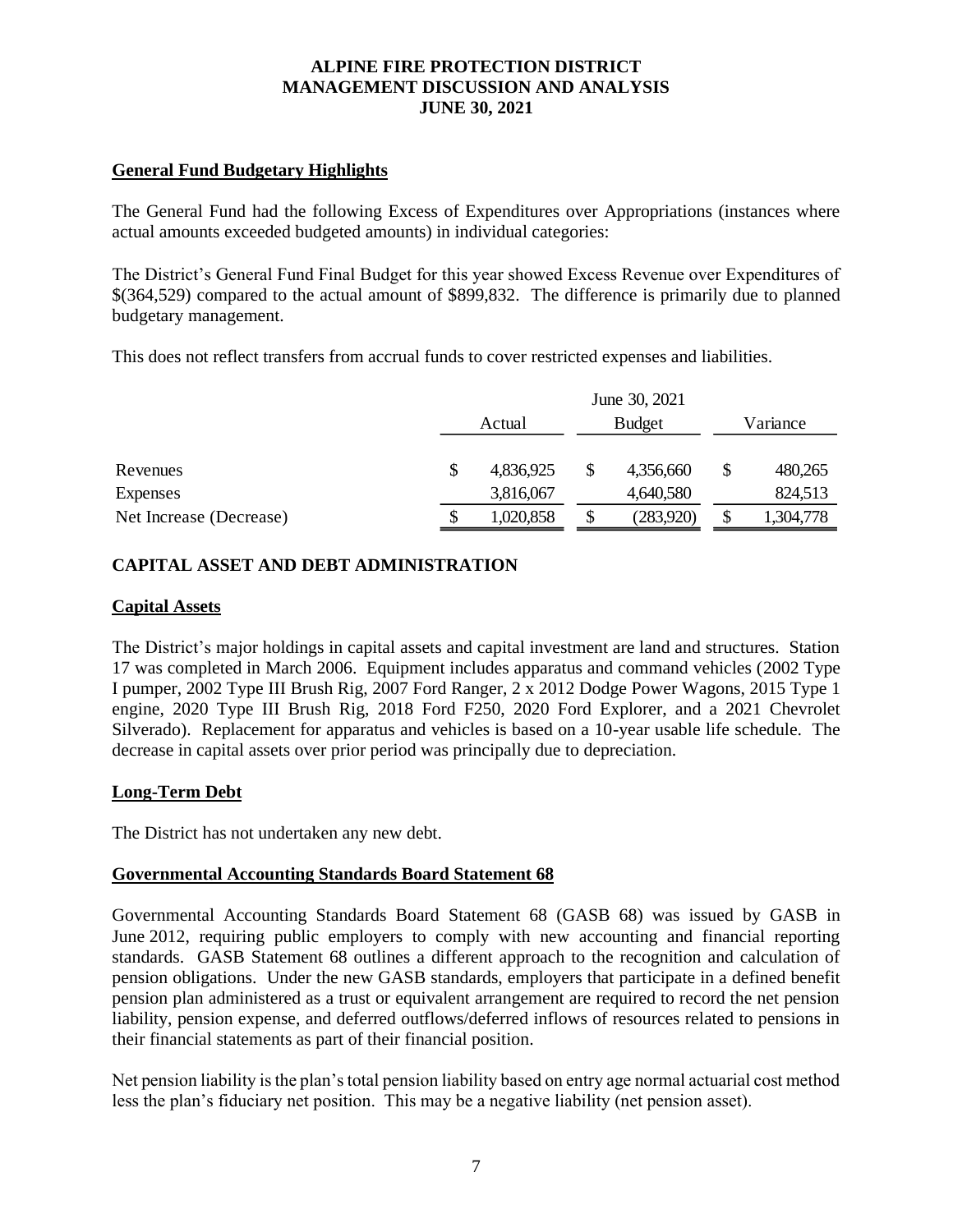Pension expense is the change in net pension liability from the previous fiscal year to the current fiscal year less adjustments. This may be a negative expense (pension income).

Deferred outflows and deferred inflows of resources related to pensions are certain changes in total pension liabilities and fiduciary net position that are to be recognized in future pension expense.

Under the new GASB standards, each participating cost-sharing employer is required to report its proportionate share of the collective net pension liability, pension expense, and deferred outflows/deferred inflows of resources in their financial statements, determined in conformity with either paragraph 48 or paragraph 49 of GASB 68.

# **FACTORS BEARING ON THE DISTRICT'S FUTURE**

The economic future for the District is considered positive based on current projections. With sound financial decisions, conservative spending trends, investments focused on the preservation of principal, with strong team leadership and a continuation of sound management practices, combined with the fiduciary oversight provided by the Board of Directors, this District will continue to serve the citizens and to fulfill its mission statement.

# **CONTACTING THE DISTRICT**

Questions regarding this report should be directed to Brian Boggeln, Fire Chief and/or Debbie Pinhero, Administrative Specialist at (619) 445-2635, or by mail at 1364 Tavern Road, Alpine, CA 91901.

# **ALPINE FIRE PROTECTION DISTRICT**



*"We are a public safety organization of dedicated professionals whose mission is to save lives, protect property and the environment, and serve the community."*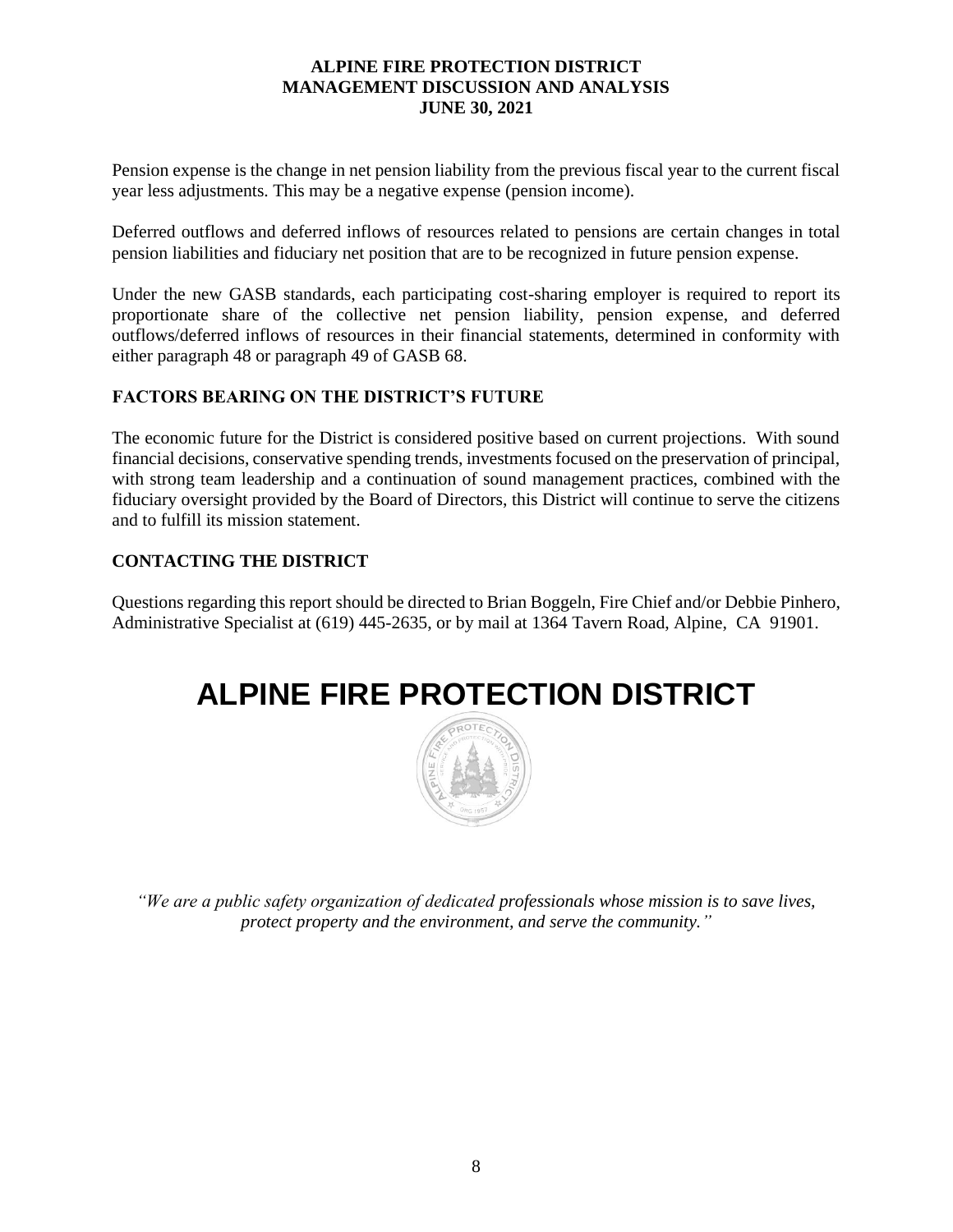# **ALPINE FIRE PROTECTION DISTRICT STATEMENT OF NET POSITION JUNE 30, 2021**

| <b>ASSETS</b>                                 |               |            |
|-----------------------------------------------|---------------|------------|
| Cash and investments                          | $\mathcal{S}$ | 6,539,815  |
| Deposits                                      |               | 514,424    |
| Accounts receivable                           |               | 91,156     |
| Capital assets, net                           |               | 4,522,239  |
| <b>TOTAL ASSETS</b>                           |               | 11,667,634 |
| DEFERRED OUTFLOWS OF RESOURCES (Note 7)       |               |            |
| Deferred pensions                             |               | 2,238,717  |
| <b>LIABILITIES</b>                            |               |            |
| Accounts payable                              |               | 4,937      |
| Accrued payroll                               |               | 12,343     |
| Other current liabilities                     |               | 252,766    |
| Accrued claims liability (Note 5)             |               | 190,510    |
| Long-term liabilities:                        |               |            |
| Net pension liability                         |               | 6,740,299  |
| Compensated absences                          |               | 166,031    |
| <b>TOTAL LIABILITIES</b>                      |               | 7,366,886  |
| <b>DEFERRED INFLOWS OF RESOURCES (Note 7)</b> |               | 1,011,033  |
| <b>NET POSITION</b>                           |               |            |
| Invested in capital assets                    |               | 4,522,239  |
| Unrestricted                                  |               | 1,006,193  |
| <b>NET POSITION</b>                           | \$            | 5,528,432  |

The accompanying notes are an integral part of these financial statements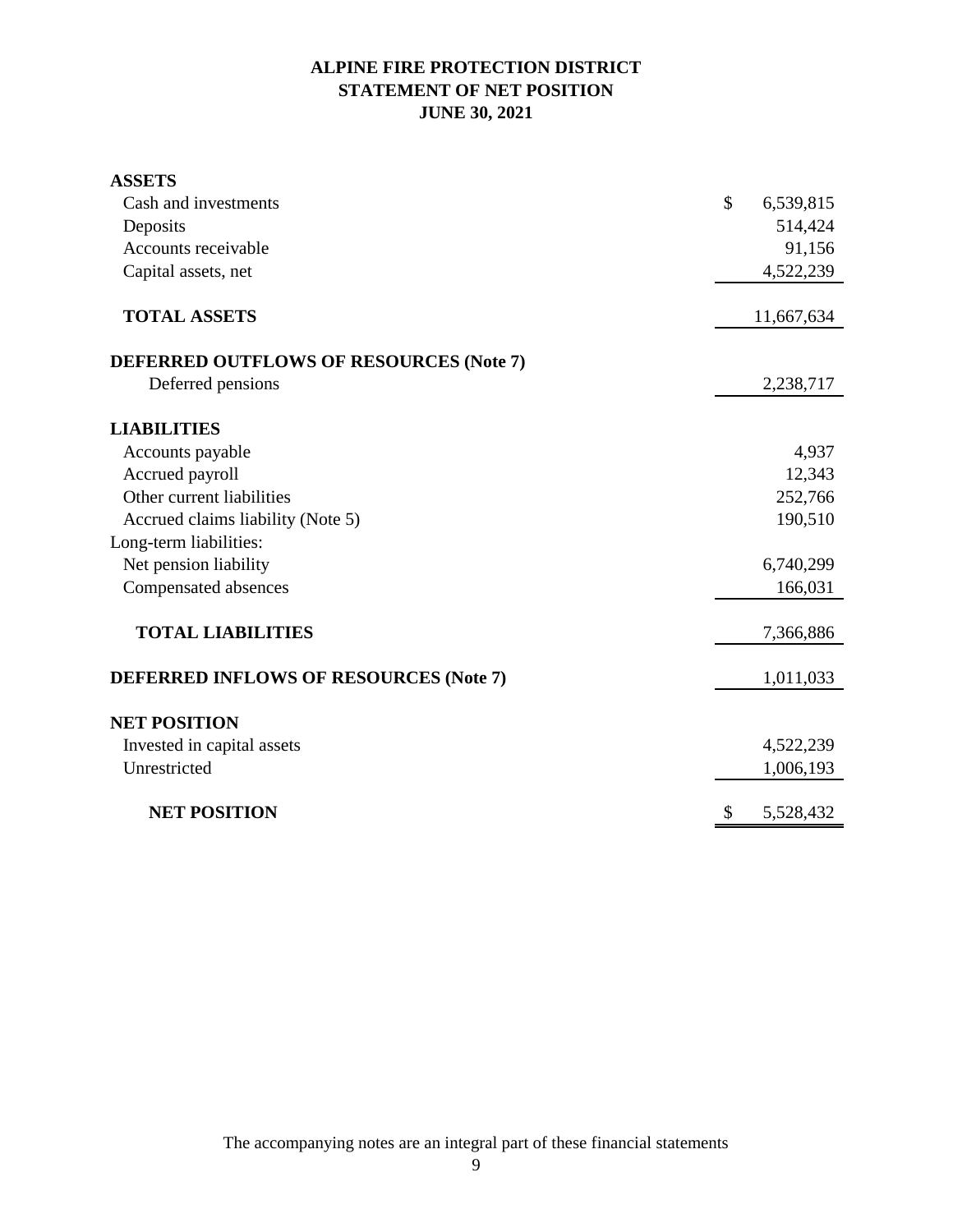# **ALPINE FIRE PROTECTION DISTRICT STATEMENT OF ACTIVITIES FOR THE YEAR ENDED JUNE 30, 2021**

|                                            |    |                                                                     |                                                    |                                                  | <b>Program Revenues</b>                  |                                                                  |  |    |                                                    |
|--------------------------------------------|----|---------------------------------------------------------------------|----------------------------------------------------|--------------------------------------------------|------------------------------------------|------------------------------------------------------------------|--|----|----------------------------------------------------|
| Functions &<br>Programs<br><b>Expenses</b> |    | Operating<br>Contributions<br>Charges for<br>and Grants<br>Services |                                                    | Capital<br>Contributions<br>and Grants           |                                          | Net (Expense)<br>Revenue and<br>Change in<br><b>Net Position</b> |  |    |                                                    |
| <b>Governmental Activities:</b>            |    |                                                                     |                                                    |                                                  |                                          |                                                                  |  |    |                                                    |
| <b>Public Safety</b>                       | \$ | 4,384,269                                                           | \$                                                 |                                                  | \$<br>50,468                             | \$                                                               |  | \$ | (4,333,801)                                        |
| Total                                      | \$ | 4,384,269                                                           | \$                                                 |                                                  | 50,468                                   | \$                                                               |  |    | (4,333,801)                                        |
|                                            |    |                                                                     |                                                    | <b>General Revenues</b>                          |                                          |                                                                  |  |    |                                                    |
|                                            |    |                                                                     | Property taxes<br>Mitigation fees<br>Miscellaneous | Special assessments<br>Use of money and property |                                          |                                                                  |  | \$ | 3,616,814<br>529,436<br>7,885<br>30,221<br>602,101 |
|                                            |    |                                                                     |                                                    | Total general revenues                           |                                          |                                                                  |  |    | 4,786,457                                          |
|                                            |    |                                                                     |                                                    | Change in net position                           |                                          |                                                                  |  |    | 452,656                                            |
|                                            |    |                                                                     |                                                    |                                                  | Net position at beginning of fiscal year |                                                                  |  |    | 5,075,776                                          |
|                                            |    |                                                                     |                                                    | Net position at end of fiscal year               |                                          |                                                                  |  | \$ | 5,528,432                                          |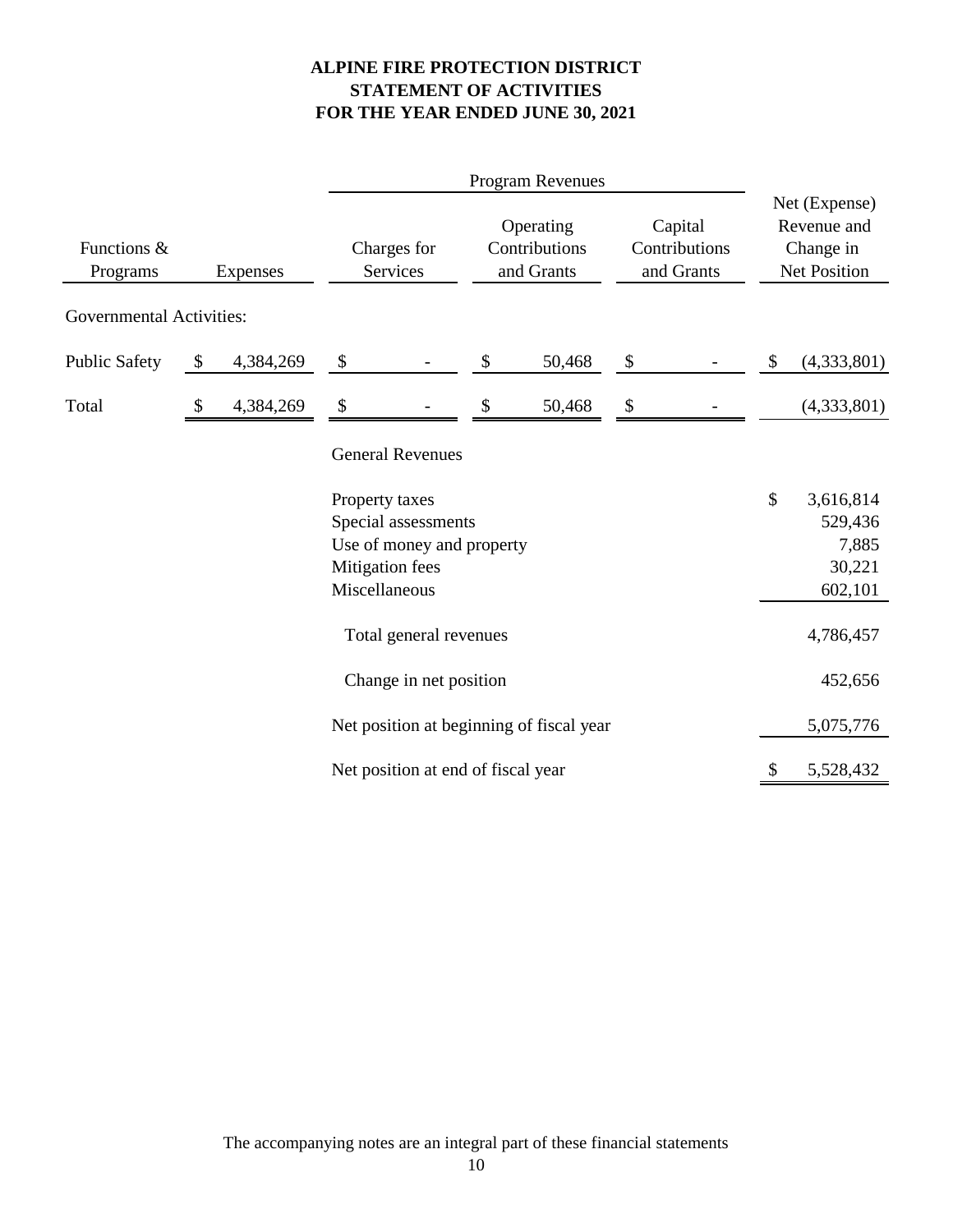# **ALPINE FIRE PROTECTION DISTRICT BALANCE SHEET - GOVERNMENTAL FUNDS JUNE 30, 2021**

| <b>ASSETS</b>                              | General         |
|--------------------------------------------|-----------------|
|                                            | Fund            |
| Cash and investments                       | \$<br>6,539,815 |
| Deposits                                   | 514,424         |
| Accounts receivable                        | 91,156          |
| <b>TOTAL ASSETS</b>                        | \$<br>7,145,395 |
| <b>LIABILITIES</b>                         |                 |
| Accounts payable                           | \$<br>4,937     |
| Accrued payroll                            | 12,343          |
| Accrued vacation                           | 38,000          |
| Other current liabilities                  | 252,766         |
| Accrued claims liability (Note 5)          | 190,510         |
| <b>TOTAL LIABILITIES</b>                   | 498,556         |
| <b>FUND BALANCES</b>                       |                 |
| Fund balance:                              |                 |
| Non-spendable                              | 514,424         |
| Assigned:                                  |                 |
| Assigned for capital expenditures          | 1,140,010       |
| Assigned for sick and vacation leave       | 171,541         |
| Assigned for OPEB                          | 48,000          |
| Assigned for pension liability             | 991,001         |
| Assigned for economic uncertainty          | 940,000         |
| Assigned for PASIS risk pool               | 490,916         |
| Unassigned                                 | 2,350,947       |
| <b>TOTAL FUND BALANCES</b>                 | 6,646,839       |
| <b>TOTAL LIABILITIES AND FUND BALANCES</b> | \$<br>7,145,395 |

The accompanying notes are an integral part of these financial statements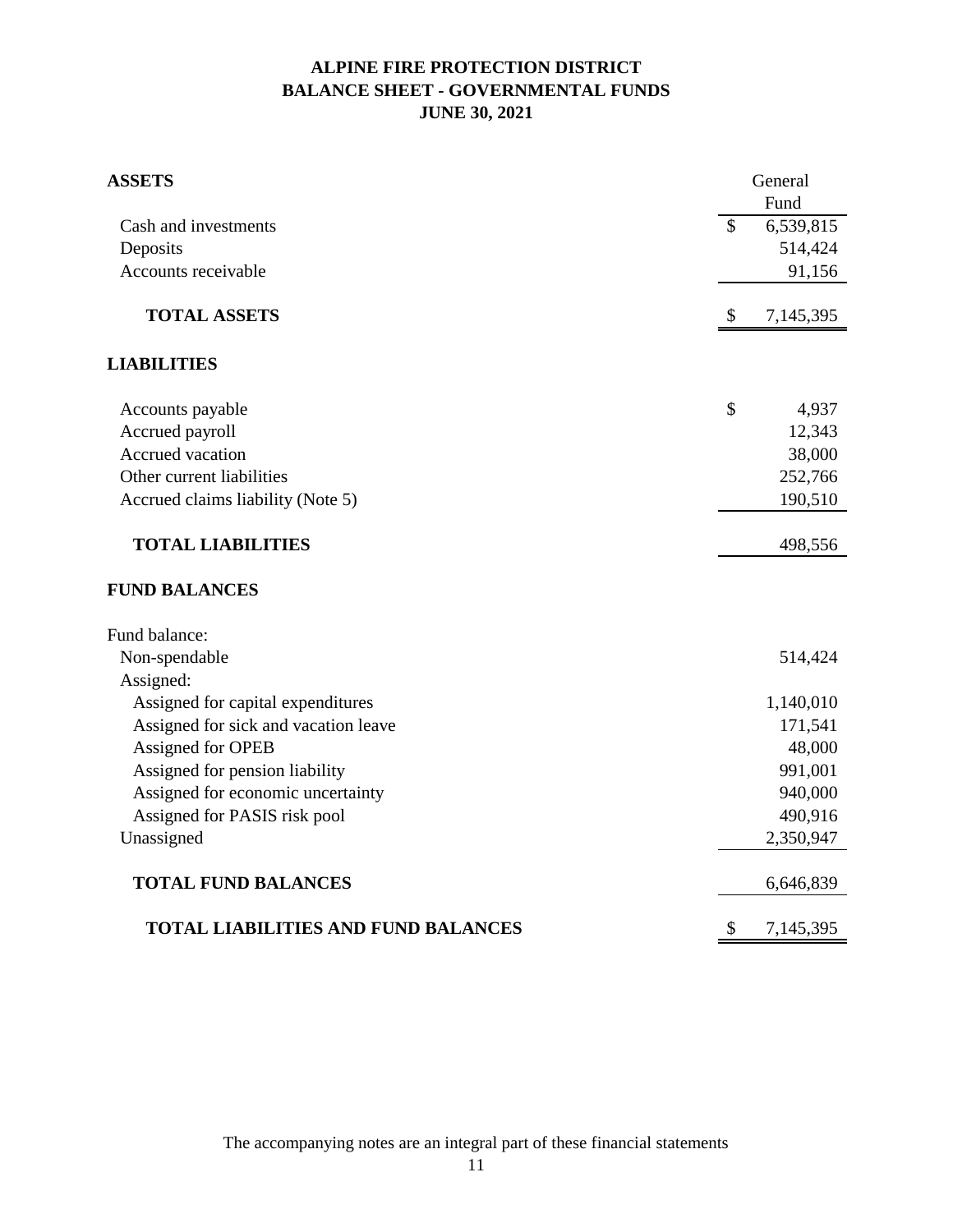# **ALPINE FIRE PROTECTION DISTRICT RECONCILIATION OF THE GOVERNMENTAL FUNDS BALANCE SHEET TO THE STATEMENT OF NET POSITION JUNE 30, 2021**

| Total fund balances - governmental funds                                           | \$<br>6,646,839 |
|------------------------------------------------------------------------------------|-----------------|
| In governmental funds, only current assets are reported.                           |                 |
| In the statement of net position, all assets are reported,                         |                 |
| including capital assets and accumulated depreciation.                             |                 |
| Capital assets at historical cost                                                  | 4,522,239       |
| Deferred outflows of resources are not reported in the Statement of                |                 |
| <b>Net Position</b>                                                                | 2,238,717       |
| Long-term liabilities are not due and payable in the current period and, therefore |                 |
| are not reported in the funds. Those liabilities consist of:                       |                 |
| Deferred Inflows of Resources<br>(1,011,033)                                       |                 |
| (6,740,299)<br>Net Pension Liability                                               |                 |
| (128, 031)<br>Compensated absences                                                 | (7,879,363)     |
| Net position of governmental activities                                            | 5,528,432       |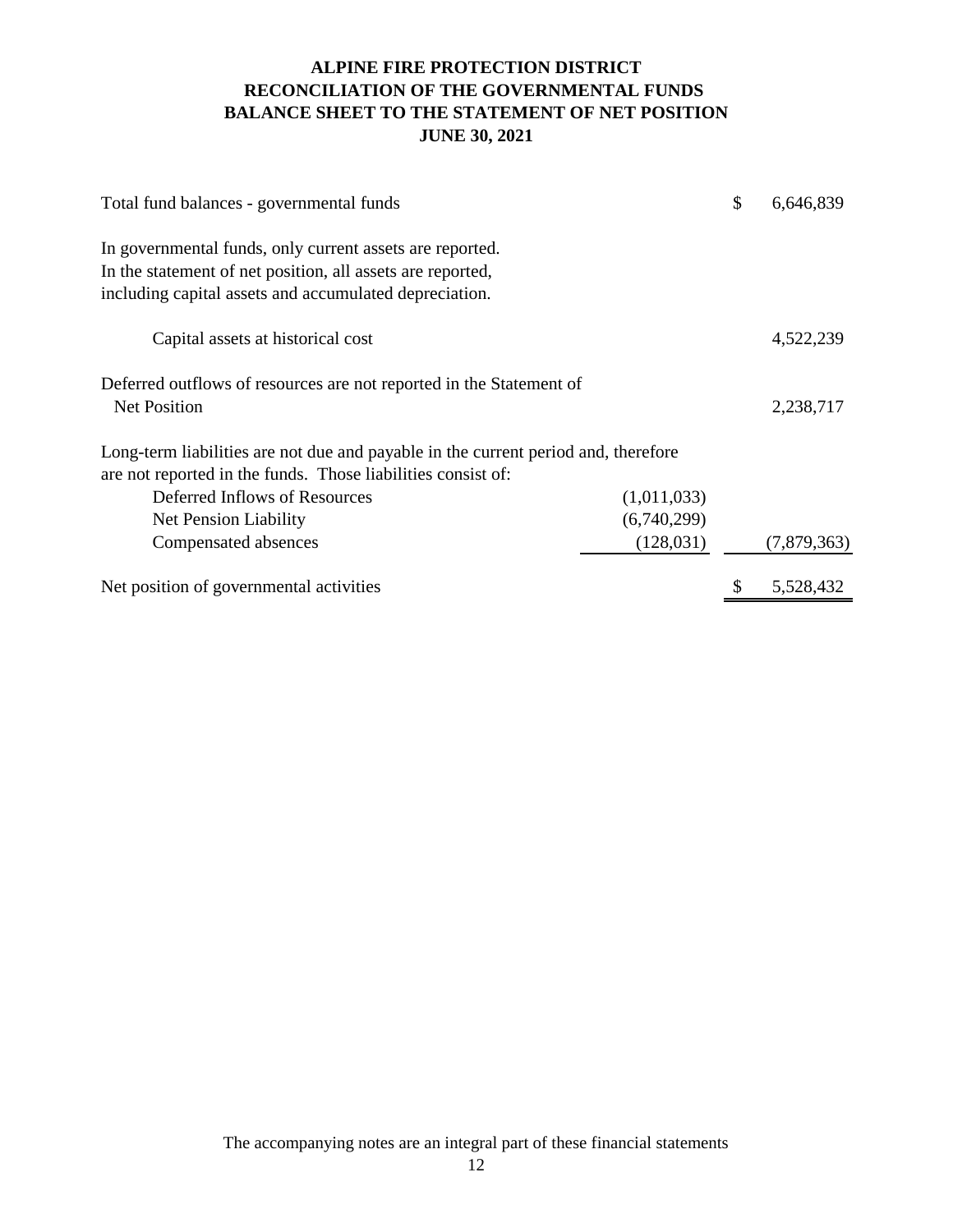# **ALPINE FIRE PROTECTION DISTRICT STATEMENT OF REVENUES, EXPENDITURES, AND CHANGES IN FUND BALANCES GOVERNMENTAL FUNDS FOR THE YEAR ENDED JUNE 30, 2021**

| <b>REVENUES</b>                    |                 |  |
|------------------------------------|-----------------|--|
| Property taxes                     | \$<br>3,616,814 |  |
| Special assessments                | 529,436         |  |
| Use of money and property          | 7,885           |  |
| Inter-governmental revenues        | 50,468          |  |
| Mitigation fees                    | 30,221          |  |
| Miscellaneous                      | 602,101         |  |
| Total revenues                     | 4,836,925       |  |
| <b>EXPENDITURES</b>                |                 |  |
| Current:                           |                 |  |
| Salaries and benefits              | 2,857,555       |  |
| Communications                     | 114,573         |  |
| Maintenance                        | 163,226         |  |
| District insurance                 | 159,082         |  |
| District special expenses          | 89,203          |  |
| <b>Utilities</b>                   | 55,039          |  |
| Office expense                     | 37,721          |  |
| Grant expenses                     | 37,207          |  |
| Professional services              | 29,944          |  |
| Training and seminars              | 20,843          |  |
| Workshops                          | 5,665           |  |
| Non-capitalized equipment          | 24,859          |  |
| Clothing                           | 13,135          |  |
| Medical supplies                   | 10,799          |  |
| Fire prevention                    | 2,673           |  |
| Directors fees                     | 6,492           |  |
| Publications and memberships       | 2,055           |  |
| Household                          | 3,711           |  |
| Capital outlay                     | 182,285         |  |
| Total expenditures                 | 3,816,067       |  |
| <b>NET CHANGE IN FUND BALANCES</b> | 1,020,858       |  |
| FUND BALANCES, BEGINNING OF YEAR   | 5,625,981       |  |
| FUND BALANCE, END OF YEAR          | 6,646,839<br>\$ |  |

The accompanying notes are an integral part of these financial statements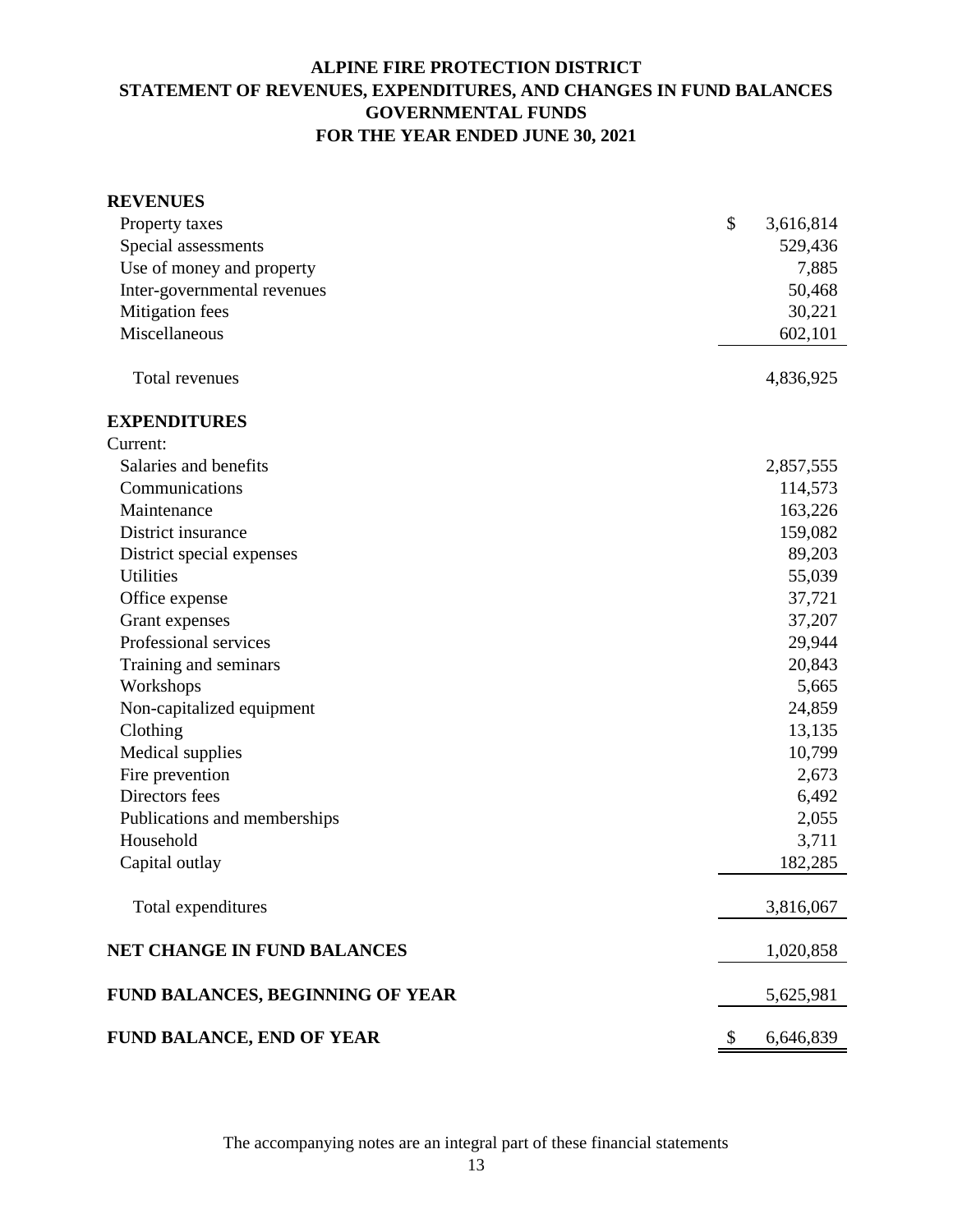# **ALPINE FIRE PROTECTION DISTRICT RECONCILIATION OF THE STATEMENT OF REVENUES, EXPENDITURES, AND CHANGES IN FUND BALANCES TO THE STATEMENT OF ACTIVITIES FOR THE YEAR ENDED JUNE 30, 2021**

The schedule below reconciles the Net Changes in Fund Balances reported on the Governmental Funds Statement of Revenues, Expenditures, and Change in Fund Balances, which measures only changes in current assets and current liabilities on the modified accrual basis, with the Change in Net Position of Governmental Activities reported in the Statement of Activities, which is prepared on the full accrual basis.

| NET CHANGE IN FUND BALANCES |  | 1,020,858 |
|-----------------------------|--|-----------|
|-----------------------------|--|-----------|

Amounts reported for governmental activities in the Statement of Activities are different because of the following:

Governmental funds report capital outlays as expenditures. However, in the Statement of Activities the cost of those assets is capitalized and allocated over their estimated useful lives and reported as depreciation expense.

| Depreciation expense not reported in governmental funds        | (251,090) |
|----------------------------------------------------------------|-----------|
| Capital outlay is capitalized in the Statement of Net Position | 182,285   |

The amounts below included in the Statement of Activities do not provide or require the use of current financial resources and therefore are not reported as revenue or expenditures in governmental funds (net change):

| Change in net pension liability<br>Change in compensated absences | (431,903)<br>(67, 494) |
|-------------------------------------------------------------------|------------------------|
| CHANGE IN NET POSITION OF GOVERNMENTAL ACTIVITIES                 | 452.656                |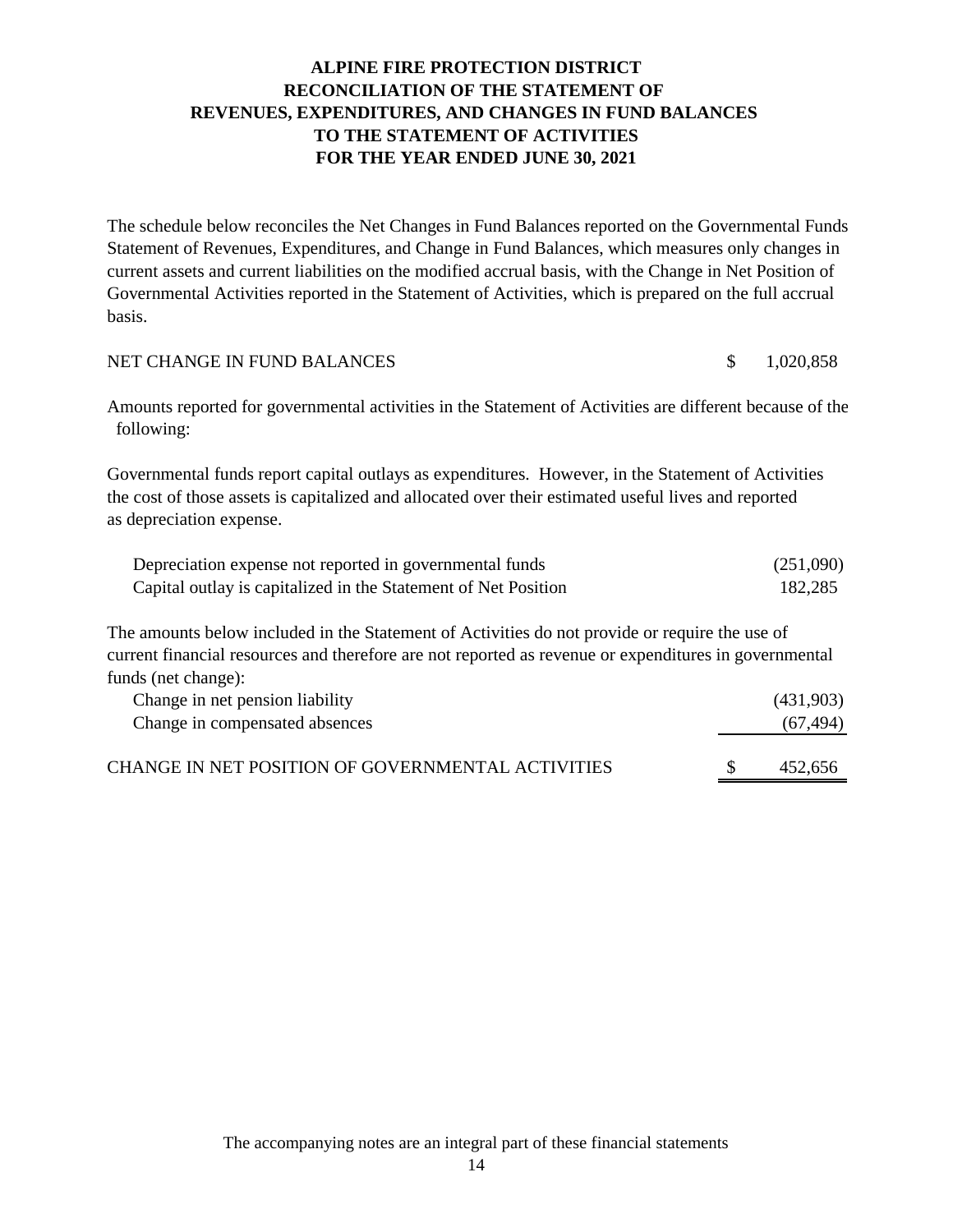The notes provided in the Financial Section of this report are considered an integral and essential part of adequate disclosure and fair presentation of this report. The notes include a summary of accounting policies and other necessary disclosure of pertinent matters relating to financial position and results of operations of the Alpine Fire Protection District (the District). The notes express significant insight to the financial statements and are conjunctive to understanding the rationale for presentation of the financial statements and information contained in this report.

The Alpine Fire Protection District is located in San Diego County and was formed in 1957 to provide fire protection and emergency services to the community of Alpine. It covers approximately 37.10 square miles with a population of 17,000. The District is located in a semi-rural community and is primarily residential with light commercial occupancies. The Federal Register lists the District as an Urban-Wildland Interface Community within the vicinity of Federal lands that is in high risk from wildfire. Most of the District is located in State Responsibility Area (SRA) lands except for the eastern third which is in the Cleveland National Forest.

# **NOTE 1 - SIGNIFICANT ACCOUNTING POLICIES**

A. Accounting Policies

The accounting policies of the District conform to generally accepted accounting principles as prescribed by the Governmental Accounting Standards Board (GASB) and the American Institute of Certified Public Accountants (AICPA).

B. Basis of Presentation

Government-Wide Financial Statements:

The Government-Wide Financial Statements (i.e., the statement of net position and the statement of changes in net position) report information on all of the nonfiduciary activities of the District and its component units. Internal service fund activity is eliminated to avoid doubling revenues and expenses. The Government-Wide Statements are prepared using the economic resources measurement focus. Governmental fund financial statements include a reconciliation with brief explanations to better identify the relationship between the Government-Wide statements and the statements for the governmental funds. The Government-Wide Statement of activities presents a comparison between direct expenses and program revenues for each function or program of the District's governmental activities. Direct expenses are those that are specifically associated with a service, program, or department and are therefore clearly identifiable to a particular function. The District does not allocate indirect expenses to functions in the statement of activities. Program revenues include charges paid by the recipients of goods or services offered by a program, as well as grants and contributions that are restricted to meeting the operational or capital requirements of a particular program. Revenues which are not classified as program revenues are presented as general revenues of the District, with certain exceptions. The comparison of direct expenses with program revenues identifies the extent to which each governmental function is self-financing or draws from the general revenues of the District.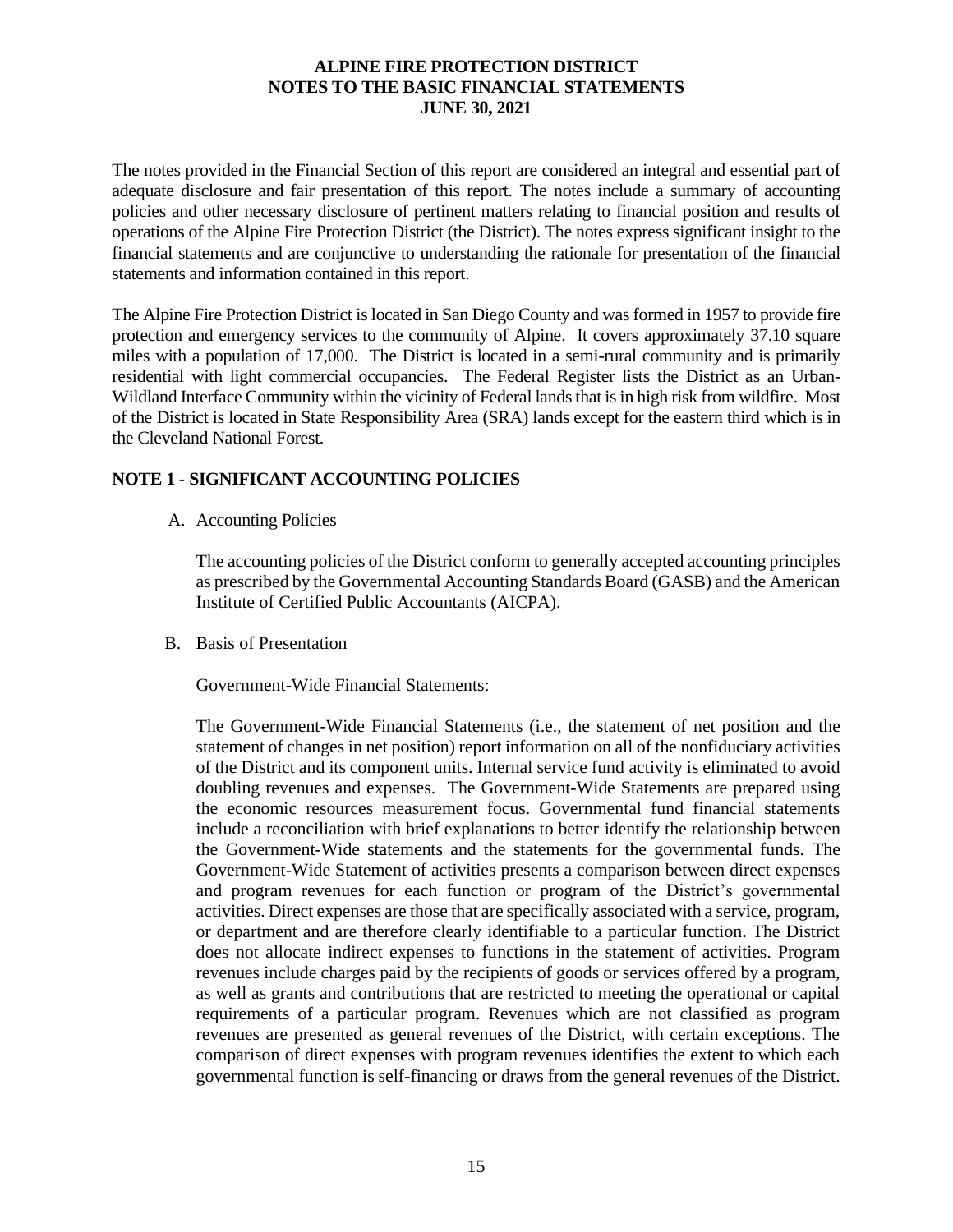# **NOTE 1 - SIGNIFICANT ACCOUNTING POLICIES (CONTINUED)**

B. Basis of Presentation (Continued)

Fund Financial Statements:

Fund Financial Statements report detailed information about the District. The focus of governmental fund financial statements is on major funds rather than reporting funds by type. Each major governmental fund is presented in a separate column, and all non-major funds are aggregated into one column.

The accounting and financial treatment applied to a fund is determined by its measurement focus. All governmental funds are accounted for using a flow of current financial resources measurement focus. With this measurement focus, only current assets and current liabilities are generally included on the balance sheet. The Statement of Revenues, Expenditures, and Changes in Fund Balances for these funds present increases (i.e., revenues and other financing sources) and decreases (i.e., expenditures and other financing uses) in net current assets.

C. Basis of Accounting

Basis of Accounting refers to when revenues and expenditures are recognized in the accounts and reported in the financial statements. Government-wide financial statements are prepared using the accrual basis of accounting. Governmental funds use the modified accrual basis of accounting.

Revenues – Exchange and Non-Exchange Transactions:

Revenue resulting from exchange transactions, in which each party gives and receives essentially equal value, is recorded under the accrual basis when the exchange takes place. On a modified accrual basis, revenue is recorded in the fiscal year in which the resources are measurable and become available. "Available" means the resources will be collected within the current fiscal year or are expected to be collected soon enough thereafter to be used to pay liabilities of the current fiscal year. For the District, "available" means collectible within the current period or within 60 days after year-end.

Non-exchange transactions, in which the District receives value without directly giving equal value in return, include property taxes, grants, and entitlements. Under the accrual basis, revenue from property taxes is recognized in the fiscal year for which the taxes are levied. Revenue from grants and entitlements is recognized in the fiscal year in which all eligibility requirements have been satisfied.

Eligibility requirements include timing requirements, which specify the year when the resources are to be used or the fiscal year when use is first permitted; matching requirements, in which the District must provide local resources to be used for a specific purpose; and expenditure requirements, in which the resources are provided to the District on a reimbursement basis. Under the modified accrual basis, revenue from non-exchange transactions must also be available before it can be recognized.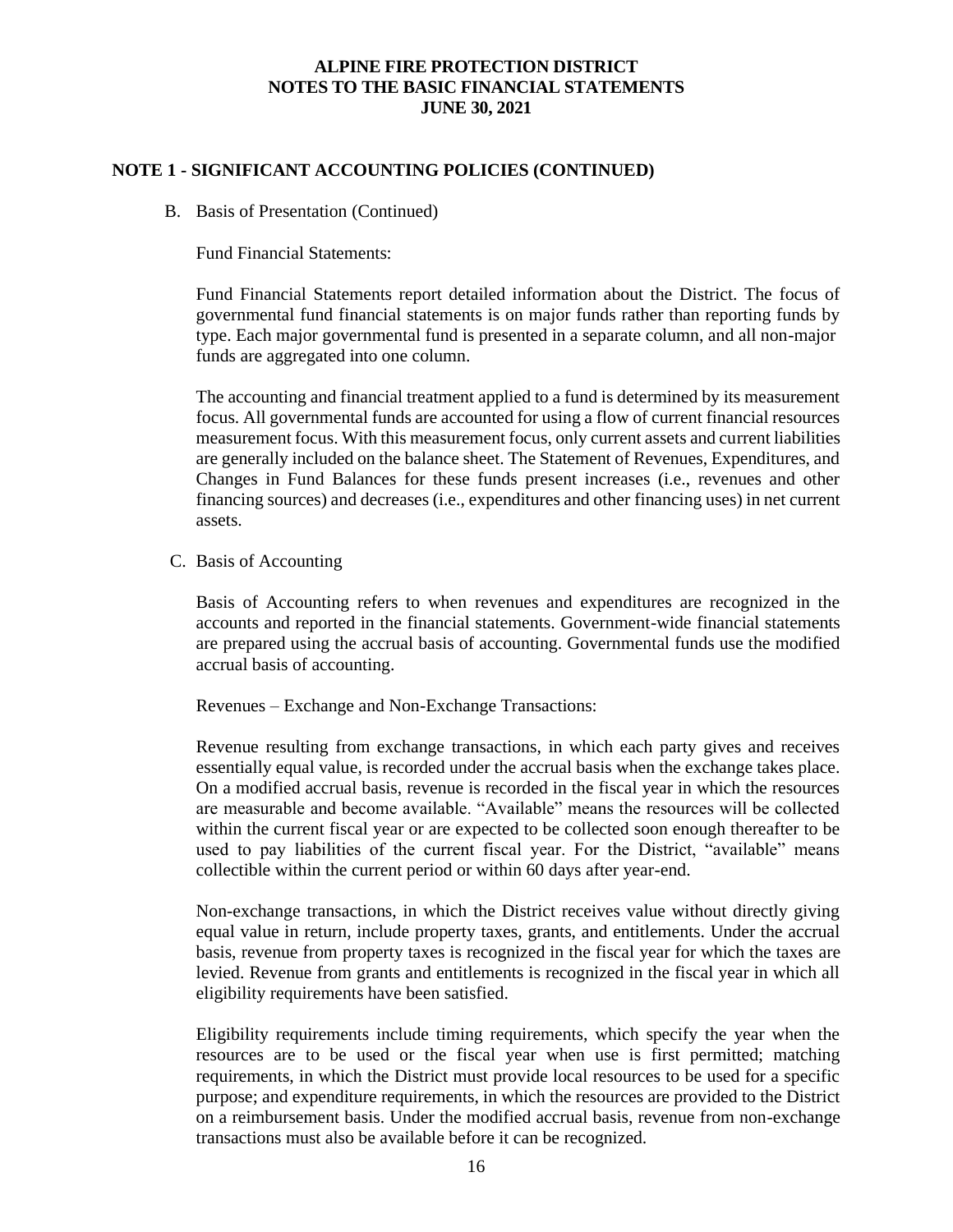# **NOTE 1 - SIGNIFICANT ACCOUNTING POLICIES (CONTINUED)**

#### C. Basis of Accounting (Continued)

Deferred Revenue:

Deferred Revenue arises when assets are received before revenue recognition criteria have been satisfied. Grants and entitlements received before eligibility requirements are met, are recorded as deferred revenue. On governmental fund financial statements, receivables associated with non-exchange transactions that will not be collected within the availability period have also been recorded as deferred revenue.

#### Expenses/Expenditures:

On the accrual basis of accounting, expenses are recognized at the time a liability is incurred. On the modified accrual basis of accounting, expenditures are generally recognized in the accounting period in which the related fund liability is incurred, as under the accrual basis of accounting. However, under the modified accrual basis of accounting, debt service expenditures, as well as expenditures related to compensated absences and claims and judgments, are recorded only when payment is due. Allocations of cost, such as depreciation and amortization, are not recognized in the governmental funds.

When both restricted and unrestricted resources are available for use, it is the District's policy to use restricted resources first, then unrestricted resources as they are needed.

#### D. Fund Accounting

The accounts of the District are organized on the basis of funds, each of which is considered to be a separate accounting entity. The operations of each fund are accounted for with a separate set of self-balancing accounts that comprise its assets, liabilities, fund equity or retained earnings, revenues, and expenditures or expenses, as appropriate. District resources are allocated to and accounted for in individual funds based upon the purpose for which they are to be spent and the means by which spending activities are controlled. The District's accounts are organized into funds as follows:

#### Major Governmental Fund:

The General Fund is the general operating fund of the District. It is used to account for all financial resources except those required to be accounted for in another fund.

#### E. Budgets and Budgetary Accounting

 By State law, the District's Governing Board must adopt a tentative budget no later than July 1, and adopt a final budget no later than October 1. A public hearing must be conducted to receive comments prior to adoption. The District's Governing Board satisfied these requirements.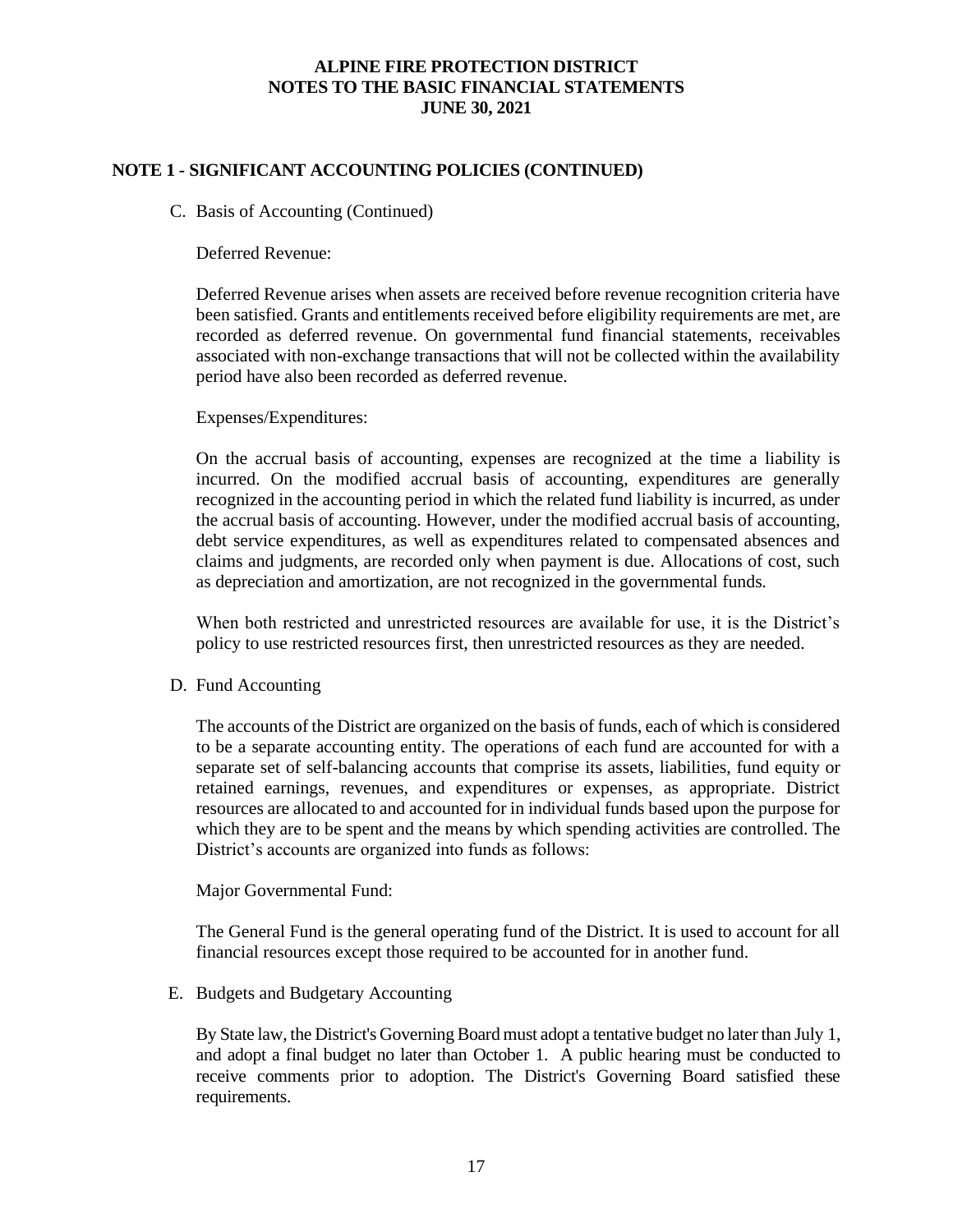### **NOTE 1 - SIGNIFICANT ACCOUNTING POLICIES (CONTINUED)**

#### E. Budgets and Budgetary Accounting (Continued)

These budgets are revised by the District's Governing Board during the year to give consideration to unanticipated income and expenditures. It is this final revised budget that is presented in the financial statements. Formal budgetary integration was employed as a management control device during the year for all budgeted funds. The District employs budget control by minor object and by individual appropriation accounts. Expenditures cannot legally exceed appropriations by major object accounts. Appropriations do not carryover from year to year.

#### F. Encumbrances

Encumbrance accounting is used in all budgeted funds to reserve portions of applicable appropriations for which commitments have been made. Encumbrances are recorded for purchase orders, contracts, and other commitments when they are written. Encumbrances are liquidated when the commitments are paid. All encumbrances are liquidated at June 30.

#### G. Deferred Compensation

The District offers its employees a deferred compensation plan created in accordance with Internal Revenue Code Section 457. The plan, available to all full-time employees, permits deferment of a portion of current salary to future years. Benefits from the plan are not available to employees until termination, retirement, disability, death, or unforeseeable emergencies.

All assets and income of the plan are held in trust for the exclusive benefit of the participants and their beneficiaries. The District does not meet the criteria for fiduciary fund reporting since it does not have either significant administrative involvement (e.g. custody) or performs the investment function. Therefore, the fair market value of the plan assets at June 30, 2021 in the amount of \$2,388,524 are not included in the District's financial statements.

#### H. Accumulated Vacation and Sick Leave

The District's policy on vacation and sick leave states that every full-time employee shall be eligible for vacation with pay after six months of continued service with the employer. Employees shall start to earn vacation allowance as of their first date of employment. The maximum accumulated total which may be carried in vacation time from one fiscal budget year to the next is one shift.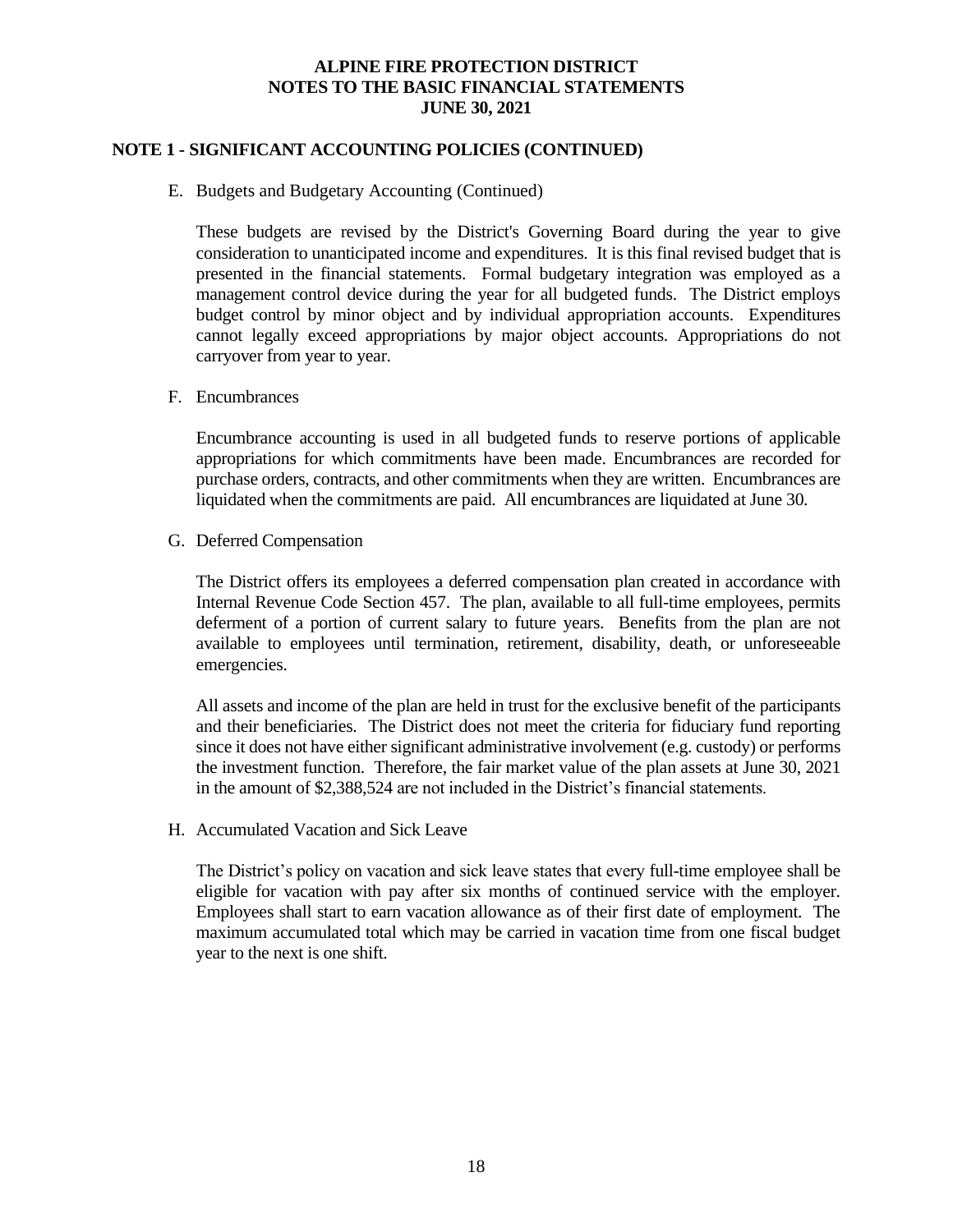#### **NOTE 1 - SIGNIFICANT ACCOUNTING POLICIES (CONTINUED)**

#### H. Accumulated Vacation and Sick Leave (Continued)

Vacation allowance shall be earned annually based on the following schedule:

| Safety:               | Length of Service | Shift Personnel | 40 Hour Personnel |
|-----------------------|-------------------|-----------------|-------------------|
|                       | 1 to 4 years      | 144 hours       | 48 hours          |
|                       | 5 to 9 years      | 168 hours       | 56 hours          |
|                       | 10 to 14 years    | 192 hours       | 64 hours          |
|                       | 15 to 19 years    | 216 hours       | 72 hours          |
|                       | 20 to 24 years    | 240 hours       | 80 hours          |
|                       | $25+$             | 264 hours       | 88 hours          |
| Administrative        |                   |                 |                   |
| <b>Support Staff:</b> | Length of Service | Hours           |                   |
|                       | 0 to 1 years      | 40 hours        |                   |
|                       | 1 to 2 years      | 60 hours        |                   |
|                       | 2 to 3 years      | 80 hours        |                   |
|                       | 3 to 4 years      | 100 hours       |                   |
|                       | 4 to 6 years      | 140 hours       |                   |
|                       | Over 6 years      | 160 hours       |                   |

Safety personnel employees accumulate sick leave from the first day of employment and shall continue to do so until they have accumulated a maximum of 2,880 hours. The accrual for sick leave shall be at the rate of 21 hours per month or ten and one-half  $(10 \frac{1}{2})$  shifts per year. Sick leave may be converted to vacation at the rate of three hours of sick leave for one hour of vacation so that no employee will exceed the cap of 2,880 hours.

Management and Full-time Administrative personnel shall accrue sick leave at the rate of 12 hours per month. There is no limit to the accrued sick leave for non-safety personnel. Unused sick leave shall be carried forward from one fiscal year to the next. Safety and Full-time Non-Safety Employees shall be compensated in cash for unused sick leave at the rate of one quarter of their regular rate of pay for any unused accumulation of sick leave when they are permanently separated from service by resignation, death, retirement, service retirement, or discharge so long as the employee has previously completed five (5) years of full-time service to the District.

Part-time employees shall earn 24 hours of sick leave annually. Sick leave will be earned on July  $1<sup>st</sup>$  of each year and there is no carry over from year to year. Sick leave may be used beginning on the  $90<sup>th</sup>$  day of employment. There is no cash out value for hours earned during employment or at termination. This section conforms to California AB1522 and affects employees who work in California for 30 or more days within a year.

At June 30, 2021, the accumulated unpaid liabilities related to vacation and sick leave benefits were a total of \$166,031. This is all recorded as long-term debt.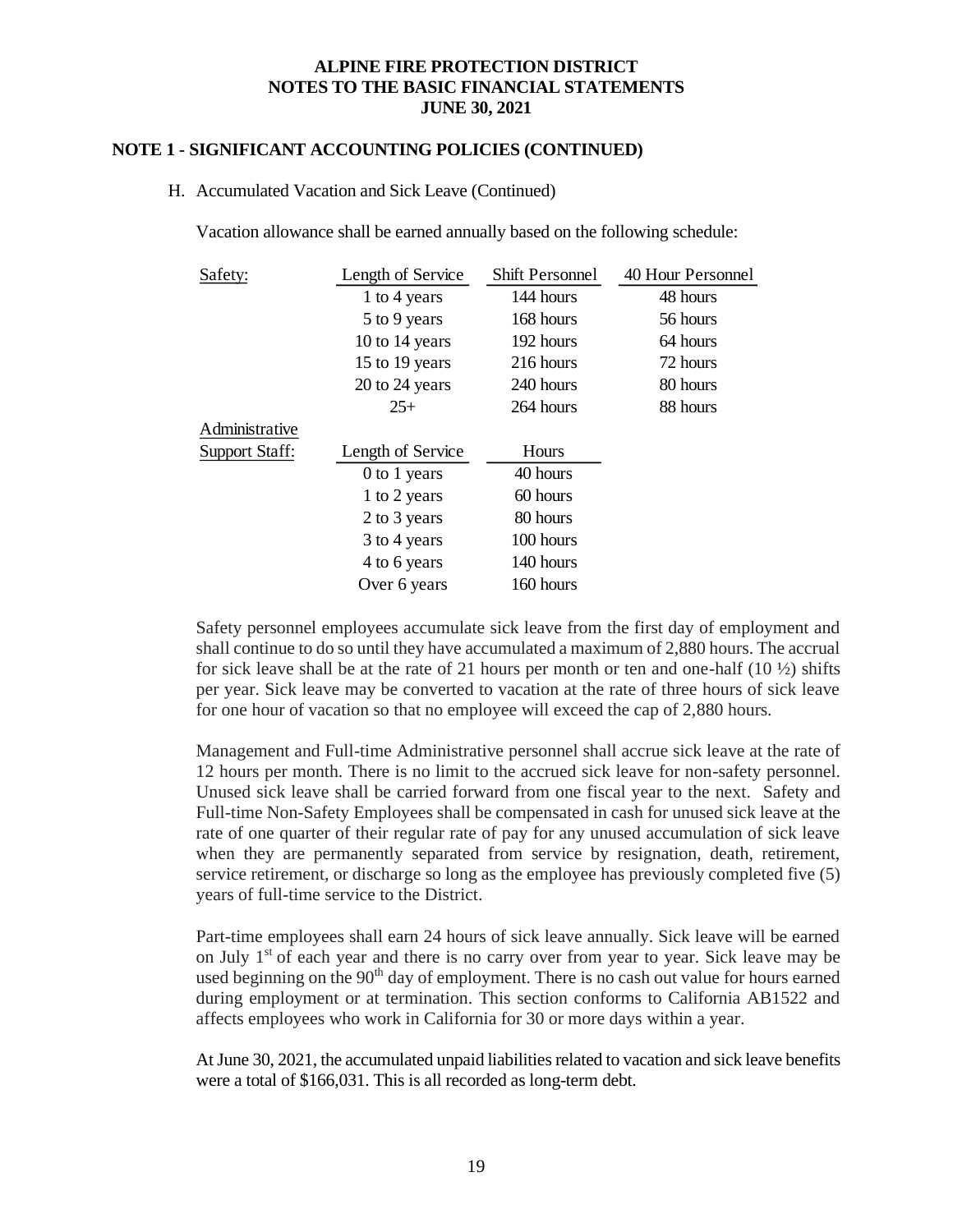### **NOTE 1 - SIGNIFICANT ACCOUNTING POLICIES (CONTINUED)**

I. Employee Retirement Plans

Plan Description and Funding Policy:

CalPERS

#### Plan Description

The District contributes to the California Public Employees' Retirement System (CalPERS), an agent multiple-employer public employee defined benefit pension plan. CalPERS provides retirement and disability benefits, annual cost-of-living adjustments, and death benefits to plan members and beneficiaries. CalPERS acts as a common investment and administrative agent for participating public entities within the State of California. Benefit provisions and all other requirements are established by state statute and city ordinance. Copies of CalPERS' annual financial report may be obtained from their Executive Office - 400 P Street, Sacramento, CA 95814.

#### Funding Policy

Tier 1 and Tier 2 participants are required to contribute 100% of the employee contribution. The District deposited the contributions required of District employees on their behalf into the employees' account. The District is required to contribute at an actuarially determined rate; the 2020/2021 rates of annual covered payroll are as follows:

| Tier   | Safety | Non-Safety |
|--------|--------|------------|
| Tier 1 | 23.67% | $0.00\%$   |
| Tier 2 | 20.59% | 9.11\%     |
| PEPRA  | 13.04% | 7.65%      |

The contribution requirements of plan members and the District are established and may be amended by CalPERS. One major change in the contribution rates is the unfunded liability component has now been separately stated in the reports from PERS. Consequently, even though the contribution rates appear dramatically less than the prior year the contributions themselves have increased.

At June 30, 2021, the District reported a liability of \$6,740,299 in the Statement of Net Position for its proportionate share of the net pension liability. The net pension liability was measured as of June 30, 2021 and the total pension liability used to calculate the net pension liability was determined by an actuarial valuation as of that date. The District's proportion of the net pension liability was based on a projection of the District's long-term share of contributions to the pension plan relative to the projected contributions of all Pension Plan participants, which was actuarially determined.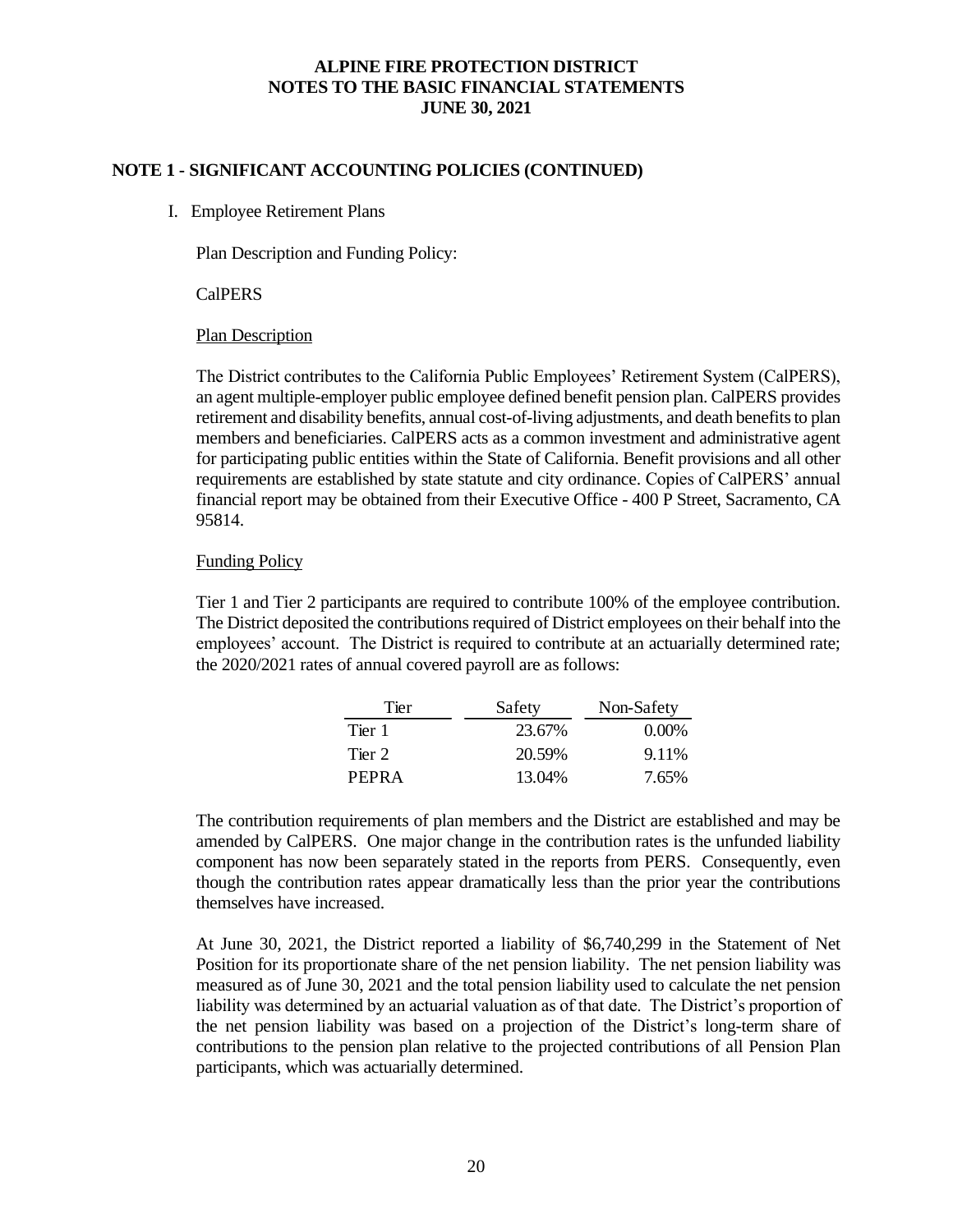### **NOTE 1 - SIGNIFICANT ACCOUNTING POLICIES (CONTINUED)**

#### I. Employee Retirement Plans (Continued)

#### Funding Policy (Continued)

For the fiscal year ended June 30, 2021, the District recognized pension expense of \$1,148,557 in its Government-Wide financial statements. Pension expense represents the change in the net pension liability during the measurement period, adjusted for actual contributions and the deferred recognition of changes in investment gain/loss, actuarial gain/loss, actuarial assumptions or method, and plan benefits.

#### Actuarial Assumptions

The total pension liability in the June 30, 2020 actuarial valuation was determined using the following actuarial assumptions. Total pension liability represents the portion of the actuarial present value of projected benefit payments attributable to past periods of service for current and inactive employees.

- Discount Rate/Rate of Return  $-7.15\%$ , net of investment expense
- Inflation Rate  $-2.75%$
- Salary increases Varies by Entry Age and Service up to 3%
- COLA Increases up to 2.75%
- Post-Retirement Mortality Derived using CalPERS' Membership Data for all Funds

The actuarial assumptions used in the June 30, 2021 valuation were based on the results of an actuarial experience study for the period July 1, 2016 through June 30, 2019.

The long-term expected rate of return on pension plan investments (7.15%) was determined using a building-block method in which best-estimate ranges of expected future real rates of return (expected returns, net of pension plan investment expense and inflation) are developed for each major asset class. These ranges are combined to produce the long-term expected rate of return by weighting the expected future real rates of return by the target asset allocation percentage and by adding expected inflation. The target allocation and best estimates of arithmetic real rates of return for each major asset class are summarized in the following table:

|                            |                          | <b>Real Return</b> | <b>Real Return</b> |
|----------------------------|--------------------------|--------------------|--------------------|
| <b>Asset Class</b>         | <b>Target Allocation</b> | Years $1-10$       | Years $11+$        |
| <b>Public Equity</b>       | 50.0%                    | 4.80%              | 5.98%              |
| <b>Global Fixed Income</b> | 28.0%                    | 1.00%              | 2.62%              |
| <b>Inflation Sensitive</b> | $0\%$                    | 0.77%              | 1.81%              |
| <b>Private Equity</b>      | 8.0%                     | 6.30%              | 7.23%              |
| <b>Real Estate</b>         | 13.0%                    | 3.75%              | 4.93%              |
| Liquidity                  | 1.0%                     | $\theta$           | $-.92%$            |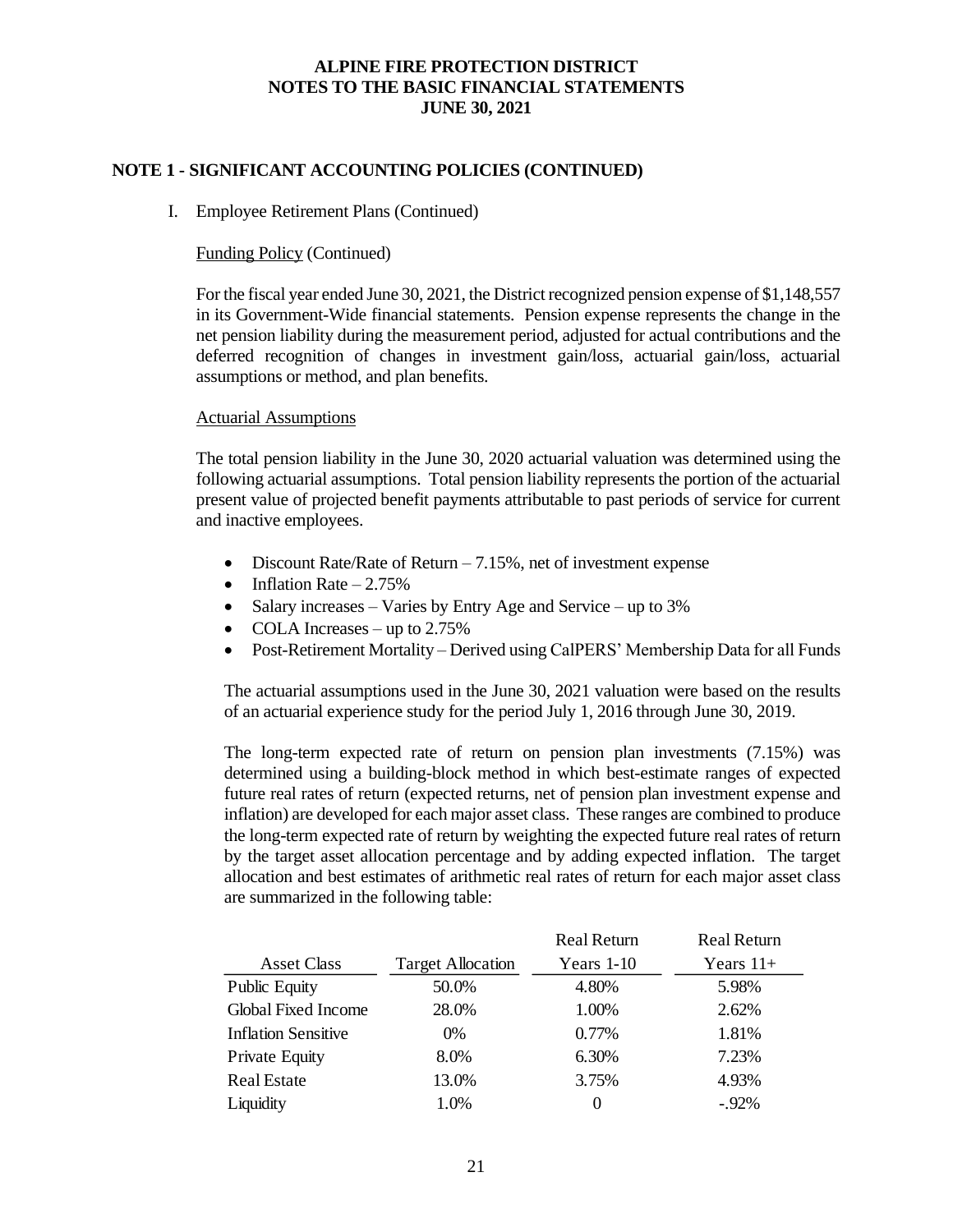# **NOTE 1 - SIGNIFICANT ACCOUNTING POLICIES (CONTINUED)**

I. Employee Retirement Plans (Continued)

### Actuarial Assumptions (Continued)

The discount rate used to measure the total pension liability was 7.15 percent. The projection of cash flows used to determine the discount rate assumed that employee contributions will be made at the current contribution rate and that contributions from the District will be made at contractually required rates, actuarially determined. Based on those assumptions, the pension fund's fiduciary net position was projected to be available to make all projected future benefit payments of current active and inactive employees. In theory, the discount rate may differ from the long-term expected rate of return discussed previously. However, based on the projected availability of the pension fund's fiduciary net position, the discount rate is equal to the long-term expected rate of return on pension plan investments, and was applied to all periods of projected benefit payments to determine the total pension liability.

Sensitivity of the District's Proportionate Share of the Net Pension Liability to Changes in the Discount Rate

The following presents what the District's proportionate share of the net pension liability would be if it were calculated using a discount rate that is 1 percentage point lower (6.15%) or 1 percentage point higher (8.15%) than the current rate:

|                                       |              | 1% Decrease Discount Rate | 1% Increase  |
|---------------------------------------|--------------|---------------------------|--------------|
|                                       | 6.15%        | 7.15%                     | 8.15%        |
| District's proportionate share of the |              |                           |              |
| net pension plan liability            | \$10,063,960 | \$6,740,300               | \$ 4,011,796 |

Detailed information about the pension fund's fiduciary net position is available in the separately issued CalPERS comprehensive annual financial report which may be obtained by contacting PERS.

#### J. Property Tax

Secured property taxes attach as an enforceable lien on property as of March 1. Taxes are payable in two installments on December 10, and April 10. Unsecured property taxes are payable in one installment on or before August 31. The County of San Diego bills and collects the taxes for the District. Tax revenues are recognized by the District when received.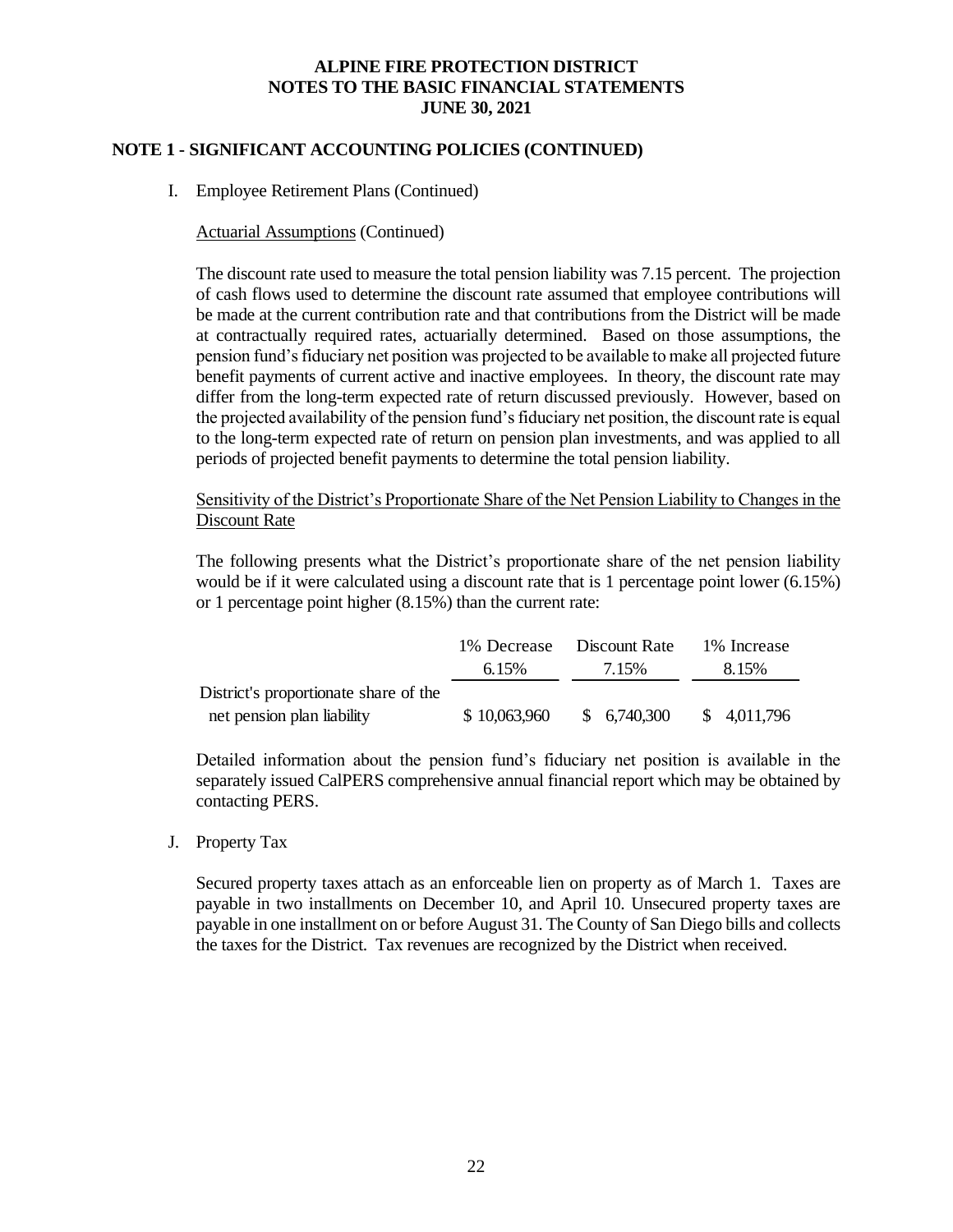## **NOTE 1 - SIGNIFICANT ACCOUNTING POLICIES (CONTINUED)**

K. Assets, Liabilities, and Equity

#### 1. Deferred Outflows and Inflows of Resources

Pursuant to GASB Statement No. 63, "*Financial Reporting of Deferred Outflows of Resources, Deferred Inflows of Resources, and Net Position,*" the District recognizes deferred outflows and inflows of resources.

In addition to assets, the Statement of Financial Position will sometimes report a separate section for deferred outflows of resources. A deferred outflow of resources is defined as a consumption of net position by the District that is applicable to a future reporting period. The District has two items which qualify for reporting in this category. Please refer to Note 7 for a detailed listing of the deferred outflows of resources the District has recognized.

In addition to liabilities, the Statement of Financial Position will sometimes report a separate section for deferred inflows of resources. A deferred inflow of resources is defined as an acquisition of net position by the District that is applicable to a future reporting period. The District has one item which qualifies for reporting in this category. Please refer to Note 7 for a detailed listing of the deferred inflows of resources.

### 2. Capital Assets

Capital Assets are those purchased or acquired with an original cost of \$5,000 or more and are reported at historical cost or estimated historical cost. Contributed assets are reported at fair market value as of the date received. Additions, improvements, and other capital outlays that significantly extend the useful life of an asset are capitalized. The costs of normal maintenance and repairs that do not add to the value of the assets or materially extend the asset's lives are not capitalized, but are expensed as incurred. Depreciation on all capital assets is computed using a straight-line basis over the following estimated useful lives: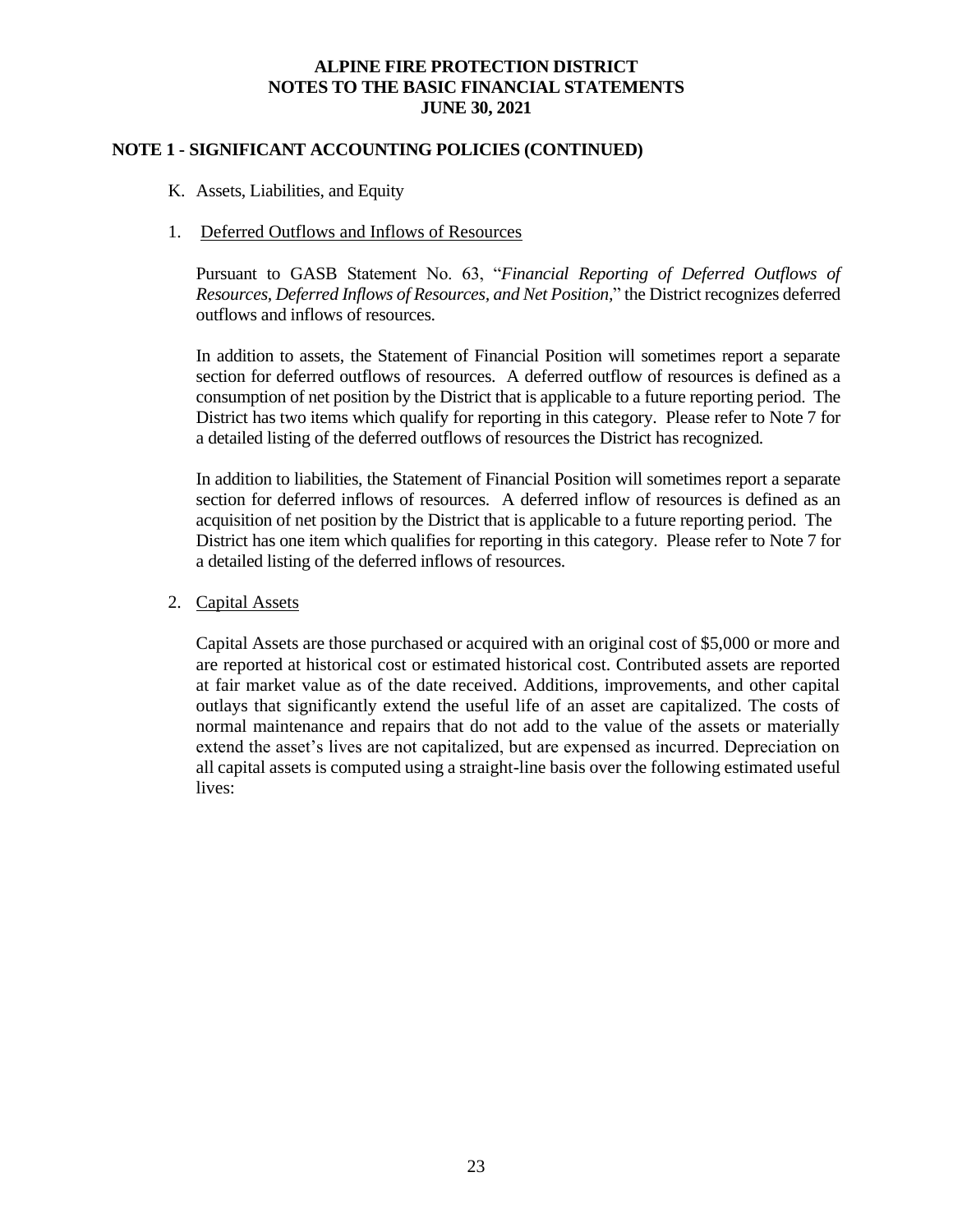# **NOTE 1 - SIGNIFICANT ACCOUNTING POLICIES (CONTINUED)**

# K. Assets, Liabilities, and Equity (Continued)

# 2. Capital Assets (Continued)

|                                  |                                                       | Estimated<br>Useful |
|----------------------------------|-------------------------------------------------------|---------------------|
|                                  |                                                       | Life                |
| <b>Asset Class</b>               | Examples                                              | In Years            |
| Land                             |                                                       | N/A                 |
| Site Improvements                | Paving, flagpoles, retaining walls,                   | 20                  |
|                                  | sidewalks, fencing, outdoor lighting                  |                     |
| <b>HVAC Systems</b>              | Heating, ventilation, and air conditioning<br>systems | 20                  |
| Roofing                          |                                                       | 20                  |
| <b>Interior Construction</b>     |                                                       | 25                  |
| <b>Carpet Replacement</b>        |                                                       | $\tau$              |
| Electrical/Plumbing              |                                                       | 30                  |
| Sprinkler/Fire System            | Fire suppression systems                              | 25                  |
| <b>Outdoor Equipment</b>         | Playground, radio towers, fuel tanks                  | 20                  |
| Machinery and Tools              | Shop & maintenance equipment tools                    | 15                  |
| Kitchen Equipment                | Appliances                                            | 15                  |
| <b>Custodial Equipment</b>       | Floor scrubbers, vacuums, other                       | 15                  |
| Science and Engineering          | Lab equipment, scientific apparatus                   | 10                  |
| <b>Furniture and Accessories</b> | Classroom and other furniture                         | 20                  |
| <b>Business Machines</b>         | Fax, duplicating & printing equipment                 | 10                  |
| Copiers                          |                                                       | 5                   |
| <b>Communication Equipment</b>   |                                                       | 10                  |
|                                  | Mobile, portable radios, non-computerized             |                     |
| <b>Computer Hardware</b>         | PC's, printers, network hardware                      | 5                   |
| <b>Computer Software</b>         | Instructional, other short-term                       | 5 to 10             |
| <b>Computer Software</b>         | Administrative or long-term                           | 10 to 20            |
| <b>Musical Instruments</b>       | Pianos, strings, brass, percussion                    | 10                  |
| <b>Library Books</b>             | Collections                                           | 5 to 7              |
| <b>Licensed Vehicles</b>         | Buses, other on-road vehicles                         | 8                   |
|                                  | Major off-road vehicles, front-end loaders,           |                     |
| <b>Contractors Equipment</b>     | large tractors, mobile air compressor                 | 10                  |
| Grounds Equipment                | Mowers, tractors, attachments                         | 15                  |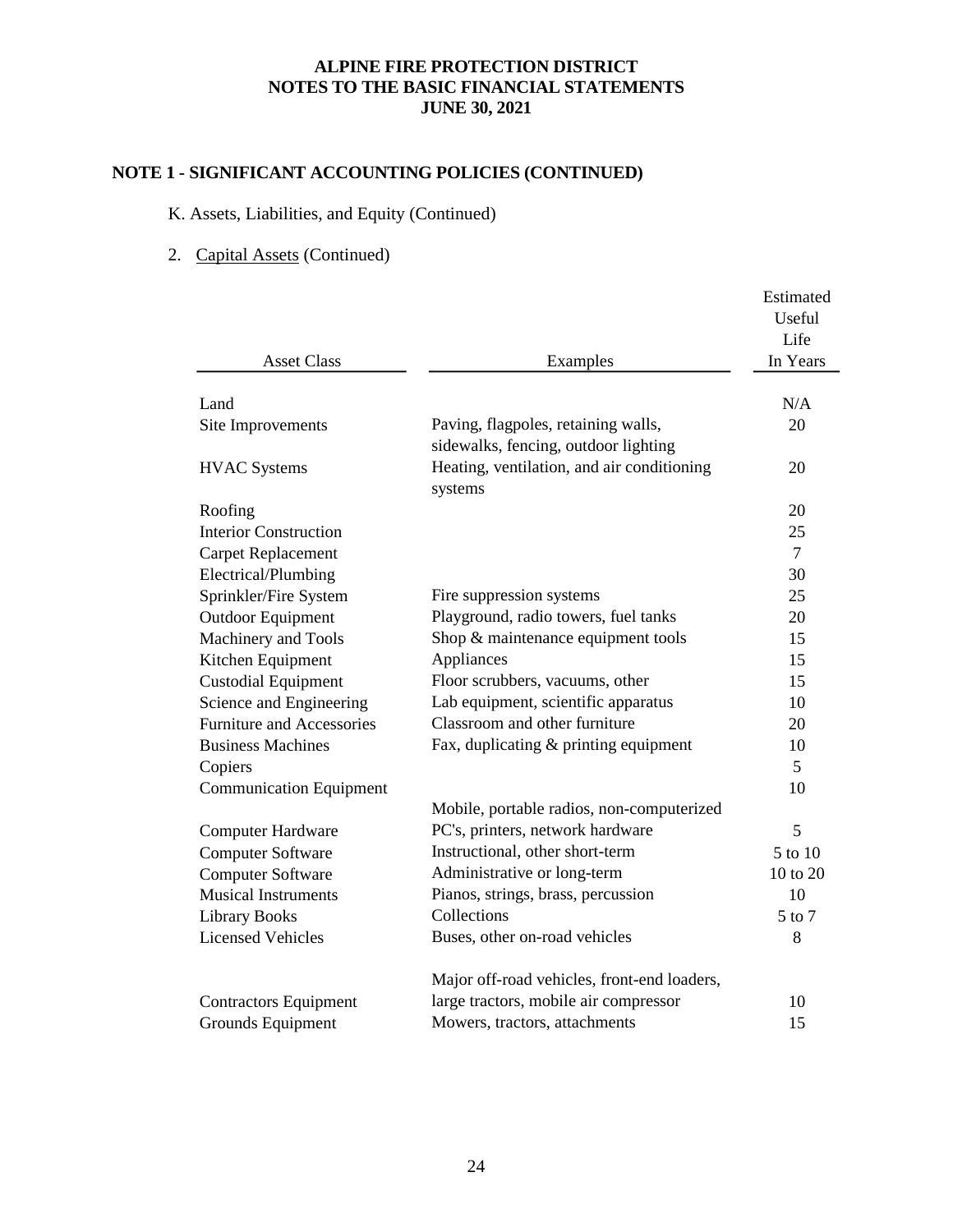# **NOTE 1 - SIGNIFICANT ACCOUNTING POLICIES (CONTINUED)**

#### K. Assets, Liabilities, and Equity (Continued)

#### 3. Deferred Revenue

Cash received for federal and state special projects and programs is recognized as revenue to the extent that qualified expenditures have been incurred. Deferred Revenue is recorded to the extent that cash received on specific projects and programs exceeds qualified expenditures.

#### 4. Long-Term Obligations

In the government-wide financial statements, long-term debt and other long-term obligations are reported as liabilities in the Statement of Net Position.

#### 5. Revenue Limit/Property Tax

The District's revenue limit is received from a combination of local property taxes, state apportionments, and other local sources.

The County is responsible for assessing, collecting, and apportioning property taxes. Taxes are levied for each fiscal year on taxable real and personal property in the County. The levy is based on the assessed values as of the preceding March 1, which is also the lien date. Property taxes on the secured roll are due on November 1, and February 1, and taxes become delinquent after December 10, and April 10, respectively. Property taxes on the unsecured roll are due on the lien date (March 1), and become delinquent if unpaid by August 31.

Secured property taxes are recorded as revenue when apportioned, in the fiscal year of the levy. The County apportions secured property tax revenue in accordance with the alternate method of distribution prescribed by Section 4705 of the California Revenue and Taxation Code. This alternate method provides for crediting each applicable fund with its total secured taxes upon completion of the secured tax roll – approximately October 1, of each year.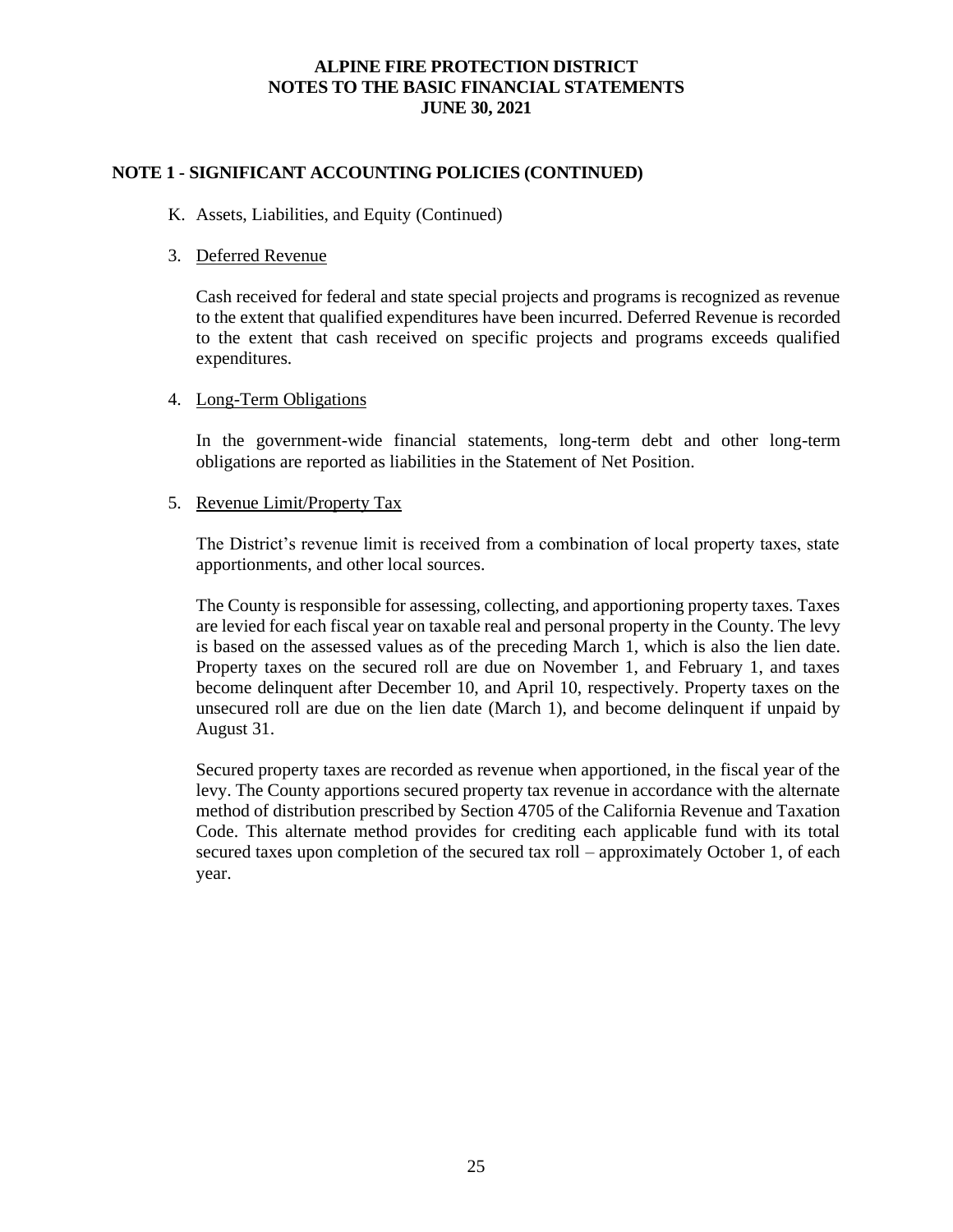# **NOTE 1 - SIGNIFICANT ACCOUNTING POLICIES (CONTINUED)**

L. Fund Balance Reserves and Assignments

Under GASB 54, fund balance for governmental funds should be reported in classifications that comprise a hierarchy based primarily on the extent to which the government is bound to honor constraints on the specific purposes for which amounts in those funds can be spent. Fund balances are now broken out in five categories:

- Nonspendable Fund Balance this fund balance classification includes amounts that cannot be spent because they are either not in spendable form (i.e. – prepaid expenses) or legally or contractually required to be maintained intact.
- Restricted Fund Balance this fund balance classification should be reported when there are constraints placed on the use of resources externally (by creditors, grant sources, contributors, etc.) or imposed by law or enabling legislation.
- Committed Fund Balance this fund balance classification can only be used for specific purposes pursuant to constraints imposed by formal action of the government's highest level of decision-making authority (i.e. – fund balance designations passed by board resolution).
- Assigned Fund Balance this fund balance classification includes amounts that are constrained by the government's intent to be used for specific purposes, but are neither restricted nor committed.
- Unassigned Fund Balance this fund balance classification is the residual classification for the general fund.
- M. Net Position

The government-wide financial statements utilize a net position presentation. Net position are categorized as invested capital assets (net of related debt), restricted and unrestricted.

- Invested in Capital Assets, Net of Related Debt This category groups all capital assets into one component of net position. Accumulated depreciation and the outstanding balances of debt that are attributable to the acquisition, construction, or improvement of these assets reduce the balance in this category.
- Restricted Net Position This category presents external restrictions imposed by creditors, contributors, or laws or regulations of other governments and restrictions imposed by law through constitutional provisions or enabling legislation.
- Unrestricted Net Position This category represents net position of the District not restricted for any project or other purpose.
- N. Use of Estimates

The preparation of financial statements in conformity with generally accepted accounting principles (GAAP) requires management to make estimates and assumptions that affect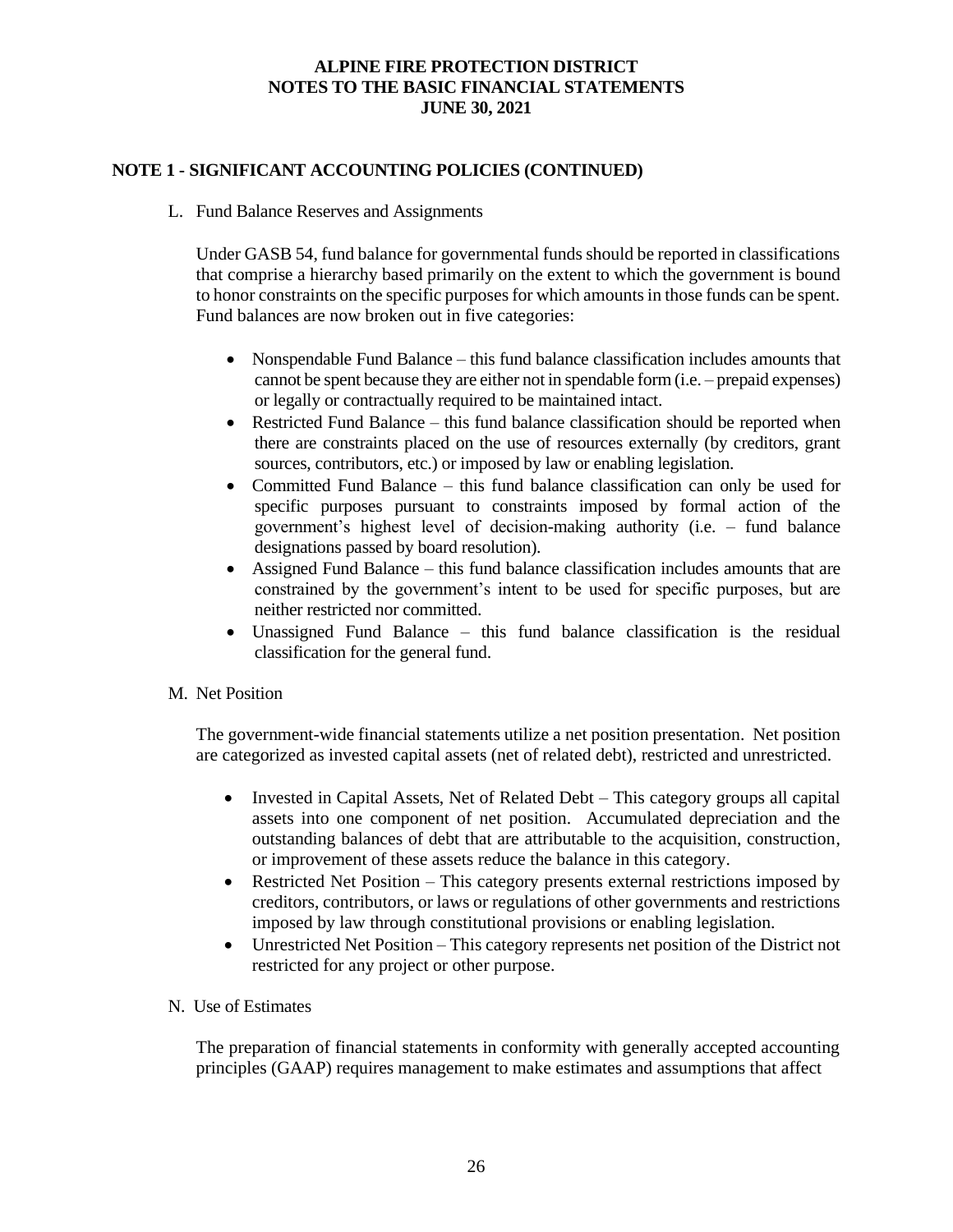### **NOTE 1 - SIGNIFICANT ACCOUNTING POLICIES (CONTINUED)**

N. Use of Estimates (Continued)

the reported amounts of assets and liabilities and disclosure of contingent assets and liabilities at the date of the financial statements and the reported amounts of revenues and expenditures during the reporting period. Actual results could differ from those estimates.

# **NOTE 2 – CASH AND INVESTMENTS**

The District follows the practice of pooling cash and investments of all funds except for funds required to be held by outside fiscal agents under the provisions of bond indentures.

Cash and investments consist of the following at June 30, 2021:

| Investment in State Treasurer's Investment Pool (LAIF) | S. | 344,676   |
|--------------------------------------------------------|----|-----------|
| Deposits held in financial institutions                |    | 562.913   |
| Certificates of deposit and investments                |    | 2.442.486 |
| Cash with County                                       |    | 3,189,740 |
|                                                        |    | 6,539,815 |

A. Custodial Credit Risk

At June 30, 2021, the carrying amount of the deposits held at banks, was \$562,913. The bank balances are insured by the FDIC for \$250,000 and the remaining was collateralized, as required by California Government Code 53630, by the pledging financial institution with assets held in a common pool for the District and other governmental agencies. State law requires that the collateral be equal or greater than 100% of all public deposits held with the pledging financial institution if government securities are used or 150% if mortgages are used as the collateral.

B. Authorized Investments

California statutes authorize the District to invest idle or surplus funds in a variety of credit instruments as provided for in California Government Code Section 53600, Chapter 4 – Financial Affairs.

The Government Code allows investments in the following instruments:

- Securities of the United States Government, or its agencies
- Small Business Administration loans
- Certificates of Deposit (or Time Deposits) placed with commercial banks and/or savings and loan companies
- Negotiable Certificates of Deposit
- Banker's Acceptances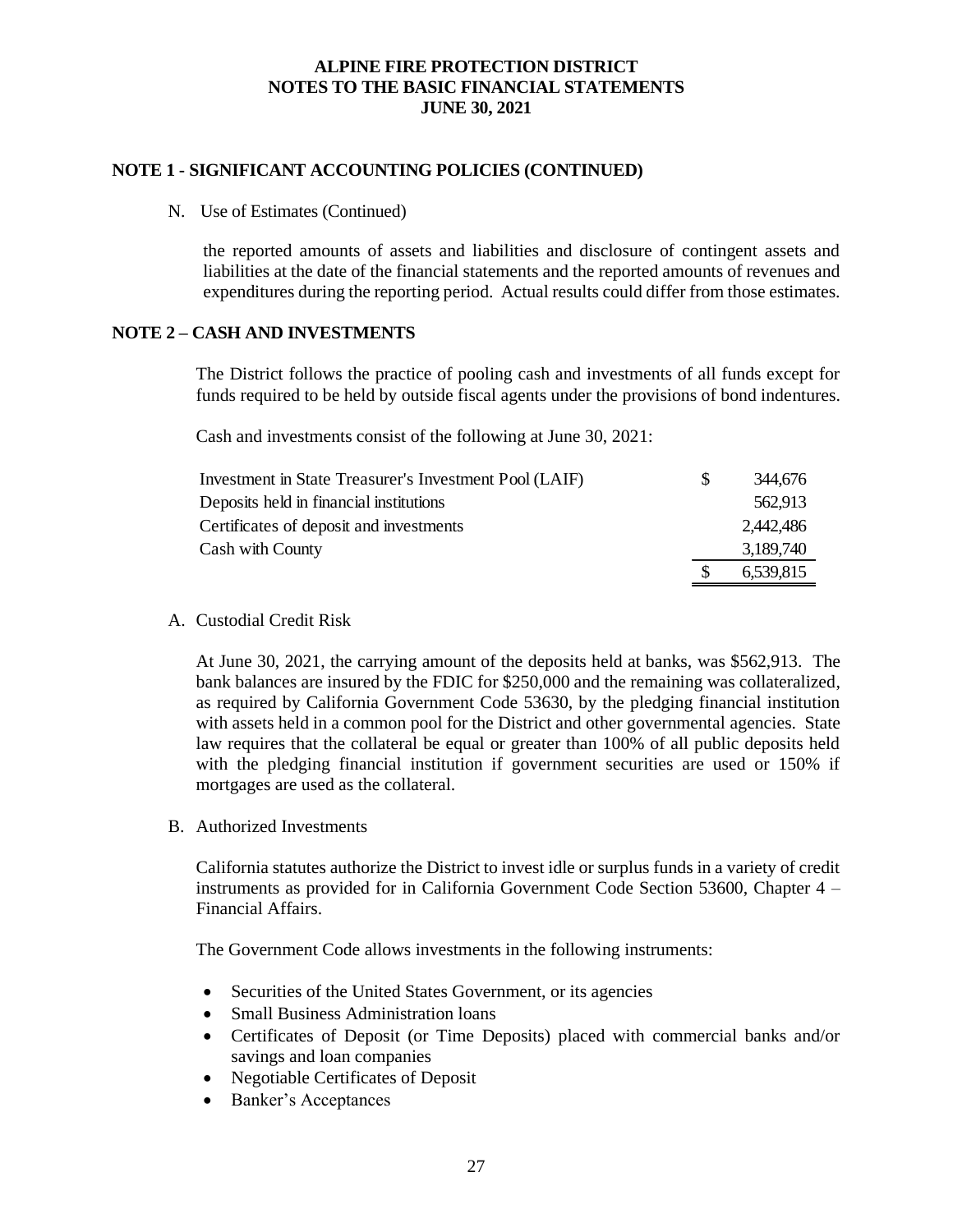### **NOTE 2 – CASH AND INVESTMENTS (CONTINUED)**

- B. Authorized Investments (Continued)
	- Commercial paper and medium-term corporate notes
	- Local Agency Investment Fund (State Pool and County Pool) Demand Deposits
	- Repurchase Agreements (Repos)
	- Passbook savings Account Demand Deposits
	- Reverse Repurchase Agreements
	- County Cash Pool

#### C. Investments

The District has adopted provisions of Governmental Accounting Standards Board (GASB) 31, *"Accounting and Financial Reporting for Certain Investments and for External Investment Pools."* GASB 31 establishes accounting and financial standards for investments in interest-earning investment contracts, external investment pools, and mutual funds. The statement requires all applicable investments to be reported at fair value on the balance sheet. Fair value is the amount at which an investment could be exchanged in a current transaction between willing parties, other than in a forced sale. All investment income, including change in fair market of investments, is recognized as revenue in the operating statement. The State Treasurer's Local Agency Investment Fund (LAIF) is a governmental investment pool managed and directed by the California State Treasurer and is not registered with the Securities and Exchange Commission. An oversight committee, comprised of California State officers and various participants, provides oversight to the management of the fund. The District is a voluntary participant in the investment pool. The District reports its investment in the LAIF at the fair value provided by the State Treasurer, which is not materially different than cost. The balance available for withdrawal is based on the accounting records maintained by LAIF, which are on an amortized costs basis. Included in the LAIF's investment portfolio are collateralized mortgage obligations, mortgage-backed securities, other asset-backed securities, loans to certain state funds, and floating securities issued by federal agencies, government sponsored enterprises, and corporations.

The fair value of investments reported by the District is based on quoted market prices while the fair value of the LAIF investments are based on information provided by LAIF. The following table categorizes fair value measurement within the fair value hierarchy established by generally accepted accounting principles. The hierarchy is based on the valuation inputs used to measure the fair value of the assets and liabilities. Level 1 inputs are quoted prices for identical assets or liabilities in active markets at the date measurement; Level 2 inputs are significant other directly or indirectly observable inputs other than quoted prices; and Level 3 inputs are significant unobservable inputs. The District does not use Level 3 inputs to measure the fair value of its investments.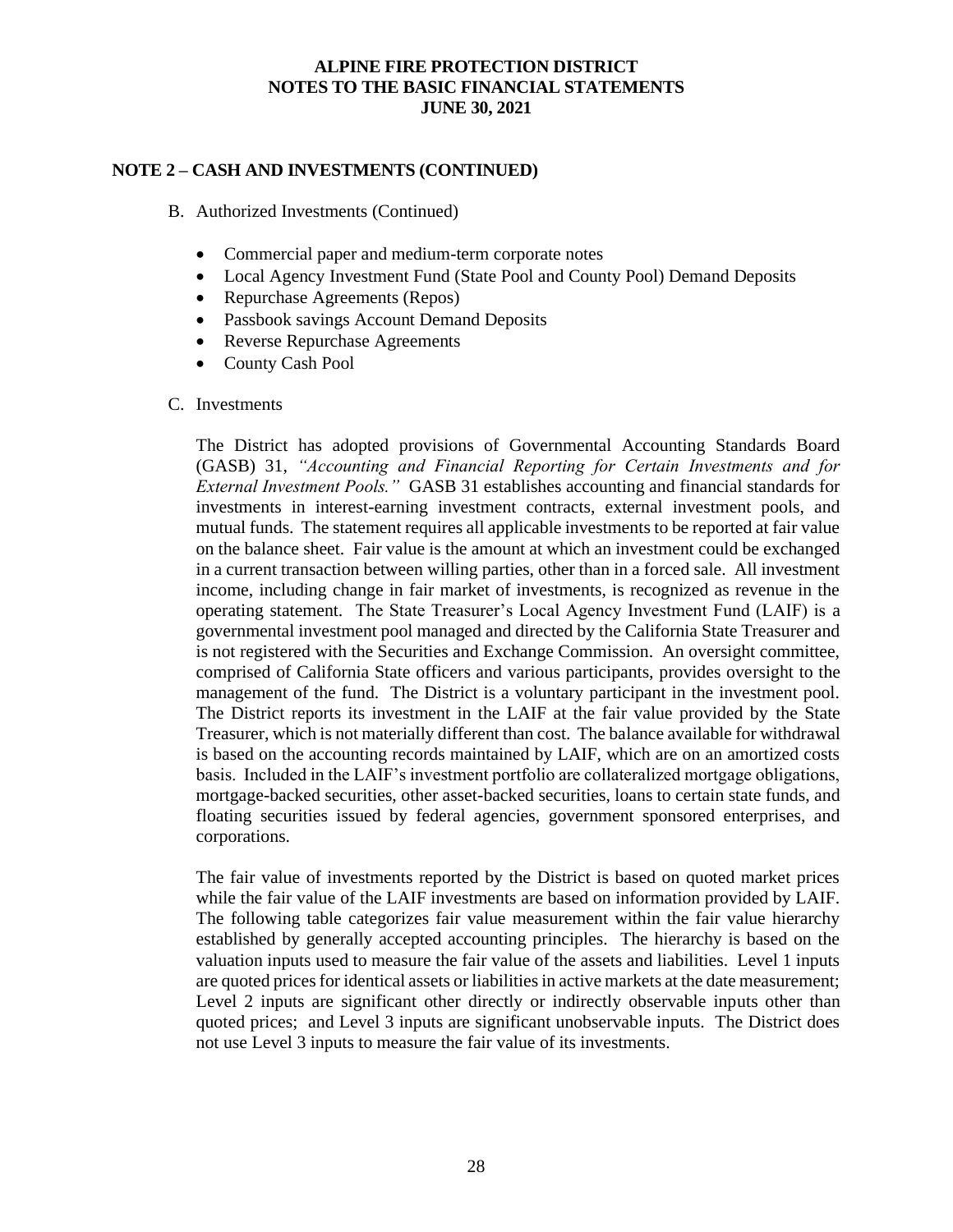#### **NOTE 2 – CASH AND INVESTMENTS (CONTINUED)**

C. Investments (Continued)

Here is a table classifying the assets by fair value hierarchy:

|                                         | Fair Market Value as of June 30, 2021 |           |   |                    |  |         |         |  |
|-----------------------------------------|---------------------------------------|-----------|---|--------------------|--|---------|---------|--|
|                                         | Total                                 |           |   | Level 2<br>Level 1 |  |         | Level 3 |  |
|                                         |                                       |           |   |                    |  |         |         |  |
| LAIF                                    | S.                                    | 344,676   | S | ۰.                 |  | 344.676 |         |  |
| Certificates of deposit and investments |                                       | 2,442,486 |   | 2,442,486          |  |         |         |  |
| Total                                   |                                       | 2,787,162 |   | 2,442,486          |  | 344,676 |         |  |

#### D. Interest Rate Risk

Interest rate risk is the risk that changes in market interest rates will adversely affect the fair value of an investment. Generally, the longer the maturity of an investment, the greater the sensitivity of its fair value to changes in market interest rates. As of the year-end, the weighted average maturity of the investments contained in the LAIF investment pool is approximately 10.5 months.

E. Credit Risk

Generally, credit risk is the risk that an issuer of an investment will not fulfill its obligation to the holder of the investment. This is measured by the assignment of a rating by a nationally recognized statistical rating organization. The LAIF does not have a rating provided by a nationally recognized statistical rating organization.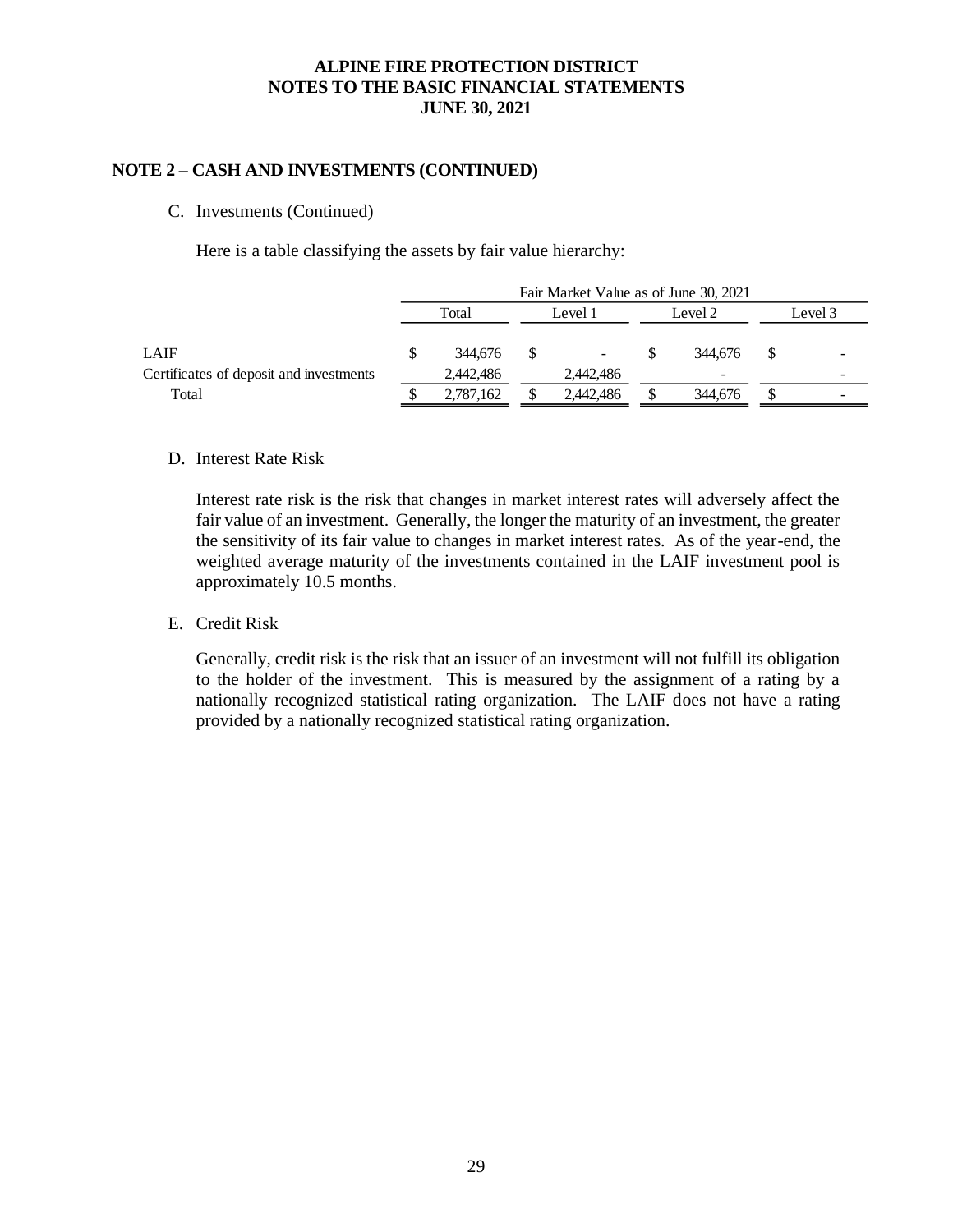# **NOTE 3 - CAPITAL ASSETS**

A schedule of changes in general fixed assets for the year ended June 30, 2021, is shown below:

|                                                    | <b>Balance</b><br>July 1, 2020 | <b>Additions</b> | Deletions | <b>Balance</b><br>June 30, 2021 |
|----------------------------------------------------|--------------------------------|------------------|-----------|---------------------------------|
| Capital Assets, Not Being Depreciated:             |                                |                  |           |                                 |
| Land                                               | \$<br>644,613                  | \$               | \$        | \$<br>644,613                   |
| <b>Total Capital Assets, Not Being Depreciated</b> | 644,613                        |                  |           | 644,613                         |
| Capital Assets, Being Depreciated:                 |                                |                  |           |                                 |
| Structures & improvements                          | 4,525,887                      | 36,552           |           | 4,562,439                       |
| Equipment & vehicles                               | 3,034,584                      | 145,733          |           | 3,180,317                       |
|                                                    | 7,560,471                      | 182,285          |           | 7,742,756                       |
| <b>Less Accumulated Depreciation</b>               | (3,614,040)                    | (251,090)        |           | (3,865,130)                     |
| <b>Total Capital Assets, Being</b>                 |                                |                  |           |                                 |
| Depreciated, Net                                   | 3,946,431                      | (68, 805)        |           | 3,877,626                       |
| Governmental Activities                            |                                |                  |           |                                 |
| Capital Assets, Net                                | 4,591,044                      | (68, 805)<br>\$  | S         | 4,522,239<br>S                  |

Total depreciation expense for the year was \$251,090.

Depreciation expense charged to:

| <b>Public Safety</b> | 251,090 |
|----------------------|---------|
|                      | 251,090 |

# **NOTE 4 – LONG-TERM DEBT**

The following is a summary of long-term liability transactions for the year ended June 30, 2021:

|                                               |   | Balance<br>July 1, 2020 |   | <b>Additions</b>  | Deletions | Balance<br>June 30, 2021 |    | Due Within<br>One Year |
|-----------------------------------------------|---|-------------------------|---|-------------------|-----------|--------------------------|----|------------------------|
| Compensated absences<br>Net pension liability | S | 153.442<br>6,237,726    | S | 12.589<br>502,573 | \$        | 166.031<br>6,740,299     | \$ |                        |
| Total                                         |   | 6,391,168               |   | 515,162           | \$        | 6,906,330                | S  |                        |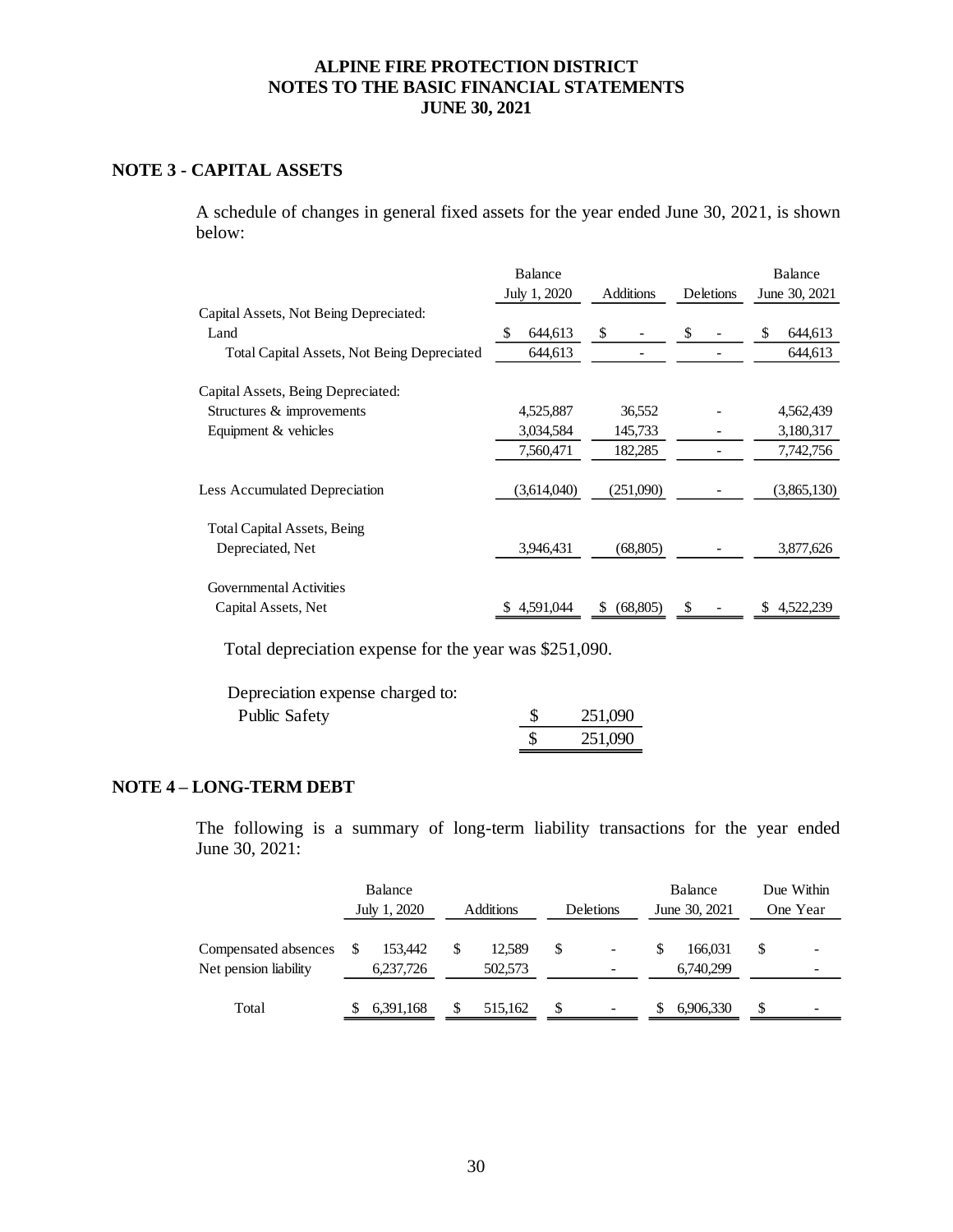### **NOTE 5 - JOINT POWERS AGREEMENTS**

#### A. PASIS

The District entered into a Joint Powers Agreement (JPA) known as the "Public Agencies Self Insurance System" (PASIS), a self-insurance plan for workers' compensation insurance. The PASIS is governed by a board consisting of a representative from each member district. The board controls the operations of the PASIS, including selection of management and approval of operating budgets, independent of any influence by the member districts beyond their representation on the board. Each member district pays a premium commensurate with the level of coverage requested and shares surpluses and deficits proportionate to their participation in the PASIS. The JPA is a separate entity which is independently audited.

Nine San Diego County fire districts have entered into the JPA to administer a program of risk management and workers' compensation self-insurance. PASIS' purpose is to provide for payment of workers' compensation claims. Excess insurance is purchased to cover losses which exceed specific amounts.

PASIS establishes a liability for both reported and unreported insured events which includes estimates of both future payments of losses and related claim adjustment expenses. The following represents changes in those liabilities for the past year:

| Unpaid claims and claim adjustment expenses at beginning of year | S | 195,800    |
|------------------------------------------------------------------|---|------------|
| Provision for insured events of current year                     |   | 121,585    |
| Changes in provision for insured events of prior years           |   | (126, 875) |
| Total incurred claims expense                                    |   | (5,290)    |
| Claim paid attributable to insured events of the current year    |   |            |
| Total outstanding claims liability                               |   | 190,510    |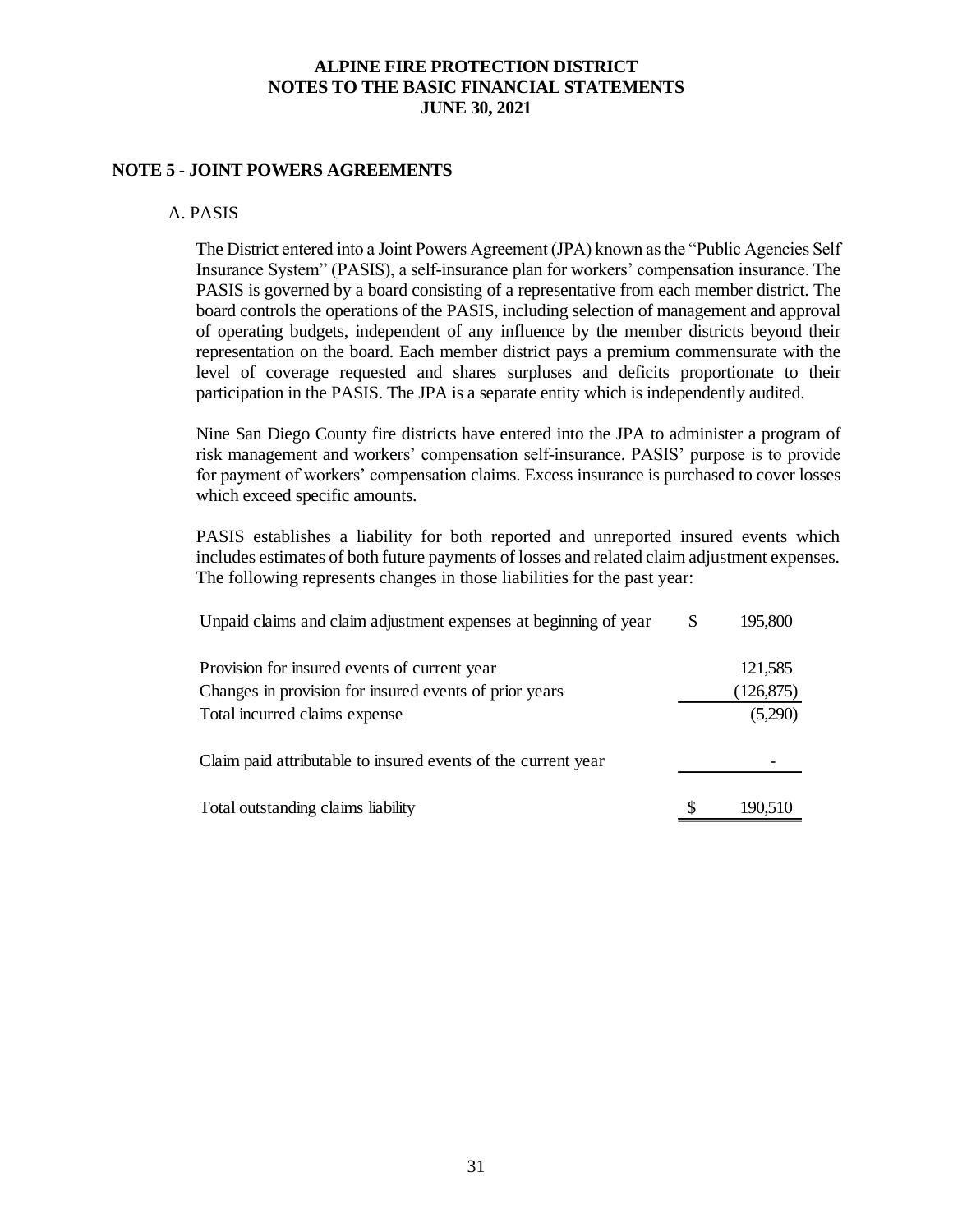#### **NOTE 5 - JOINT POWERS AGREEMENT (CONTINUED)**

#### A. PASIS - continued

Condensed financial information from PASIS audited financial statements as of June 30, 2021, is as follows:

|                                           | District's<br>Share | Total<br><b>PASIS</b> |    |              |
|-------------------------------------------|---------------------|-----------------------|----|--------------|
| Assets                                    | \$                  | 517,899               | \$ | 3,535,121    |
| Liabilities and Fund Balance              |                     |                       |    |              |
| Liabilities                               | $\$$                |                       | \$ |              |
| Fund Balance (Deficit)                    |                     | 517,899               |    | 3,535,121    |
| <b>Total Liabilities and Fund Balance</b> | \$                  | 517,899               | S  | 3,535,121    |
|                                           |                     |                       |    | Total        |
|                                           |                     |                       |    | <b>PASIS</b> |
| Revenues                                  |                     |                       | \$ | (4,249)      |
| Expenditures                              |                     |                       |    |              |
| Capital contributions (distributions)     |                     |                       |    | (129, 695)   |
| Total net income                          |                     |                       |    | (133,944)    |

The District's share of the PASIS assets is the market value.

#### B. FAIRA

The District entered into a Joint Powers Agreement (JPA) known as the "Fire Agencies Insurance Risk Authority" (FAIRA), a self-insurance plan for general liability insurance. FAIRA is governed by a 13-member Board, elected by a vote of the members. One seat is reserved for the highest premium member and one seat is reserved for an elected member from the State of Nevada. The board controls the operations of the FAIRA, including selection of management and approval of operating budgets, independent of any influence by the member districts beyond their representation on the board. Each member district pays a premium commensurate with the level of coverage requested and shares surpluses and deficits proportionate to their participation in the FAIRA. The JPA is a separate entity which is independently audited.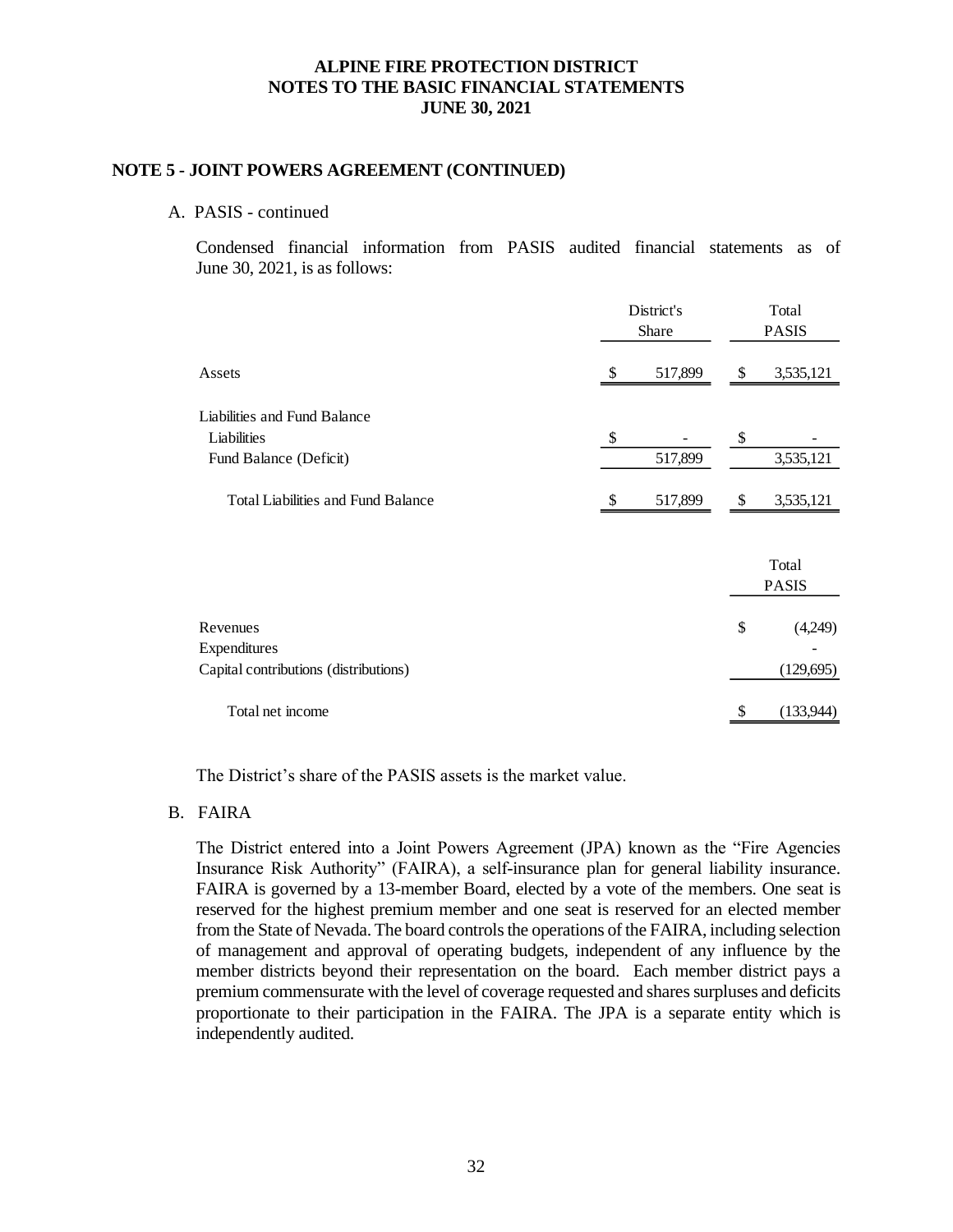#### **NOTE 5 - JOINT POWERS AGREEMENT (CONTINUED)**

#### B. FAIRA - continued

Condensed financial information from FAIRA audited financial statements at June 30, 2020, is as follows:

|                                           |    | <b>FAIRA</b> |
|-------------------------------------------|----|--------------|
| Assets                                    | \$ | 3,301,018    |
| Liabilities and Fund Balance              |    |              |
| Liabilities                               | \$ | 729,275      |
| Fund Balance (Deficit)                    |    | 2,571,743    |
| <b>Total Liabilities and Fund Balance</b> | -S | 3,301,018    |
|                                           |    |              |
|                                           |    | Total        |
|                                           |    | <b>FAIRA</b> |
| Operating revenues                        | \$ | 3,464,444    |
| Expenditures                              |    | (3,778,702)  |
| Operating Income (Loss)                   |    | (314,258)    |
| Non-operating revenue investment (net)    |    | 117,471      |
| Net Income (Loss)                         | \$ | (196,787)    |

# C. HCFA

The District entered into a Joint Powers Agreement (JPA) known as the "Heartland Communications Facility Authority" (HCFA), the purpose of which is to acquire, construct, equip, and maintain and operate a communications facility. The HCFA is governed by a commission consisting of a representative from each public agency. The commission controls the operations of the HCFA, including selection of management and approval of operating budgets, independent of any influence by members beyond their representation on the commission. Each public agency pays a premium of which 25% is based on average daily staffing and 75% based on calendar year incident count. Because the District has a minority voting interest and no administrative authority, the financial transactions of the JPA are not included in this report.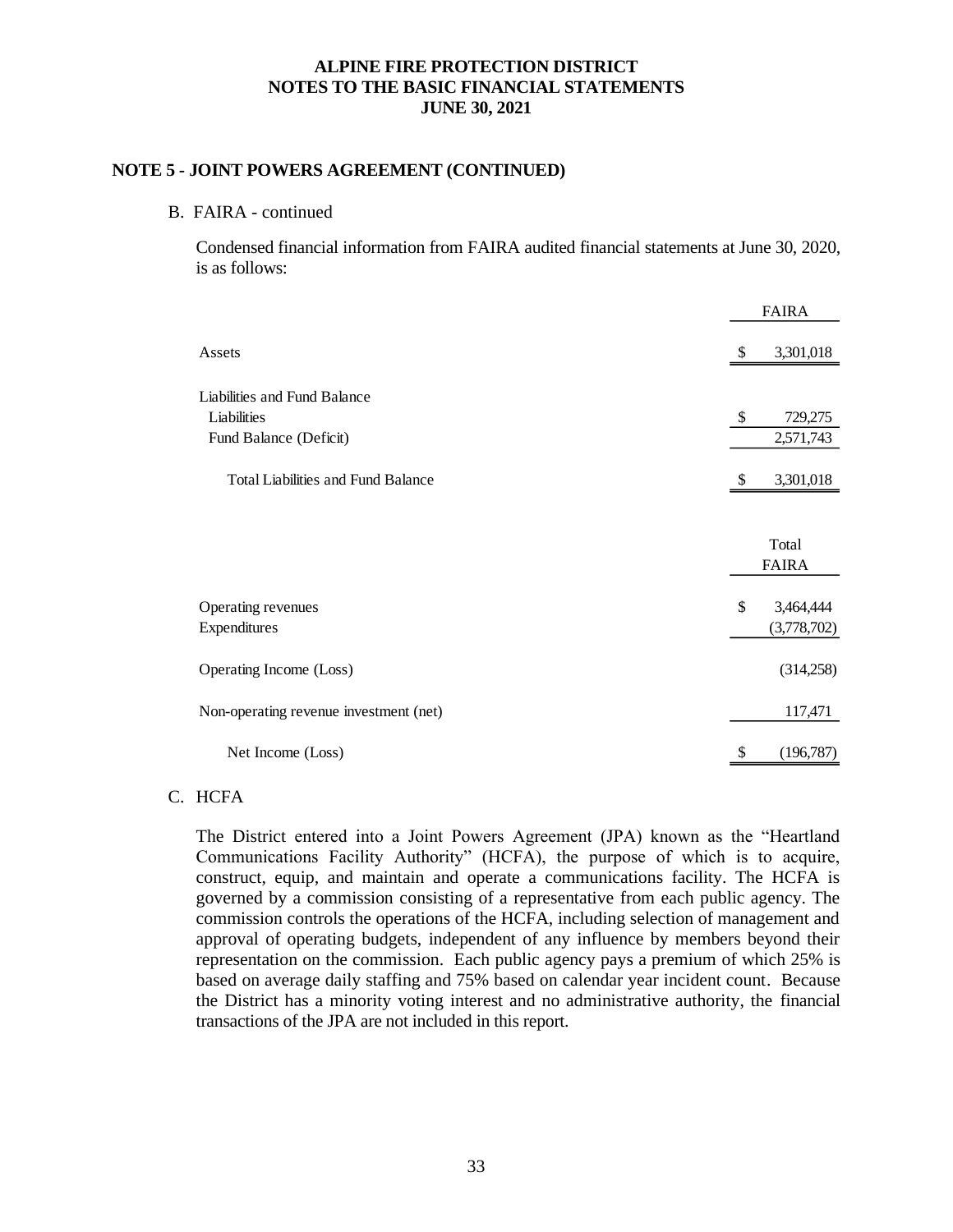#### **NOTE 5 - JOINT POWERS AGREEMENT (CONTINUED)**

## D. FDAC-EBA

The District entered into a Joint Powers Agreement (JPA) known as the "Fire Districts Association of California Employment Benefits Authority" (FDAC-EBA), the purpose of which is to provide health insurance. The JPA is a separate entity which is separately audited. The financial transactions of the JPA are not included in this report because the District had no voting interest and no administrative authority.

#### E. HFTA

The District was accepted as a full member of the "Heartland Fire Training Authority" Joint Powers Agreement (JPA) on July 1, 2013, the purpose of which is to provide training and training facilities. The JPA is a separate entity and is separately audited.

#### F. RCCP

The District became a member of the Joint Powers Agreement (JPA) known as the Regional Cooperative Care Partnership (RCCP) on July 1, 2013, the purpose of which is to provide certain administrative, training and oversight services related to the provision of pre-hospital emergency medical services to the members. The JPA is a separate entity. **The District withdrew from this JPA on July 1, 2020.**

#### **NOTE 6 - LONG-TERM OPERATING LEASE AGREEMENTS**

The District has one long-term operating lease agreement, with a term of five years. There are no material restrictions imposed by this agreement. Rent expense for the fiscal year ended June 30, 2021 was \$6,104. The minimum rental payments required under the operating lease commitments at June 30, 2021, are:

|                                                                                                                                                                                                                                             | Year Ended | Primary     |  |  |  |
|---------------------------------------------------------------------------------------------------------------------------------------------------------------------------------------------------------------------------------------------|------------|-------------|--|--|--|
|                                                                                                                                                                                                                                             | June 30,   | Government  |  |  |  |
|                                                                                                                                                                                                                                             |            |             |  |  |  |
|                                                                                                                                                                                                                                             | 2022       | \$<br>5,088 |  |  |  |
|                                                                                                                                                                                                                                             | 2023       | 5,088       |  |  |  |
|                                                                                                                                                                                                                                             | 2024       | 1,272       |  |  |  |
|                                                                                                                                                                                                                                             | 2025       |             |  |  |  |
|                                                                                                                                                                                                                                             | 2026       |             |  |  |  |
|                                                                                                                                                                                                                                             | Total      | 11,448      |  |  |  |
| DEFERRED OUTFLOWS AND INFLOWS OF RESOURCE<br>Pursuant to GASB Statement No. 63 (defined in footnote No.<br>deferred outflows of resources in the government-wide and p<br>These items are a consumption of net position by the District the |            |             |  |  |  |
| reporting period.                                                                                                                                                                                                                           |            |             |  |  |  |

# **NOTE 7 - DEFERRED OUTFLOWS AND INFLOWS OF RESOURCES**

Pursuant to GASB Statement No. 63 (defined in footnote No. 1), the District recognized deferred outflows of resources in the government-wide and proprietary fund statements. These items are a consumption of net position by the District that is applicable to a future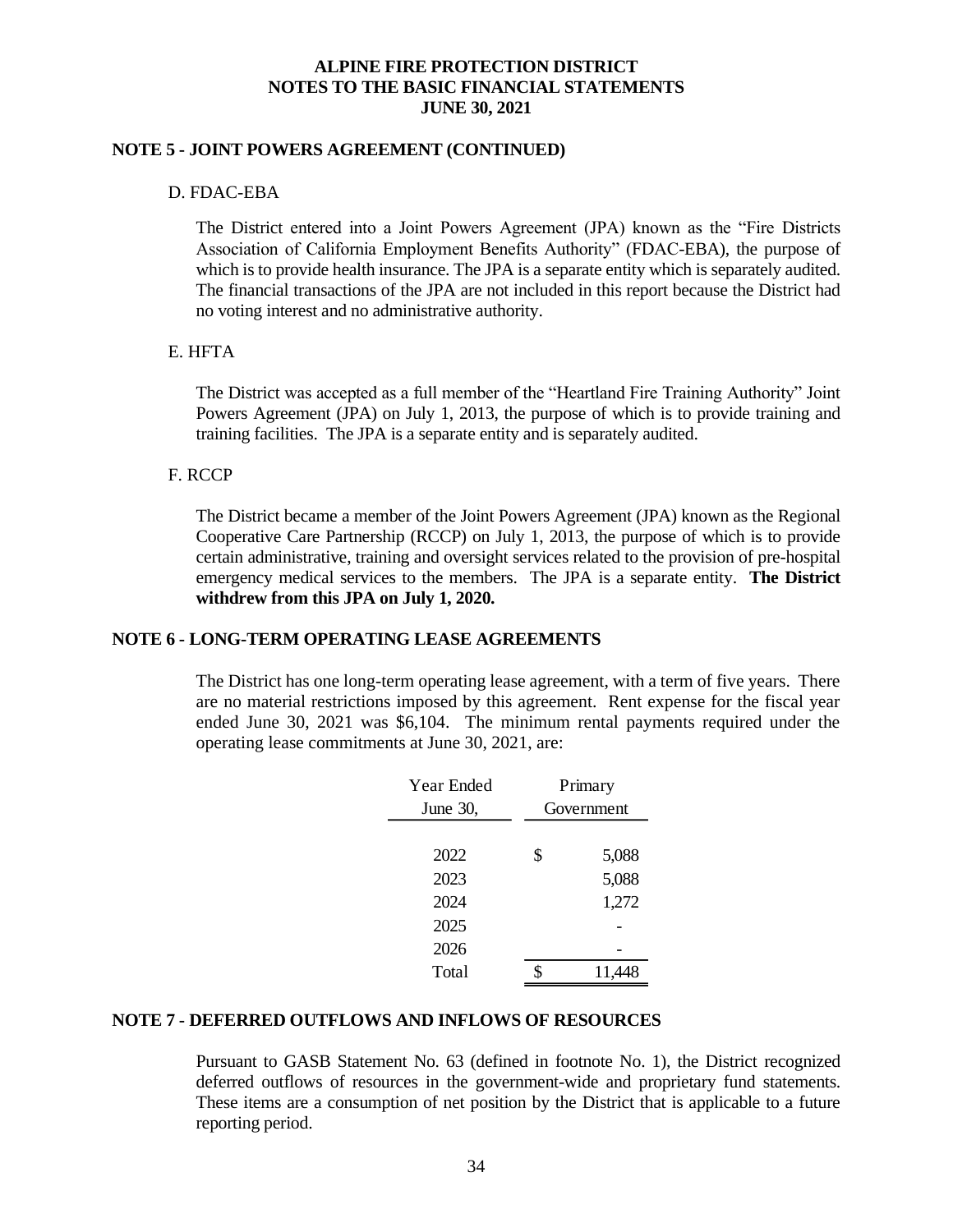#### **NOTE 7 - DEFERRED OUTFLOWS AND INFLOWS OF RESOURCES (Continued)**

The District has one item that is reportable on the Government-Wide Statement of Net Position as Deferred Outflows of Resources which is related to pensions that are the PERS premiums for the 2021 fiscal year which will be recognized in a subsequent reporting period. The total for this is \$716,652. These were the employer contributions for the 2021 fiscal year.

The District is also reporting deferred outflows of resources relating to differences between projected and actual investment earnings, change in employer proportions and differences between the employer's contributions and their proportionate share of contributions. The sum total of these amounts at year-end were \$1,522,066 and they will be amortized over a 3.8 year period.

The District also recognized deferral inflows of resources in the government-wide financial statements. These are related to differences between expected and actual experience, changes of assumptions, and differences between employer's contributions and the District's proportionate share of contributions. This amount totals \$1,011,033 and will be amortized over a 3.8 year period.

Under the modified accrual basis of accounting, it is not enough that revenue is earned; it must also be available to finance expenditures of the current period. Governmental funds will therefore include deferred inflows of resources for amounts that have been earned but are not available to finance expenditures in the current period. Other amounts reported as deferred outflows of resources and deferred inflows of resources related to pensions will be recognized in pension expense as follows:

| Year Ended |         |
|------------|---------|
| June 30,   | Amount  |
|            |         |
| 2022       | 106,868 |
| 2023       | 193,431 |
| 2024       | 136,949 |
| 2025       | 73,783  |
| Total      | 511,031 |

#### **NOTE 8 - SUBSEQUENT EVENTS AND CONTINGENCIES**

Subsequent events have been evaluated through September 30, 2021, the date the financial statements were available for issuance.

In January 2020, the virus SARS-CoC-2 was transmitted to the United States from overseas sources; this virus, responsible for the Coronavirus disease COVID-19 has provided to be extremely virulent with transmission rates as yet unknown. The economic impact in the State of California as yet has not been determined and, therefore, any impact on the District is not yet known.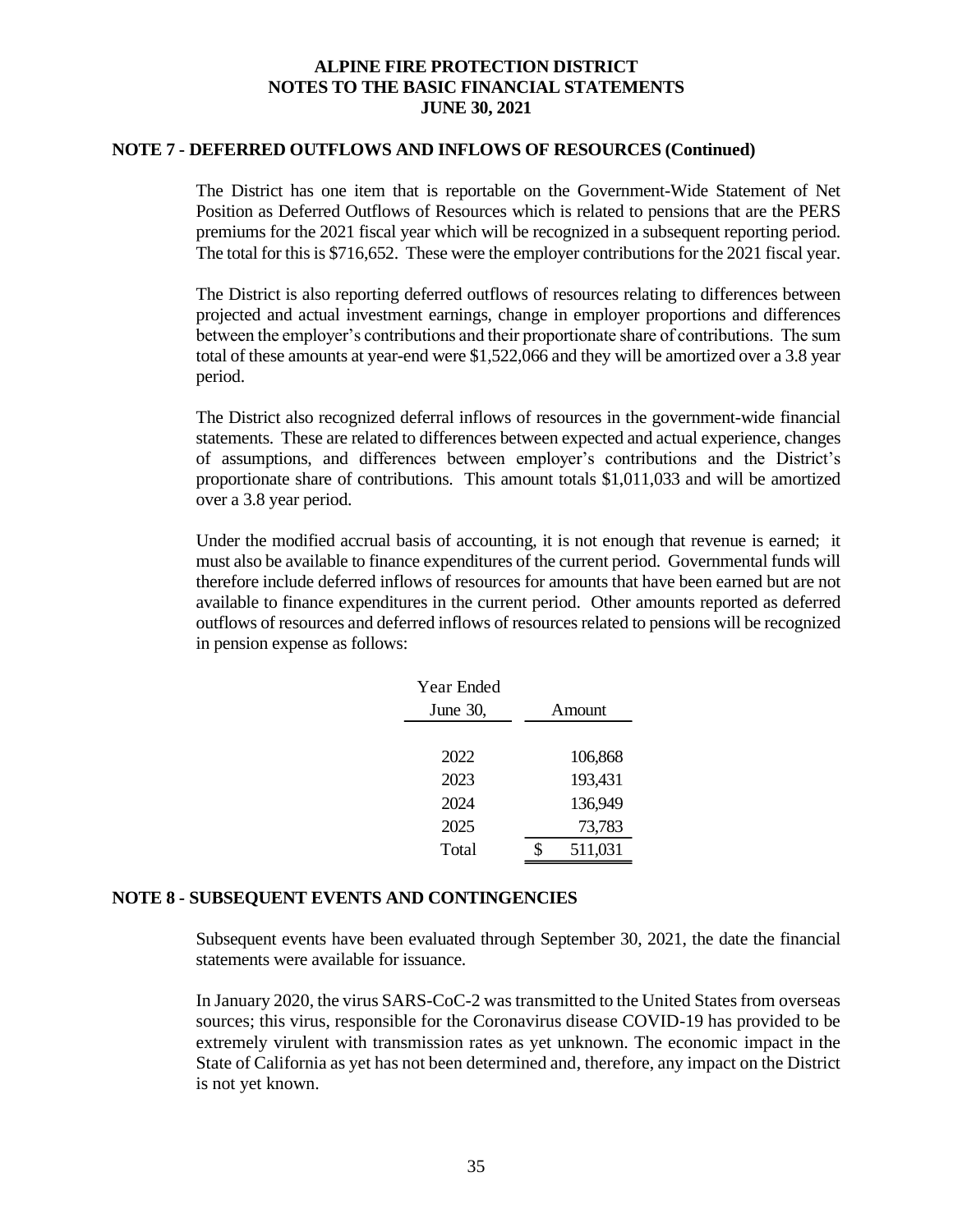# **ALPINE FIRE PROTECTION DISTRICT**

# **REQUIRED SUPPLEMENTARY INFORMATION SECTION**

**JUNE 30, 2021**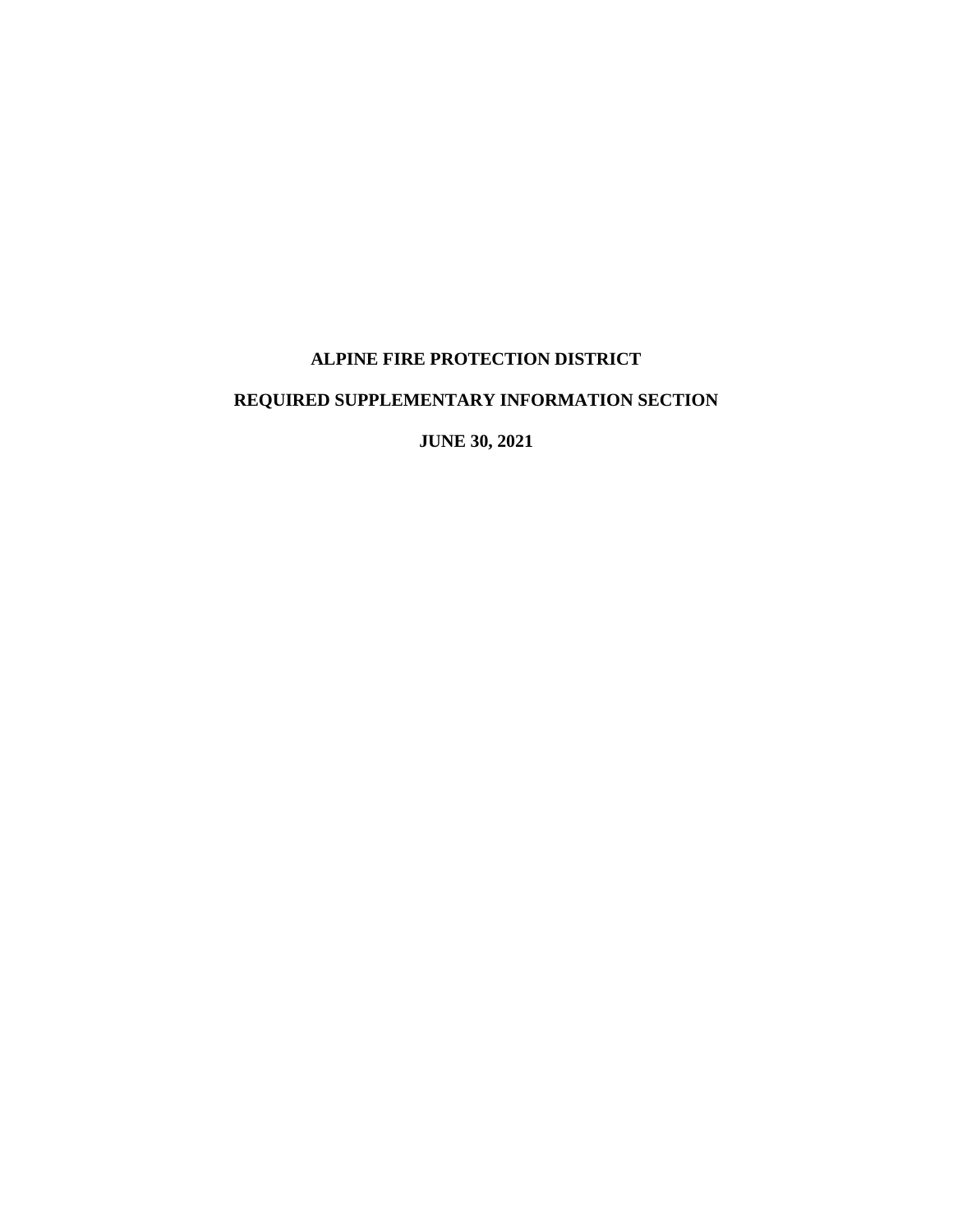# **ALPINE FIRE PROTECTION DISTRICT GENERAL FUND STATEMENT OF REVENUES, EXPENDITURES, AND CHANGES IN FUND BALANCE - BUDGET AND ACTUAL FOR THE YEAR ENDED JUNE 30, 2021**

|                                  |                            |                            |                            | Variance with                        |
|----------------------------------|----------------------------|----------------------------|----------------------------|--------------------------------------|
|                                  | <b>Budgeted Amounts</b>    |                            |                            | <b>Final Budget</b>                  |
|                                  |                            |                            |                            | Positive                             |
| <b>REVENUES</b>                  | Original                   | Final                      | Actual                     | (Negative)                           |
| Property taxes                   | $\mathcal{S}$<br>3,468,273 | $\mathcal{S}$<br>3,468,273 | $\mathcal{S}$<br>3,616,814 | $\boldsymbol{\mathsf{S}}$<br>148,541 |
| Special assessments              | 523,246                    | 523,246                    | 529,436                    | 6,190                                |
| Use of money and property        | 53,100                     | 53,100                     | 7,885                      | (45,215)                             |
| Inter-governmental revenues      | 41,541                     | 41,541                     | 50,468                     | 8,927                                |
| Mitigation fees                  | 35,500                     | 35,500                     | 30,221                     | (5,279)                              |
| Miscellaneous                    | 235,000                    | 235,000                    | 602,101                    | 367,101                              |
| Total revenues                   | 4,356,660                  | 4,356,660                  | 4,836,925                  | 480,265                              |
| <b>EXPENDITURES</b>              |                            |                            |                            |                                      |
| Current:                         |                            |                            |                            |                                      |
| Salaries and benefits            | 3,340,707                  | 3,341,707                  | 2,857,555                  | 484,152                              |
| Communications                   | 117,257                    | 117,257                    | 114,573                    | 2,684                                |
| Maintenance                      | 136,864                    | 167,791                    | 163,226                    | 4,565                                |
| District insurance               | 366,762                    | 366,762                    | 159,082                    | 207,680                              |
| <b>Special District expenses</b> | 97,688                     | 97,688                     | 89,203                     | 8,485                                |
| <b>Utilities</b>                 | 51,692                     | 55,042                     | 55,039                     | 3                                    |
| Office expense                   | 40,667                     | 40,667                     | 37,721                     | 2,946                                |
| Grant expenses                   | 41,541                     | 50,468                     | 37,207                     | 13,261                               |
| Professional services            | 35,600                     | 47,600                     | 29,944                     | 17,656                               |
| Training and seminars            | 29,121                     | 29,121                     | 20,843                     | 8,278                                |
| Workshops                        | 17,040                     | 13,690                     | 5,665                      | 8,025                                |
| Non-capitalized equipment        | 38,826                     | 30,649                     | 24,859                     | 5,790                                |
| Clothing                         | 32,185                     | 32,185                     | 13,135                     | 19,050                               |
| Medical supplies                 | 13,377                     | 13,377                     | 10,799                     | 2,578                                |
| Fire prevention                  | 9,085                      | 9,085                      | 2,673                      | 6,412                                |
| Directors fees                   | 7,000                      | 7,000                      | 6,492                      | 508                                  |
| Publications and membership      | 3,028                      | 3,028                      | 2,055                      | 973                                  |
| Capital outlay                   | 332,786                    | 207,500                    | 182,285                    | 25,215                               |
| Household                        | 4,963                      | 4,963                      | 3,711                      | 1,252                                |
| Emergency fund                   | 5,000                      | 5,000                      |                            | 5,000                                |
| Total expenditures               | 4,721,189                  | 4,640,580                  | 3,816,067                  | 824,513                              |
| Excess of revenues over (under)  |                            |                            |                            |                                      |
| expenditures                     |                            |                            | 1,020,858<br>\$            |                                      |

See notes to required supplementary information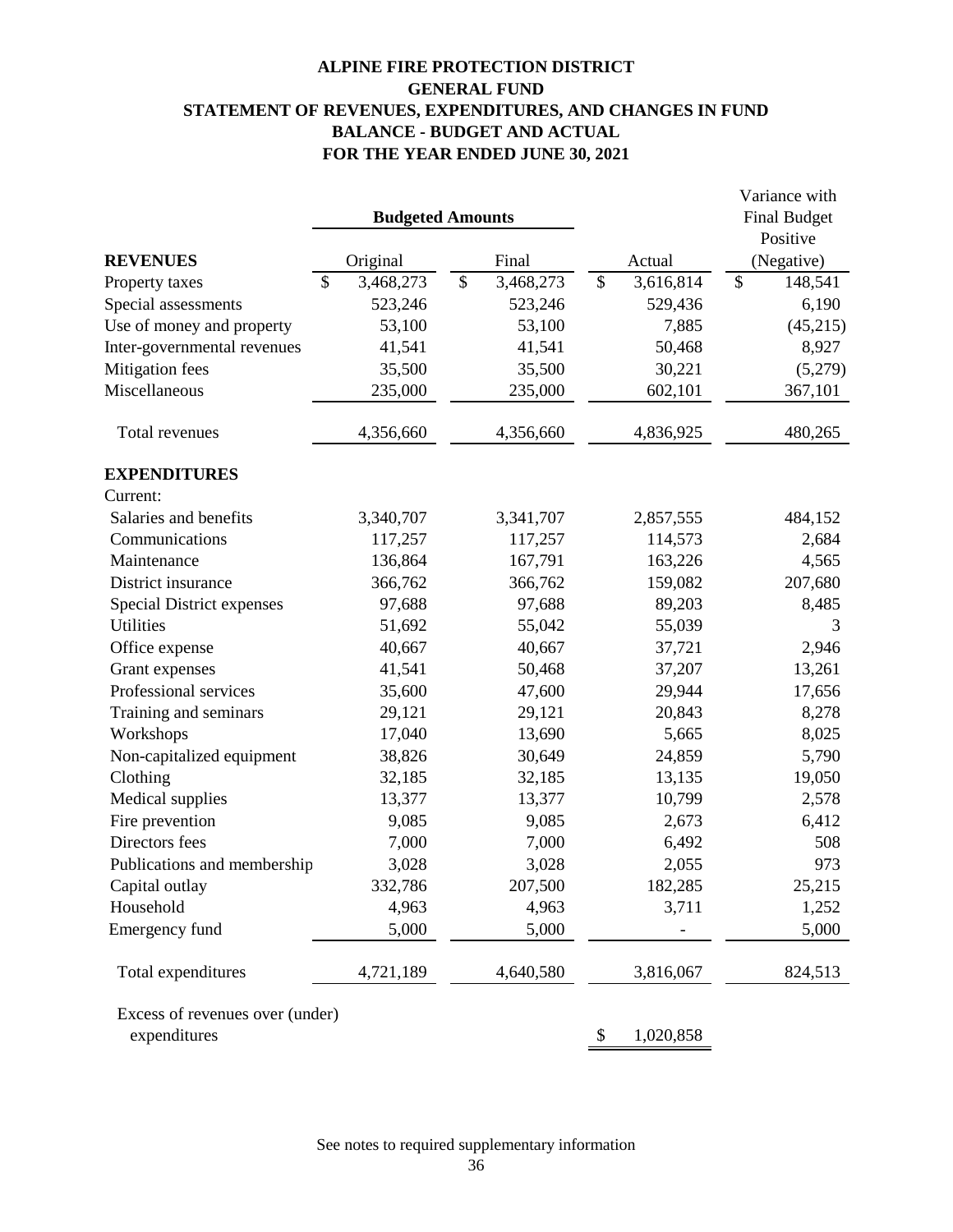# **ALPINE FIRE PROTECTION DISTRICT REQUIRED SUPPLEMENTARY INFORMATION – PENSION PLAN JUNE 30, 2021**

# Alpine Fire Protection District – Schedule of the District's proportionate share of the Net Pension Liability:

Last 10 Fiscal Years\*:

|                                                                                                                                                                                                                         |           | FY 2015                                        |          | FY 2016                            |         | FY 2017                                        |          | FY 2018                              |          | FY 2019                              |          | FY 2020                               |
|-------------------------------------------------------------------------------------------------------------------------------------------------------------------------------------------------------------------------|-----------|------------------------------------------------|----------|------------------------------------|---------|------------------------------------------------|----------|--------------------------------------|----------|--------------------------------------|----------|---------------------------------------|
| District's proportion of the net pension liability<br>District's proportionate share of the net pension liability<br>District's covered employee payroll<br>District's proportionate share of the net pension liability | \$        | 0.60370%<br>3,582,220<br>1,666,332             | \$       | 0.06043%<br>5,229,167<br>1,666,332 |         | 0.06042%<br>\$5,992,344<br>1,597,119           |          | 0.05971%<br>\$5,754,211<br>1,619,560 |          | 0.06087%<br>\$6,237,726<br>1,811,229 |          | 0.06195%<br>\$ 6,740,300<br>1,747,276 |
| as a percentage of its covered-employee payroll                                                                                                                                                                         |           | 214.98%                                        |          | 313.81%                            |         | 375.20%                                        |          | 355.29%                              |          | 344.39%                              |          | 385.76%                               |
| Plan Fiduciary net position as a percentage of                                                                                                                                                                          |           |                                                |          |                                    |         |                                                |          |                                      |          |                                      |          |                                       |
| the total pension liability                                                                                                                                                                                             |           | 80.55%                                         |          | 76.12%                             |         | 71.49%                                         |          | 73.56%                               |          | 74.08%                               |          | 73.63%                                |
| * Amounts presented above were determined as of 6/30.<br>Additional years will be presented as they become available.<br><b>CALPERS</b> - Schedule of District Contributions<br>Last 10 Fiscal Years*:                  |           |                                                |          |                                    |         |                                                |          |                                      |          |                                      |          |                                       |
|                                                                                                                                                                                                                         |           | FY 2015                                        |          | FY 2016                            |         | FY 2017                                        |          | FY 2018                              |          | FY 2019                              |          | FY 2020                               |
| Actuarially determined contribution<br>Total action contribution<br>Contribution deficiency (excess)                                                                                                                    | \$<br>\$. | 423,203<br>423,203<br>$\overline{\phantom{a}}$ | \$<br>\$ | 479.568<br>479,568                 | \$<br>S | 479,568<br>479,568<br>$\overline{\phantom{a}}$ | \$<br>\$ | 811.787<br>811,787                   | \$<br>\$ | 582,758<br>582,758                   | \$<br>\$ | 675,230<br>675,230                    |
| District's covered-employee payroll<br>Contributions as a percentage of covered employee payroll                                                                                                                        | \$        | 1,666,332<br>25.39%                            | \$       | 1,666,332<br>28.78%                |         | \$1,597,119<br>30.03%                          |          | \$1,619,560<br>50.12%                | S.       | 1,811,229<br>32.17%                  |          | 1,747,276<br>38.64%                   |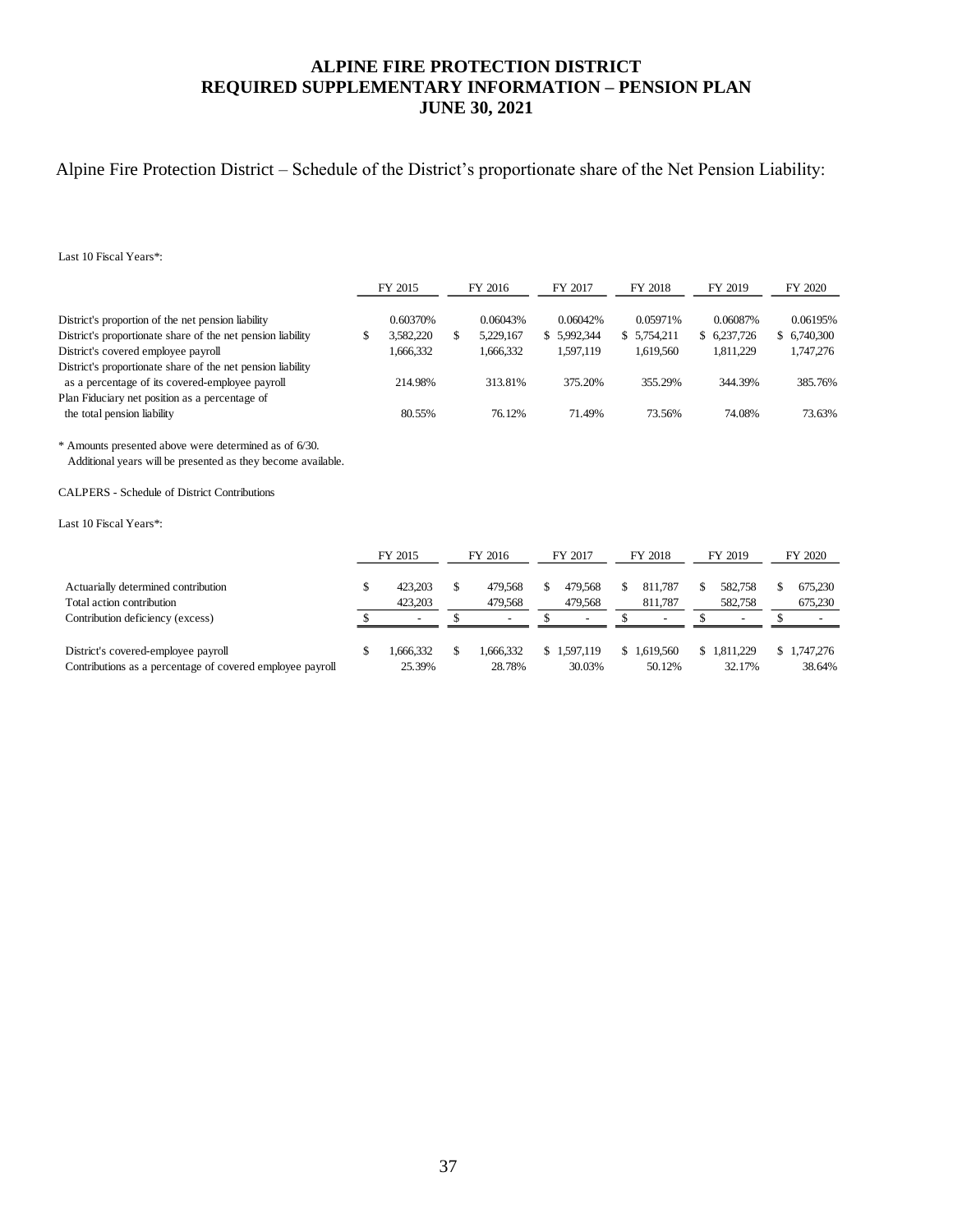## **ALPINE FIRE PROTECTION DISTRICT NOTES TO THE REQUIRED SUPPLEMENTARY INFORMATION FOR THE YEAR ENDED JUNE 30, 2021**

### **NOTE 1 - BUDGETARY BASIS OF ACCOUNTING**

Budgets for the operating fund are prepared on the cash and expenditures or encumbrances basis. Revenues are budgeted in the year receipt is expected; expenditures are budgeted in the year that the applicable warrant requisitions are expected to be issued. The budget and actual financial statements are reported on the above basis, with no material differences between them.

Annual budget requests are submitted by the District's staff to the District Board of Directors for preliminary review and approval. After public hearing, a final budget is approved by the District Board of Directors, with a resolution adopting said budget. Copies of the approved budget are sent to all required agencies.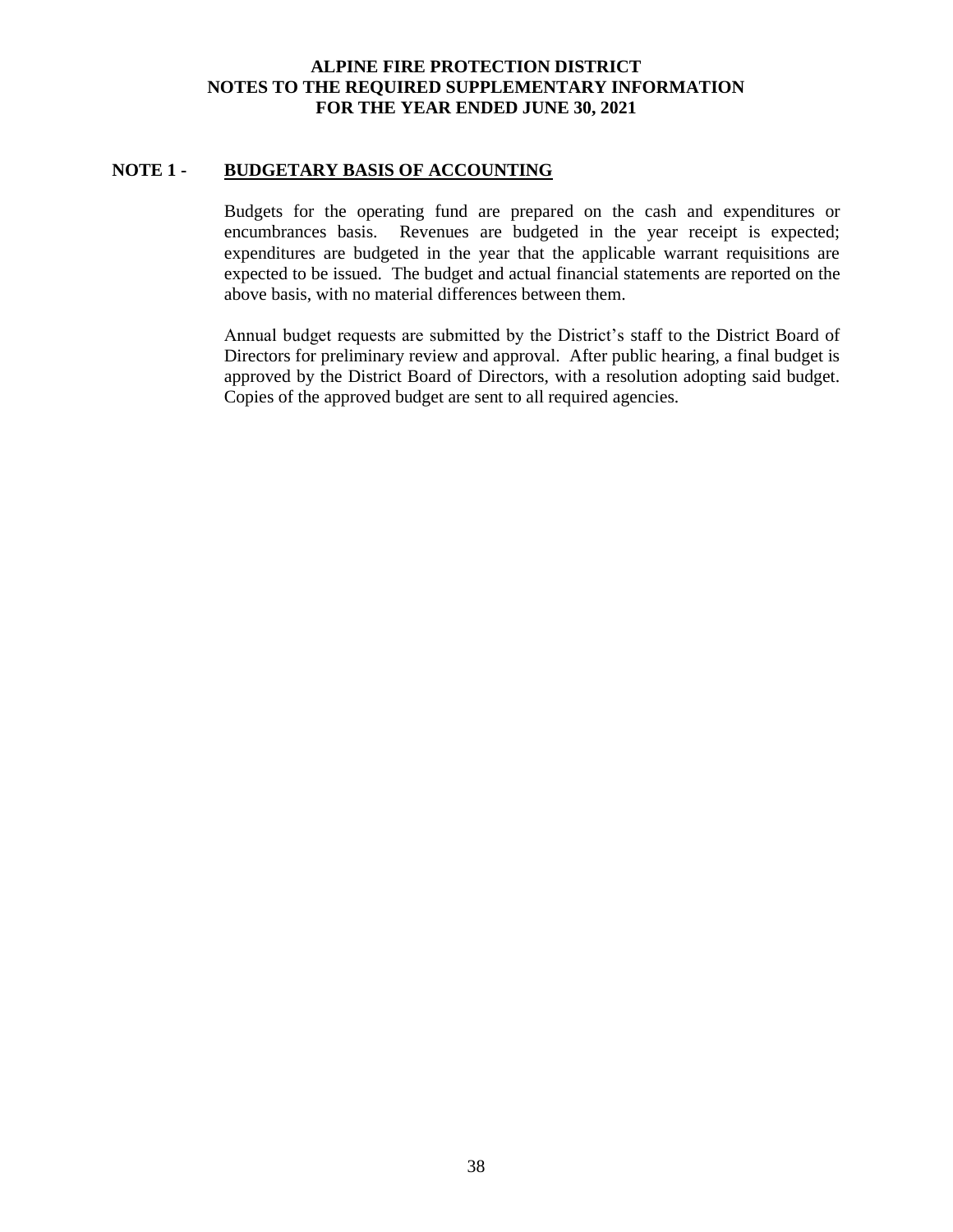# **ALPINE FIRE PROTECTION DISTRICT**

# **SUPPLEMENTARY INFORMATION SECTION**

**JUNE 30, 2021**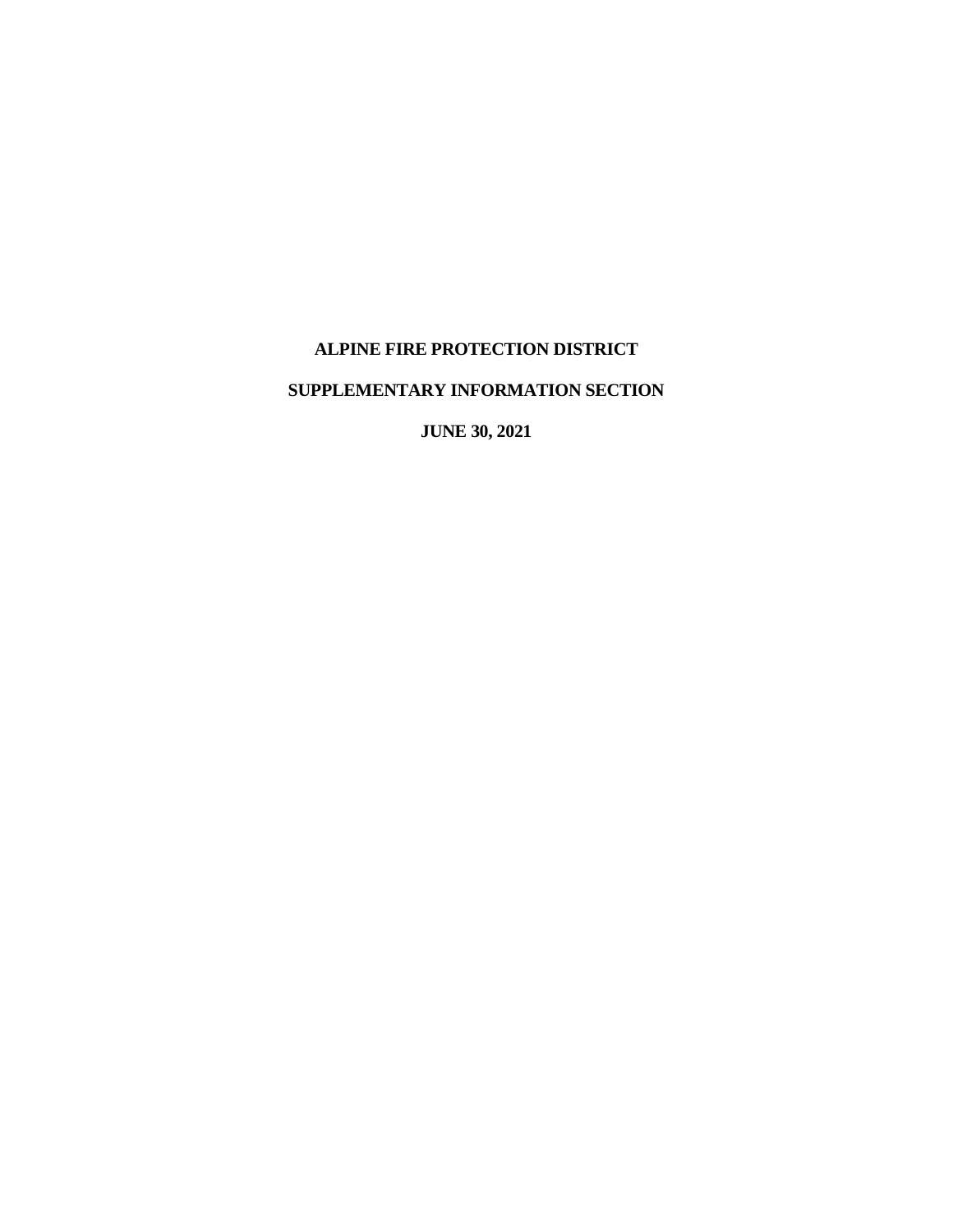# **ALPINE FIRE PROECTION DISTRICT ORGANIZATION JUNE 30, 2021**

The Alpine Fire Protection District was formed as a fire protection district on December 19, 1957, and operates under the Health and Safety Code Sections 13801-13999 of the State of California and provides fire protection services to approximately 27.5 square miles in the unincorporated eastern sector of San Diego County. The activities of the District are supervised by a board consisting of five Directors who serve four-year terms.

The Board of Directors for the fiscal year ended June 30, 2021, was composed of the following members:

| Name                | Office         | Term Expires  |
|---------------------|----------------|---------------|
| Jim Easterling      | President      | November 2022 |
| <b>Steve Taylor</b> | Vice President | November 2024 |
| Pat Price           | Secretary      | November 2022 |
| Tim Mehrer          | Director       | November 2024 |
| <b>Baron Willis</b> | Director       | November 2022 |